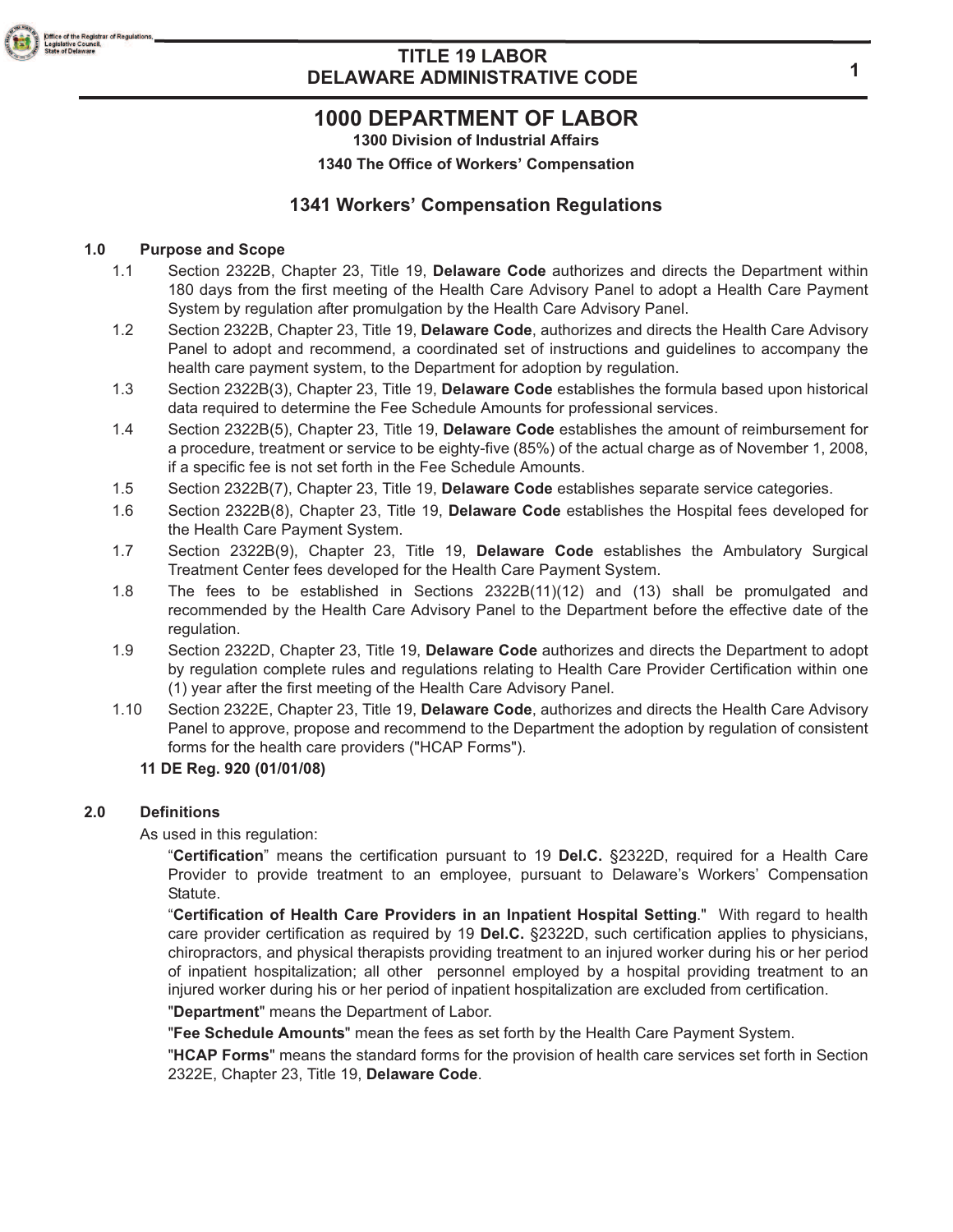"**Health Care Advisory Panel**" or "**HCAP**" means the seventeen (17) members appointed by the Governor by and with the consent of the Senate to carry out the provisions of Chapter 23, Title 19, **Delaware Code**.

"**Health Care Payment System**" means the comprehensive fee schedule promulgated by the Health Care Advisory Panel to establish medical payments for both professional and facility fees generated on workers' compensation claims.

"**Health Care Provider Application for Certification**" means the Department's approved application form which Health Care Providers must submit to the Department so that pre-authorization of each health care procedure, office visit or health care service to be provided to the employee is not required.

"**Utilization Review**" means the utilization review program and associated procedures to guide utilization of health care treatments in workers' compensation as set forth in Section 2322F(j), Chapter 23, Title 19, **Delaware Code.**

**13 DE Reg. 1558 (06/01/10)**

### **3.0 Health Care Provider Certification**

- 3.1 Section 2322D(a), Chapter 23, Title 19, **Delaware Code** establishes the minimum certification requirement to be certified as a Health Care Provider:
	- 3.1.1 With regard to the Certification of any hospital facility providing inpatient and/or outpatient services, the person completing and signing the Health Care Provider Application for Certification on behalf of the hospital shall have the authority to do so and must attest to and be responsible for the completion of all of the requirements set forth on the Health Care Provider Application for Certification.
	- 3.1.2 Services provided by an emergency department of a hospital pursuant to §2322B(8)(c) of Chapter 23, Title 19, **Delaware Code** shall not be subject to the requirement of Certification.
	- 3.1.3 The provisions of this section shall apply to all treatment of employees provided after the effective date of these rules and regulations regardless of the date of injury.
	- 3.1.4 In accordance with the provisions of 19 **Del.C.** §2322(D), certification is required for a health care provider to provide treatment to an employee, pursuant to Delaware's Workers' Compensation Statute, without the requirement that the health care provider first pre-authorize each health care procedure, office visit or health care service to be provided to the employee with the employer if self-insured, or the employer's insurance carrier. Pursuant to 19 **Del.C.** §2322B and F, for purposes of the Certification requirements of §2322D, "health care provider" specifically includes physicians, chiropractors and physical therapists providing treatment to an injured worker during his/her period of inpatient or outpatient hospitalization; all other personnel employed by a hospital providing treatment to an injured worker during his/her period of inpatient or outpatient hospitalization are excluded from the Certification requirements of this Subsection. With regard to any hospital facility providing inpatient and/or outpatient services, to be Certified in accordance with the provisions of §2322D so that pre-authorization from the employer or insurance carrier for the employer is not required for each health care procedure, office visit or health care service provided to an injured employee, the person completing and signing the Health Care Provider Application for Certification on behalf of the hospital shall have the authority to do so and must attest to and be responsible for the completion of all of the requirements set forth on such Application. Services provided by an emergency department of a hospital pursuant to §2322B(8)(c) shall not be subject to the requirement of Certification. The provisions of §2322(D) shall apply to all treatments to employees provided after the effective date of the rule/regulation provided by this subsection and regardless of the date of injury. A health care provider shall be certified only upon meeting the following minimum certification requirements:
		- 3.1.4.1 Have a current license to practice, as applicable;
		- 3.1.4.2 Meet other general certification requirements for the specific provider type;
		- 3.1.4.3 Possess a current and valid Drug Enforcement Agency ("DEA") registration, unless not required by the provider's discipline and scope of practice;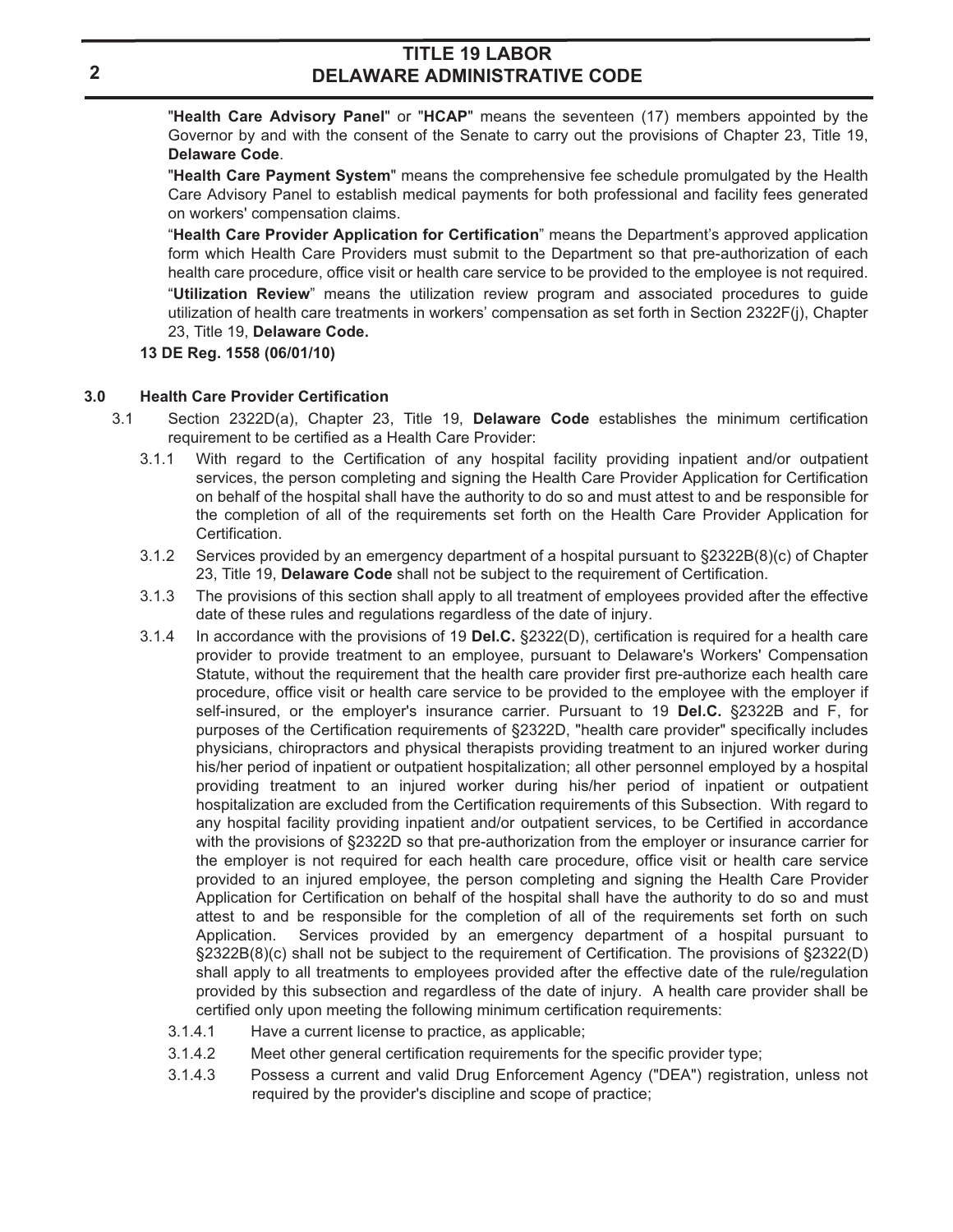- 3.1.4.4 Have no previous involuntary termination from participation in Medicare, Medicaid or the Delaware workers' compensation system. Any such involuntary termination shall be considered to be inconsistent with certification;
- 3.1.4.5 Have no felony convictions in any jurisdiction, under a federal-controlled substance act or for an act involving dishonesty, fraud or misrepresentation. A felony conviction in any jurisdiction under a federal-controlled substance act or for an act involving dishonesty, fraud or misrepresentation shall be considered to be inconsistent with certification;
- 3.1.4.6 Provide proof of adequate, current professional malpractice and liability insurance.
- 3.1.5 In addition to the above, the health care provider to be certified must agree to the terms and conditions set forth on the Health Care Provider Application for Certification, as follows:
	- 3.1.5.1 Comply with Delaware workers' compensation laws and rules;
	- 3.1.5.2 Maintain acceptable malpractice coverage;
	- 3.1.5.3 Complete state-approved continuing education courses in workers' compensation every two (2) years from the date of the health care provider's initial certification. A listing of continuing education courses in workers' compensation care approved by the State of Delaware, Department of Labor, Office of Workers' Compensation, will be posted on the Office of Workers' Compensation website. To maintain certification, every two (2) years from the initial date of certification the health care provider must provide written notification to the Office of Workers' Compensation of compliance with the continuing education course requirement noted above, setting forth the name of the course(s) completed and the date of completion;
	- 3.1.5.4 Practice in a best-practices environment, complying with practice guidelines and Utilization Review Accreditation Council ("URAC") utilization review determinations;
	- 3.1.5.5 Agree to bill only for services and items performed or provided, and medically necessary, cost-effective and related to the claim or allowed condition;
	- 3.1.5.6 Agree to inform an employee of his or her liability for payment of non-covered services prior to delivery;
	- 3.1.5.7 Accept reimbursement for and not unbundle charges into separate procedure codes when a single procedure code is more appropriate;
	- 3.1.5.8 Agree not to balance bill any employee or employer. Employees shall not be required to contribute a co-payment or meet any deductibles;
	- 3.1.5.9 Agree to have knowledge of all statements authorized under the certified health care provider's signature and to be responsible for the content of all bills submitted pursuant to the provisions of 19 **Del.C.** §§2322B, C, E, F;
	- 3.1.5.10 Agree to provide written notification to the Department of Labor, Office of Workers' Compensation, State of Delaware, of any relevant changes to the requirements set forth in the Certification Form within thirty (30) days of the health care provider's knowledge or receipt of notice of any and all such change(s).
- 3.1.6 Notwithstanding the provisions of §2322D of Chapter 23, Title 19, **Delaware Code**, any health care provider may provide services during one office visit, or other single instance of treatment, without first having obtained prior authorization from the employer if self insured, or the employer's insurance carrier, and receive reimbursement for reasonable and necessary services directly related to the employee's injury or condition at the health care provider's usual and customary fee, or the maximum allowable fee pursuant to fee schedule adopted pursuant to Section 2322B of Chapter 23, Title 19, **Delaware Code** whichever is less.
- 3.1.7 The allowance of reimbursement for the employee's first contact with any health care provider for treatment of the injury as described in 3.1.4 is further limited to instances when the health care provider believes in good faith, that the injury or occupational disease was suffered in the course of the employee's employment.
- 3.1.8 The provisions of this subsection, §2322(D), shall apply to all treatments to injured employees provided after the effective date of this subsection, and regardless of the date of injury.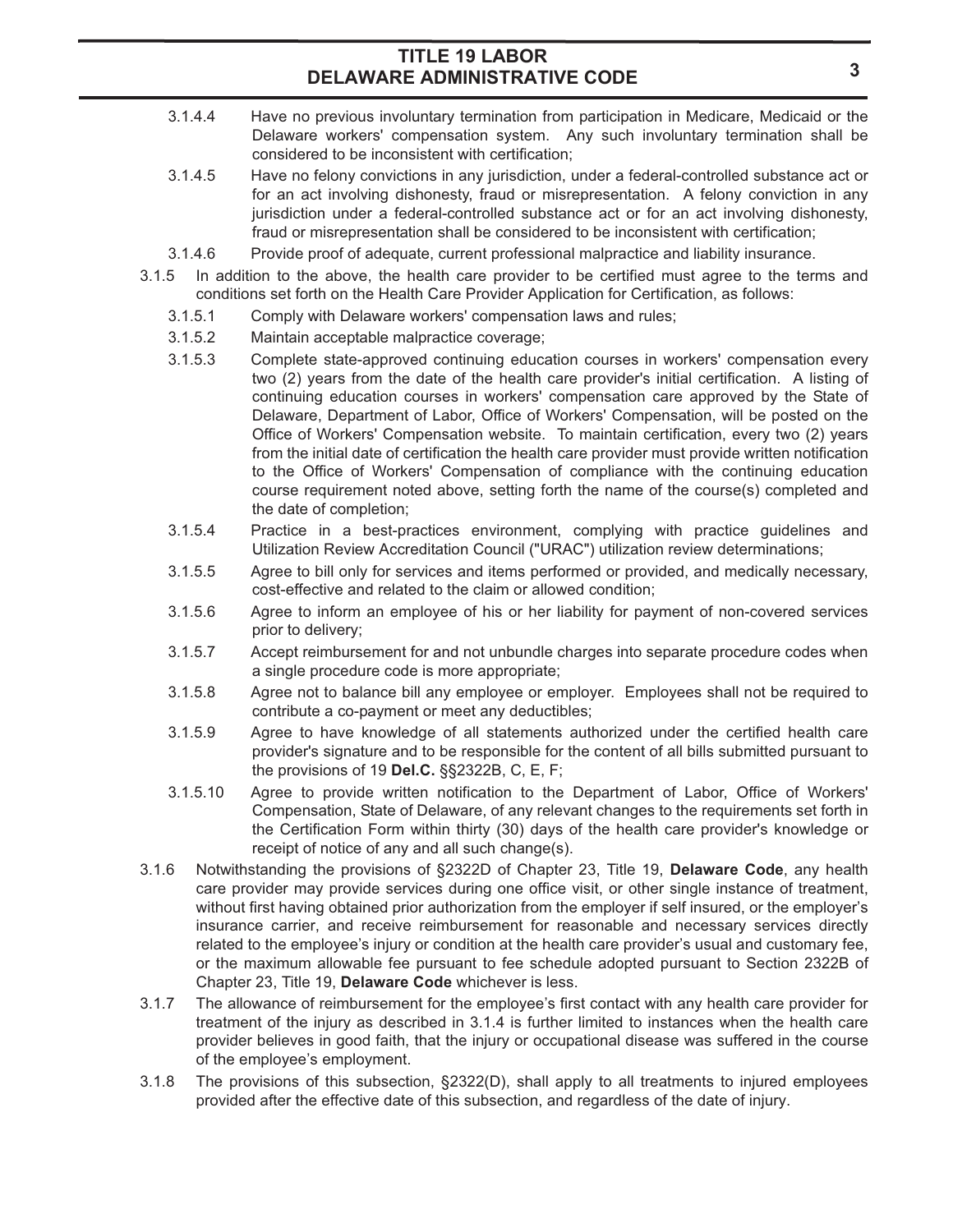- 3.2 Completed Certification should be mailed to: Mr. John F. Kirk, III State of Delaware Department of Labor Office of Workers' Compensation Wilmington, DE 19809-9954
- 3.3 Instructions and provisions for completing the Certification Form online will be published on the Office of Workers' Compensation website when available.

### **4.0 Workers' Compensation Health Care Payment Rates for Physicians and Hospitals (the "Fee Schedule"). Instructions and Guidelines**

Introduction and Purpose

The intent of the health care payment system developed pursuant to Delaware's Workers' Compensation Act ("Act") is not to establish a "pushdown" system, but is instead to establish a system that eliminates outlier charges and streamlines payments by creating a presumption of acceptability of charges implemented through a transparent process, involving relevant interested parties, that prospectively responds to the cost of maintaining a health care practice, eliminating cost shifting among health care service categories, and avoiding institutionalization of upward rate creep.

The maximum allowable payment for health care treatment and procedures covered under the Workers' Compensation Act shall be the lesser of the health care provider's actual charges or the fee set by the payment system. The payment system will set fees at ninety percent (90%) of the  $75<sup>th</sup>$ percentile of actual charges within the geozip where the service or treatment is rendered, utilizing information contained in employers' and insurance carriers' national databases. For purposes of the Act, "geozip" means an area defined by reference to United States ZIP Codes; Delaware shall consist of one "197 geozip" (comprised of all areas within the State where the address has a ZIP Code beginning with the three digits 197 or 198), and one "199 geozip" (comprised of all areas within the State where the address has a ZIP Code beginning with the three digits 199). If a geozip does not have the necessary number of charges and fees to calculate a valid percentile for a specific procedure, treatment or service, the Health Care Advisory Panel created pursuant to 19 **Del.C.** §2322(A), in its discretion may combine data from Delaware's two geozips for a specific procedure, treatment, or service. In the event that the Health Care Advisory Panel determines that there is insufficient data to calculate a valid percentile for a procedure, treatment or service, or that data from a commercial vendor is not sufficiently reliable to implement a payment system for professional services for a specific procedure, treatment or service, then the Health Care Advisory Panel may recommend an alternative method for a payment system for professional charges.

Three (3) years after the effective date of the Act, January 17, 2007, the Health Care Advisory panel shall review the geozip reporting system and make a recommendation concerning whether the State should operate its workers' compensation health care payment system on a geozip basis or on a single statewide basis.

If an employer or an insurance carrier contracts with a provider for the purpose of providing services under the Act, the rate negotiated in any such contract shall prevail.

This document is intended to assist with fee schedule application, and to ensure correct billing and reimbursement on workers' compensation medical claims. This document is NOT intended, and should not be construed, as a utilization review guide or practice manual.

The general payment system will be adjusted yearly based on percentage changes to the Consumer Price Index-Urban, U.S. City Average, All Items, as published by the United States Bureau of Labor Statistics. The Hospital and Ambulatory Surgery Treatment Center (ASTC) payment system will be adjusted yearly based on percentage changes to the Consumer Price Index-Urban, U.S. City Average, Medical Care, as published by the United States Bureau of Labor Statistics.

The physician portion of the fee schedule includes fee amounts for specific medical services and procedures as identified using CPT numeric identifying codes and modifiers for reporting medical services and procedures as established by the 2008 Current Procedural Terminology (CPT), copyright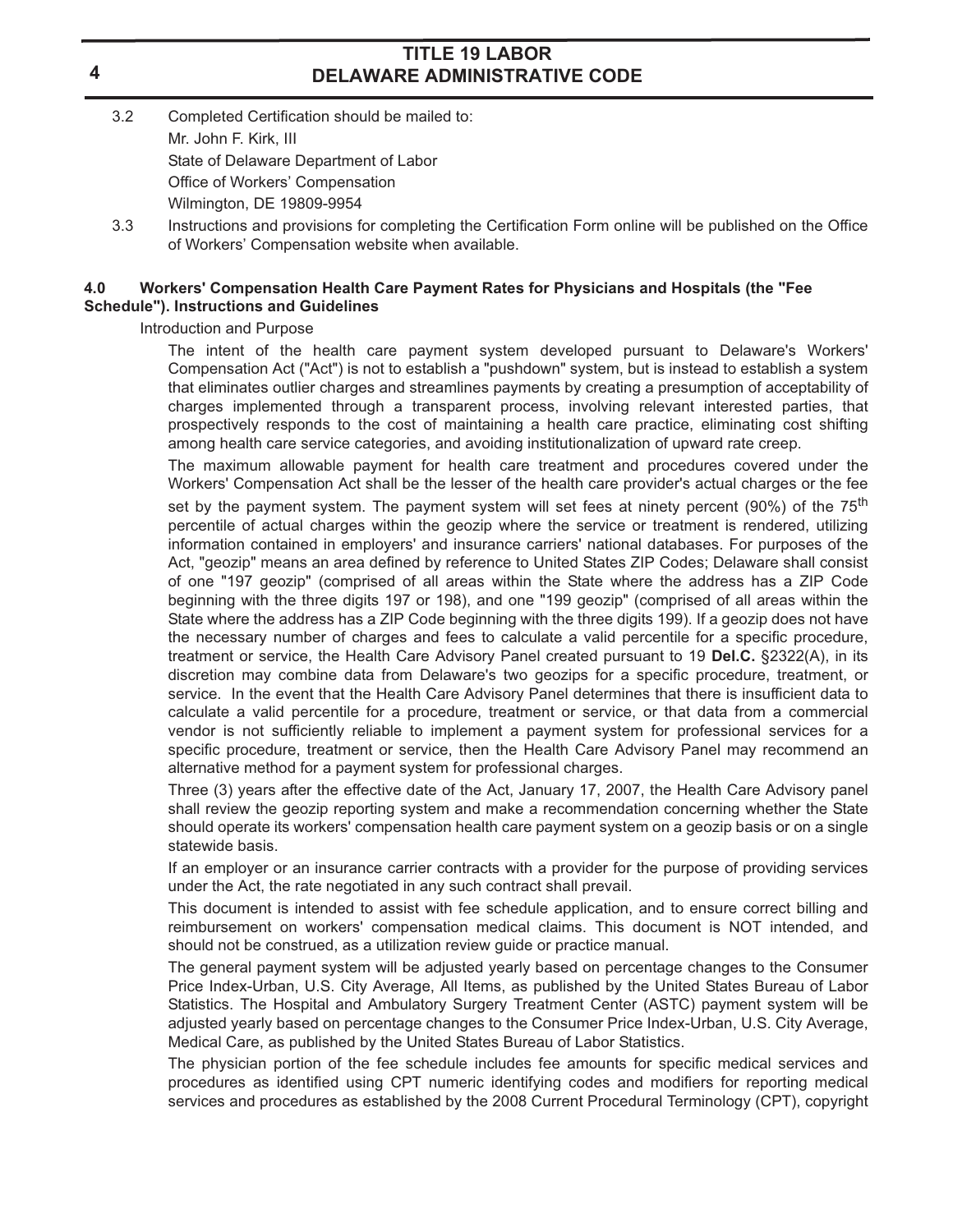American Medical Association (AMA). Any use or interpretation of CPT descriptions not specifically described herein shall be based on CPT 2008.

4.1 Format of the Fee Schedule

This fee schedule represents the maximum amount of reimbursement providers may receive for medical or surgical services for the treatment of work-related injuries and illnesses covered under the workers' compensation laws of the State of Delaware.

4.1.1 The maximum allowable reimbursement for CPT codes is generally separable into eight distinct sections based on the category or type of service rendered. Each category of service has separate instructions for the application of ground rules and modifier adjustments. The categories of service subject to this fee schedule are:

For each procedure, the fee schedule table includes the following details (if applicable):

- 4.1.1.1 New (*?*), changed descriptor (?), add-on (+), modifier 51 exempt (\*), or conscious sedation (K) icons
- 4.1.1.2 Five-digit CPT code number
- 4.1.1.3 CPT description
- 4.1.1.4 Maximum allowable reimbursement
- 4.1.1.5 Maximum reimbursement for professional component modifier 26
- 4.1.1.6 Maximum reimbursement for technical component modifier TC
- 4.1.1.7 Follow-up day limits in FUD column
- 4.1.2 The total maximum allowable reimbursement includes the professional component for a procedure and the technical component. Under no circumstances shall the maximum allowable reimbursement be more than the value of the technical component and the professional component combined for a procedure.
- 4.1.3 For anesthesia fee amounts, anesthesia services provided to employees pursuant to this chapter shall be paid at eighty-five percent (85%) of actual charges for such services as of October 31, 2006, subject to adjustment as provided in 19 **Del.C.** §2322B.
- 4.1.4 General Medical Services Categories CPT Codes

| Evaluation & Management  | 99201-99499                                                                 |  |  |
|--------------------------|-----------------------------------------------------------------------------|--|--|
| Anesthesia               | 00100–01999.<br>99100-99140                                                 |  |  |
| Surgery                  | 10021-69990                                                                 |  |  |
| Radiology                | 70010-79999                                                                 |  |  |
| Pathology & Laboratory   | 80048-89356                                                                 |  |  |
| General Medicine         | 90281–96999.<br>97802–97804.<br>98960-99091.<br>99143-99199,<br>99500-99607 |  |  |
| <b>Physical Medicine</b> | 97001–97799.<br>97810-98943                                                 |  |  |
| <b>HCPCS</b>             | A0000-V9999                                                                 |  |  |

4.1.4.1 For anesthesia fee amounts, the table includes basic relative values. The Delaware workers' compensation health care payment system does not use relative values or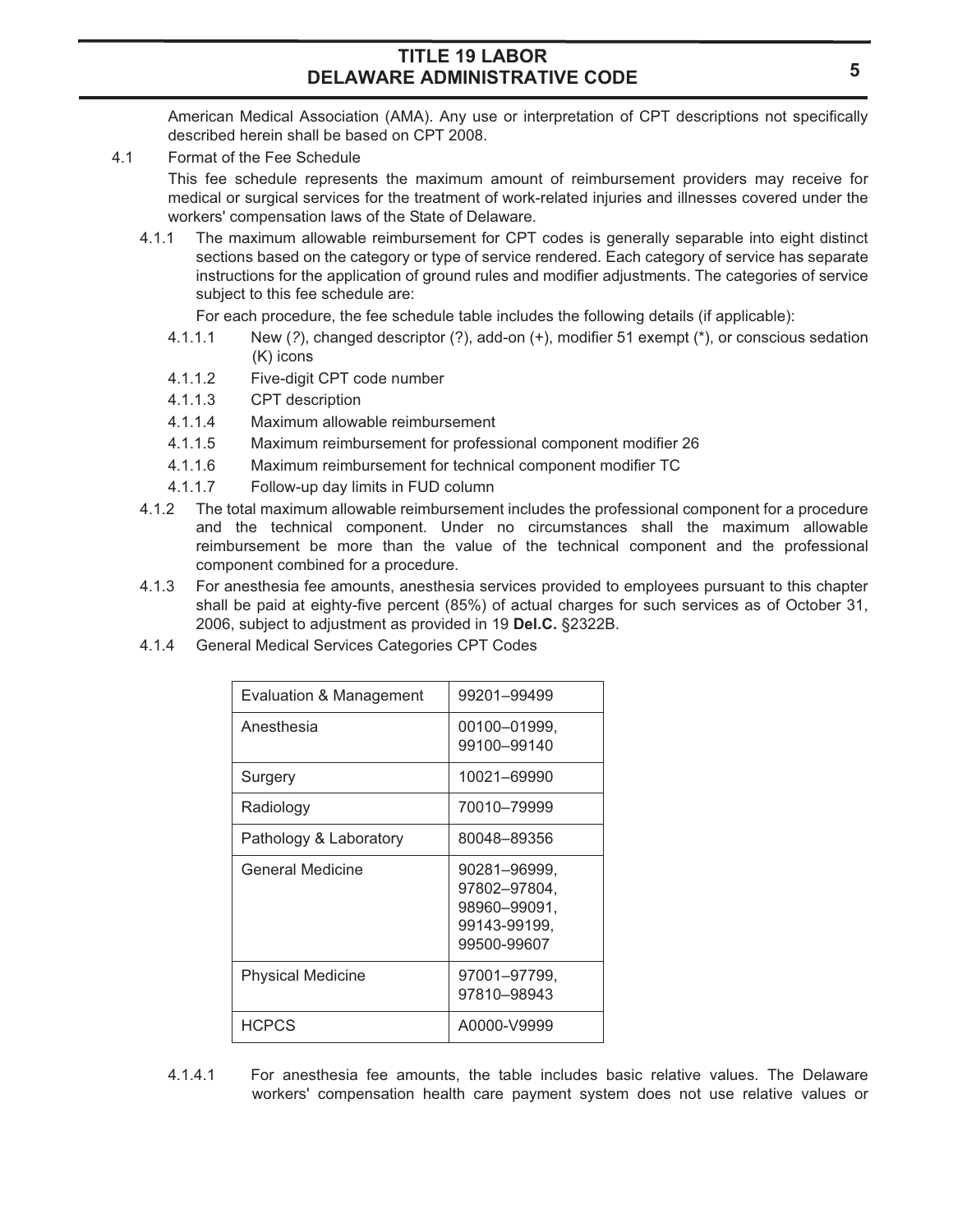conversion factors. Anesthesia is paid at eighty-five percent (85%) of actual charges for such services as of October 31, 2006, subject to adjustment as provided in 19 **Del.C.** §2322B.

- 4.1.4.2 Within each section, you will find definitions and medical terms that explain services provided. Also, in certain sections there is an index of procedures by CPT code identifiers. Use each specific section in addition to general ground rules for clarification of terms and services.
- 4.1.4.3 The fee schedule is designed to be an accurate and authoritative source of information about medical coding and reimbursement. Every reasonable effort has been made to verify its accuracy and all information is believed reliable at the time of publication. Absolute accuracy and completeness, however, is neither intended nor guaranteed. The rules and guidelines described herein cannot specifically refer to every payment contingency; 19 **Del.C.** §2322B(5) will govern treatment provided under unusual circumstances.

### **4.1.5 Reference Materials**

The health care payment system and fee schedule is in accordance with the following documents, including codes, guidelines and modifiers:

- *Current Procedural Terminology*, copyright, American Medical Association, 515 N. State St., Chicago, IL 60610, Chicago, 2006;
- *HCPCS Level II*, U.S. Department of Health and Human Services, Centers for Medicare and Medicaid Services, 7500 Security Blvd., Baltimore, MD 21244, Baltimore, 2006;
- *National Correct Coding Policy Manual in Comprehensive Code Sequence for Part B Medicare Carriers, Version 12.0,* U.S. Department of Health and Human Services, Centers for Medicare and Medicaid Services, 7500 Security Blvd., Baltimore, MD 21244, Baltimore, 2006;
- Diagnosis-Related Group (DRG) classification system, Centers for Medicare and Medicaid Services (CMS), *Federal Register*, Vol. 70, No. 155, August 2005.
- The follow up days for post-operative care that have been adopted by the Delaware Office of Workers' Compensation for their Fee Schedule and Guidelines have been established by reference to CMS (Centers for Medicare and Medicaid Services).
- 4.2 HCPCS (Healthcare Common Procedure Coding System) (Level II)

The health care payment system requires that services be reported with the Healthcare Common Procedural Coding System Level 2 ("HCPCS Level 2"), or CPT codes that most comprehensively describe the services performed. Proprietary bundling edits more restrictive than the National Correct Coding Policy Manual in Comprehensive Code Sequence for Part B Medicare Carriers, Version 12.0, U.S. Department of Health and Human Services, Centers for Medicare and Medicare Services, 7500 Security Boulevard, Baltimore, Maryland, 21244, 2009, no later dates or editions, shall be prohibited. Bundling edits is the process of reporting codes so that they most comprehensively describe the services performed.

- 4.3 Professional Services/CPT Code Set
	- 4.3.1 Unless otherwise specified herein, the payment system for professional services shall conform to the Current Procedural Terminology ("CPT"), American Medical Association, 515 North State Street, Chicago, Illinois, 60610, 2009, no later dates or editions.
	- 4.3.2 The fee schedule defers to guides and descriptions in the CPT Code Set in establishing the correct classification for health care services.
- 4.4 Physician/Health Care Provider Services
	- 4.4.1 The maximum allowable payment for health care treatment and procedures shall be the lesser of the health care provider's actual charges or ninety percent (90%) of the  $75<sup>th</sup>$  percentile of actual charges within the geozip where the service or treatment is rendered, utilizing information contained in employers' and insurance carriers' national databases. If an employer or insurance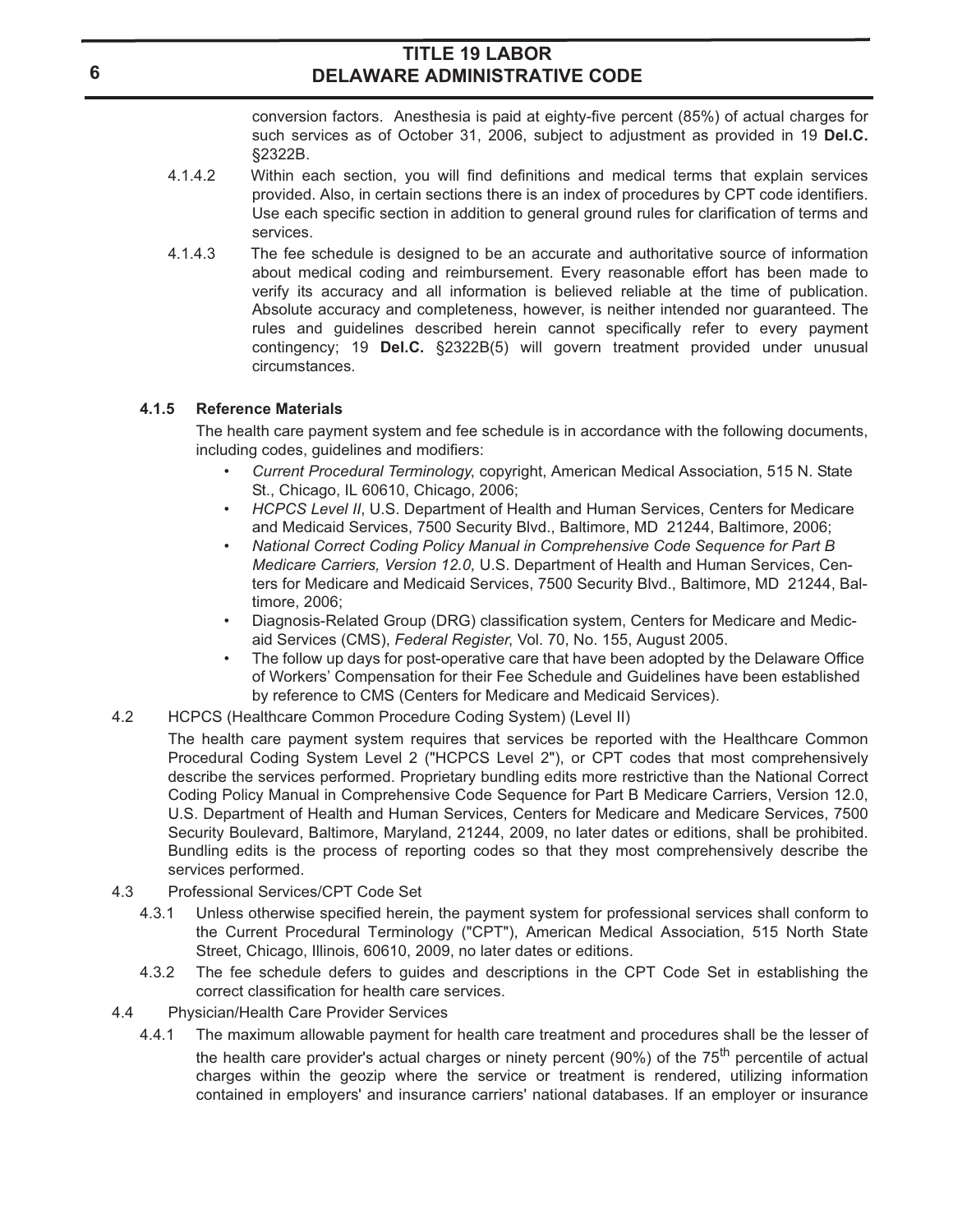carrier contracts with a provider for the purpose of providing services under the Act, the rate negotiated in such contract shall prevail.

- 4.4.2 Whenever the health care payment system does not set a specific fee for a procedure, treatment or service in the schedule, the amount of reimbursement shall be eighty-five percent (85%) of actual charge ("POC 85"), which actual charge will be fixed as of 11/1/08 and subsequent to such date will be subject to verification, audit and/or review by the Department of Insurance. Reasonable costs of such review or audit shall be reimbursed to the Department of Insurance by the health care provider whose billing is audited. From the effective date of this regulation through and including 10/31/08, the "POC 85" charges, if contested, will be subject to review pursuant to Hearing to be conducted before the Industrial Accident Board.
- 4.4.3 The payment system will be adjusted yearly pursuant to 19 **Del.C.** §2322B(14).

### 4.5 Modifiers

Modifiers augment CPT codes to more accurately describe the circumstances of services provided. When applicable, the circumstances should be identified by a modifier code: a two-digit number placed after the usual procedure code. If more than one modifier is needed, place modifier 99 after the procedure code to indicate that two or more modifiers will follow. Some modifier descriptions in this fee schedule have been changed from the CPT language.

- 4.6 Ambulatory Surgical Treatment
	- 4.6.1 Fees billed for services provided to injured workers pursuant to the Act by an Ambulatory Surgical Treatment Center ("ASTC") shall be reimbursed at a rate equal to eighty-five percent (85%) of each ASTC's actual charges for services as of October 31, 2006. Verification that such billing is performed in compliance with 19 **Del.C.** §2322B(9)(a) shall be provided by each ASTC to the Office of Workers' Compensation within sixty (60) days of the completion and issuance of audited financial statements to the ASTC by its independent financial auditors. Such verification shall be subject to further review or audit by the Department of Insurance. Reasonable costs of such review or audit for purposes of the above-referenced section of the Act shall be reimbursed to the Department of Insurance by the ASTC whose billing is audited. The ASTC fee determination mechanism adopted pursuant to this subsection shall apply to all services provided after the effective date of the regulation implementing the fee schedule and regardless of the date of injury.
	- 4.6.2 The payment system will be adjusted yearly pursuant to 19 **Del.C.** §2322B(9)(b) for each ASTC's procedures, treatments or services in effect in January of that year. The adjustment factor referenced in 19 **Del.C.** §2322B shall be reviewed by the Health Care Advisory Panel three (3) years after the effective date of this section and the Panel shall make a recommendation concerning the continued use of the Consumer Price Index for Medical Care, or the adoption of a different index for cost adjustments in fees for ASTC services.

### 4.7 Dental Services

- 4.7.1 The maximum allowable payment for dental treatment, procedures or services shall be the lesser of the health care provider's actual charges of ninety percent (90%) of the 75<sup>th</sup> percentile of actual charges within the geozip where the treatment, procedure or service is rendered, utilizing information contained in employers' and insurance carriers' national databases. If an employer or insurance carrier contracts with a provider for the purpose of providing services under the Act, the rate negotiated in such contract shall prevail.
- 4.7.2 Whenever the health care payment system does not set a specific fee for a dental treatment, procedure or service in the schedule, the amount of reimbursement shall be eighty-five percent (85%) of actual charge ("POC 85") for such service as of October 31, 2006, subject to verification, review and/or audit by the Department of Insurance. Reasonable costs of such review or audit shall be reimbursed to the Department of Insurance by the dental practitioner whose billing is audited.
- 4.7.3 The payment system will be adjusted pursuant to 19 **Del.C.** §2322B(14) for a dental treatment procedure or service in effect in January of that year.
- 4.8 Emergency Department of a Hospital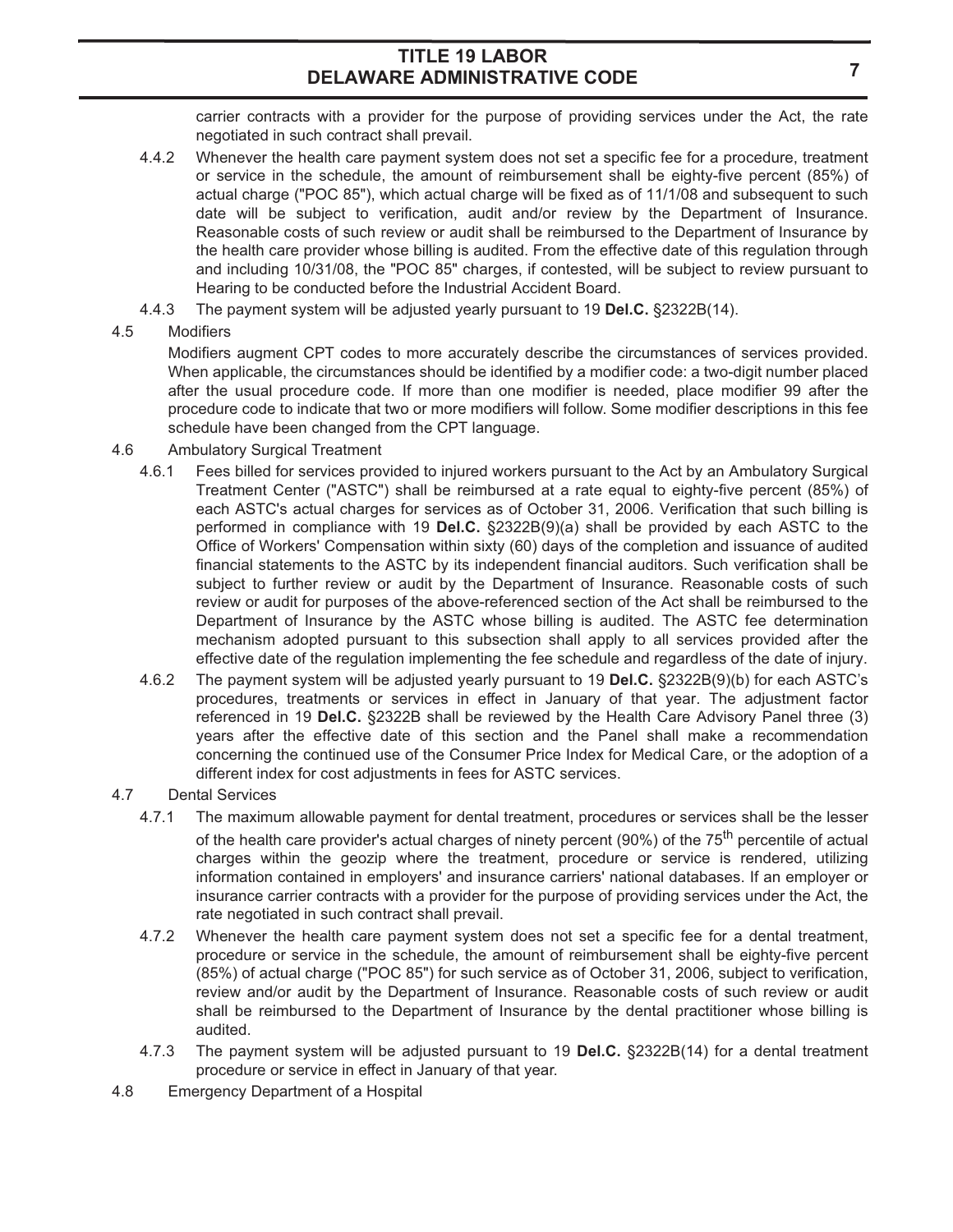- 4.8.1 Services provided by an emergency department of a hospital, or any other facility subject to the Federal Emergency Medical Treatment and Active Labor Act, 42 United States Code §1395dd, et seq., and any emergency medical services provided in a pre-hospital setting by ambulance attendants and/or paramedics, shall be exempt from the healthcare payment system and shall not be subject to the requirement that a health care provider be certified pursuant to 19 **Del.C.** §2322D, requirements for preauthorization of services, or the health care practice guidelines adopted pursuant to 19 **Del.C.** §2322C.
- 4.8.2 Upon admission to a hospital and discharge from an emergency department, hospital charges shall be subject to that which is set forth in the section below titled "Hospital".

#### 4.9 Hospital

- 4.9.1 Hospital fees billed for inpatient and outpatient services provided to injured workers pursuant to the Act shall be reimbursed at a rate equal to eighty-five percent (85%) of each hospital's actual charges for such services as of October 31, 2006, subject to adjustment as provided below. Verification that such billing is performed in compliance with the above and 19 **Del.C.** §2322B(8) shall be provided by each hospital to the Office of Workers' Compensation within sixty (60) days of the completion and issuance of audited financial statements to the hospital by its independent financial auditors. Such verification shall be subject to further review or audit by the Department of Insurance. Reasonable costs of such review or audit for purposes of this section shall be reimbursed to the Department of Insurance by the hospital whose billing is audited.
- 4.9.2 The payment system will be adjusted yearly pursuant to 19 **Del.C.** §2322B(8)(b) for hospital reimbursement rates, as derived pursuant to 19 **Del.C.** §2322B(8), for procedures, treatments or services in effect in January of that year. The adjustment factor referenced in 19 **Del.C.** §2322B(8)(b) shall be reviewed by the Health Care Advisory Panel three (3) years after the effective date of the regulation implementing the fee schedule, and the Panel shall make a recommendation concerning the continued use of the Consumer Price Index for medical care, or the adoption of a different index for cost adjustments in fees for hospital services.
- 4.10 Allied Health Care Professional

An allied health care professional, such as a certified registered nurse anesthetist ("CRNA"), physician assistant ("PA") or nurse practitioner ("NP"), shall be reimbursed at the same rate as other health care professionals when the allied health care professional is performing, coding and billing for the same services as other health care professionals if a physician health care provider is physically present when the service or treatment is rendered, and shall be reimbursed at eight percent (80%) of the primary health care provider's rate if a physician health care provider is not physically present when the service or treatment is rendered.

- 4.11 Independently Operated Diagnostic Testing Facility
	- 4.11.1 Charges of an independently operated diagnostic testing facility shall be subject to the professional services and HCPCS Level II health care payment system where applicable. An independent diagnostic testing facility is an entity independent of a hospital or physician's office, whether a fixed location, a mobile entity, or an individual non-physician practitioner, in which diagnostic tests are performed by licensed or certified non-physician personnel under appropriate physician supervision.
	- 4.11.2 In the event that the professional services and HCPCS Level II health care payment system is inapplicable, the fee for reimbursement of independent diagnostic testing facility services shall be eight-five percent (85%) of actual charge ("POC 85") for such service as of October 31, 2006, subject to verification, review and/or audit by the Department of Insurance. Reasonable costs of such review or audit shall be reimbursed to the Department of Insurance by the health care provider whose billing is audited.
	- 4.11.3 The payment system will be adjusted yearly pursuant to 19 **Del.C.** §2322B(14) for a procedure, treatment or service in effect in January of that year.
- 4.12 Pathology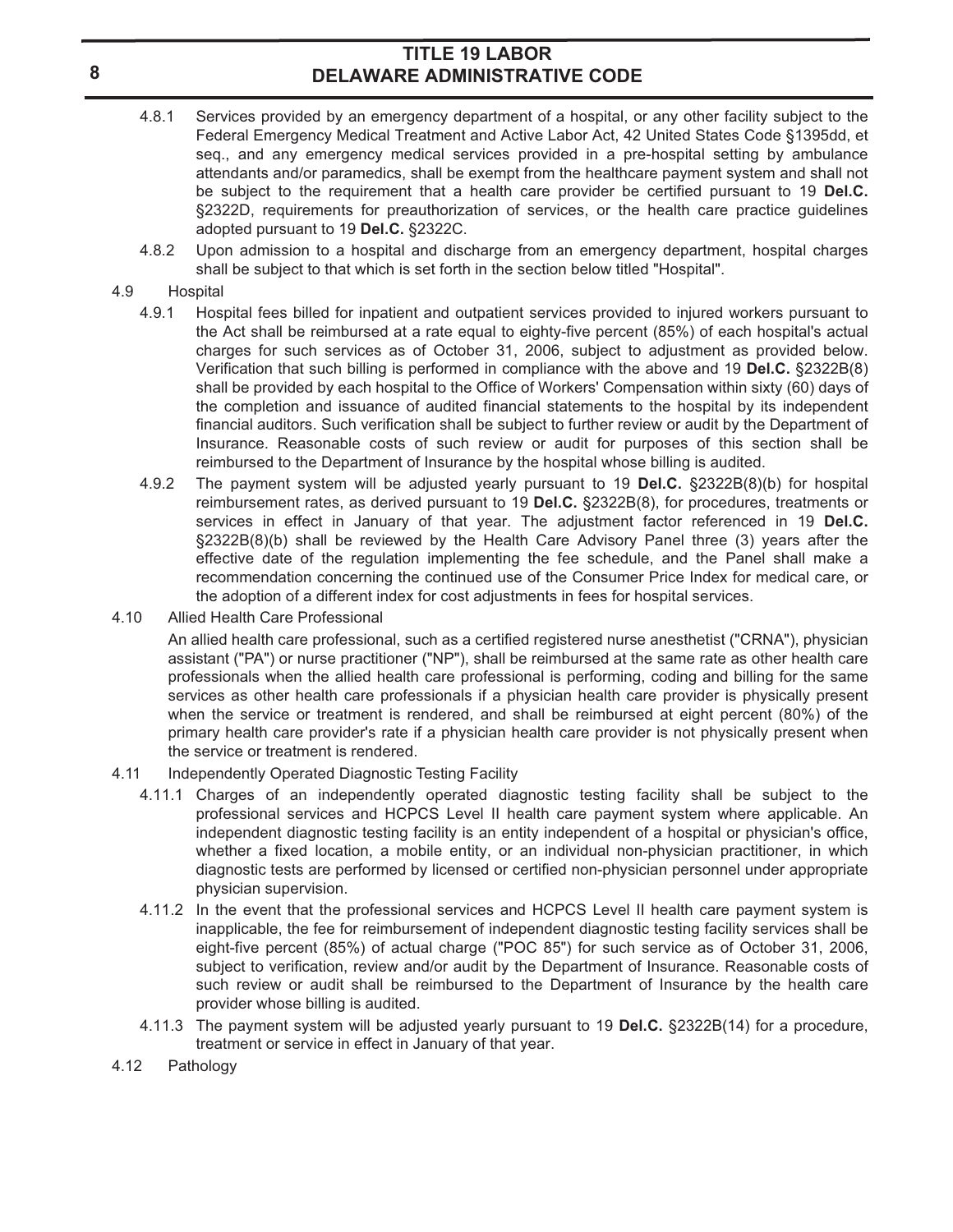- 4.12.1 The maximum allowable payment for pathology services and procedures shall be the lesser of the health care provider's actual charges or ninety percent (90%) of the 75<sup>th</sup> percentile of actual charges within the geozip where the pathology service or procedure is rendered, utilizing information contained in employers' and insurance carriers' national databases. If an employer or insurance carrier contracts with a provider for the purpose of providing services under the Act, the rate negotiated in such contract shall prevail.
- 4.12.2 Whenever the health care payment system does not set forth a specific fee for a pathology service or procedure in the schedule, the amount of reimbursement shall be eighty-five percent (85%) of actual charge ("POC 85") for such service or procedure as of October 31, 2006, subject to verification, review and/or audit by the Department of Insurance. Reasonable costs of such review or audit shall be reimbursed to the Department of Insurance by the health care provider whose billing is audited.
- 4.12.3 The payment system will be adjusted yearly pursuant to 19 **Del.C.** §2322B(14) for a procedure, treatment or service in effect in January of that year.

#### 4.13 Pharmacy

- 4.13.1 Reimbursement for pharmacy services, prescription drugs and other pharmaceuticals is 100% of the Average Wholesale Price (AWP) as of the date of service, or the actual charge, whichever is less. Verification that such billing is performed in compliance with the above and 19 **Del.C.** §2322B is subject to review or audit by the Department of Insurance. Reasonable costs of such review or audit for purposes of the above shall be reimbursed to the Department of Insurance by the provider whose billing is audited.
- 4.13.2 A prescription drug formulary has been adopted and recommended by the Health Care Advisory Panel which designates preferred prescription drugs and encourages the use of generic drugs over name brand drugs.
- 4.14 Total Component/Professional Component, Technical Component
	- 4.14.1 A total fee includes both the professional component and the technical component needed to accomplish the procedure. Explanations of the professional component and the technical component are listed below. The values listed in the Amount column represent the total reimbursement. Under no circumstance shall the combined amounts of the professional and technical components exceed the amount of the total component.
	- 4.14.2 Professional Component: The professional component represents the reimbursement allowance of the professional services of the physician and is identified by the use of modifier 26. This includes examination of the patient when indicated, performance or supervision of the procedure, interpretation and written report of the examination, and consultation with the referring physician. Values in the PC Amount column are intended for the services of the professional for the professional component only and do not include any other charges. To identify a charge for a professional component only, use the five-digit code followed by modifier 26.
	- 4.14.3 Technical Component: The technical component includes charges made by the institution or clinic to cover the services of the facilities. To identify a charge for a technical component only, use of the five-digit code followed by HCPCS Level II modifier TC.
- 4.15 Billing and Payment for Health Care Services
	- 4.15.1 Pursuant to 19 **Del.C.** §2322F**,** charges for medical evaluation, treatment and therapy, including all drugs, supplies, tests and associated chargeable items and events, shall be submitted to the employer or insurance carrier along with a bill or invoice for such charges, accompanied by records or notes, concerning the treatment or services submitted for payment, documenting the employee's condition and the appropriateness of the evaluation, treatment or therapy, with reference to the health care practice guidelines adopted pursuant to 19 **Del.C.** §2322C, or documenting the preauthorization of such evaluation, treatment or therapy. The initial copy of the supporting notes or records shall be produced without separate or additional charge to the employer, insurance carrier or employee.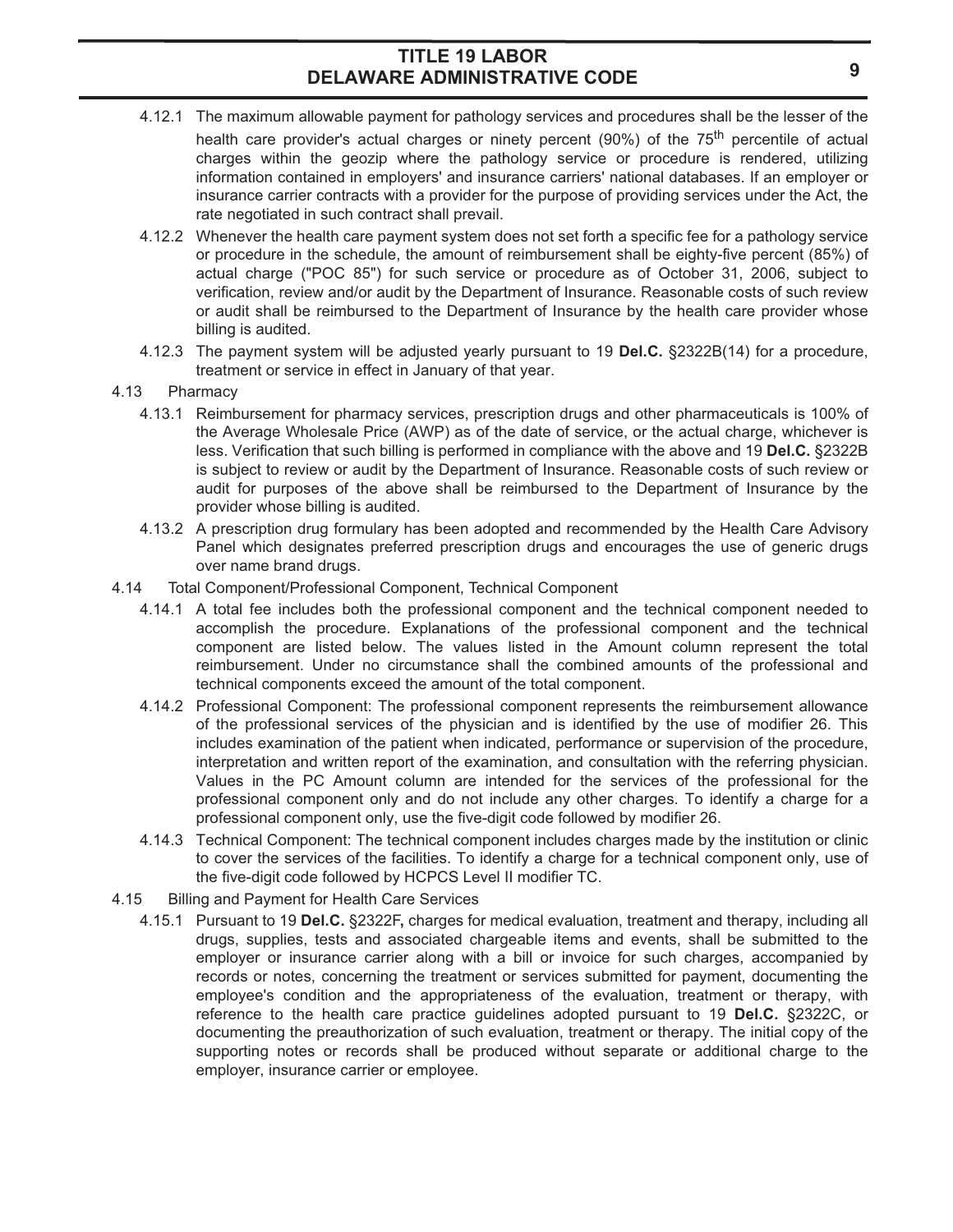- 4.15.2 Those healthcare providers who obtained certification pursuant to 19 **Del.C.** §2322D are not required to first preauthorize each health care procedure, office visit or health care service to be provided to an injured employee with the employer or insurance carrier.
- 4.15.3 Charges for hospital services and items supplied by a hospital, including all drugs, supplies, tests and associated chargeable items and events, shall be submitted to the employer or insurance carrier along with a bill or invoice which shall be documented in a nationally recognized uniform billing code format and as reference above, in sufficient detail to document the services or items provided, and any preauthorization of the services and items shall also be documented. The initial copy of the supporting medical notes or records shall be produced without separate or additional charge to the employer, insurance carrier or employee.
- 4.15.4 Payment for hospital services, including payment for invoices rendered for emergency department services, shall be made within thirty (30) days of the submission of a "clean claim" accompanied by notes documenting the employee's condition and the appropriateness of the evaluation, treatment or therapy.
- 4.15.5 Preauthorized evaluations, treatments or therapy shall be paid at the agreed fee within thirty (30) days of the date of submission of the invoice, unless the compliance with the preauthorization is contested, in good faith, pursuant to the utilization review system set forth in 19 **Del.C.** §2322F(j) [see the rules and regulation regarding Utilization Review].
- 4.15.6 Treatments, evaluations and therapy provided by a certified health care provider shall be paid within thirty (30) days of receipt of the health care provider's bill or invoice together with records or notes as provided above and pursuant to 19 **Del.C.** §2322F, unless compliance with the health care payment system or practice guidelines adopted pursuant to 19 **Del.C.** §§2322B or 2322C is contested, in good faith, pursuant to the utilization review system as referenced above.
- 4.15.7 Denial of payment of health care services provided pursuant to the Act, whether in whole or in part, shall be accompanied with written explanation for reason for denial.
- 4.15.8 In the event that a portion of a health care invoice is contested, the uncontested portion shall be paid without prejudice to the right to contest the remainder. The time limits set forth above and in §2322F shall apply to payment of all uncontested portions of health care payments.
- 4.15.9 An employer or insurance carrier shall be required to pay a health care invoice within thirty (30) days of receipt of the invoice as long as the claim contains substantially all the required data elements necessary to adjudicate the invoice, unless the invoice is contested in good faith. If the contested invoice pertains to an acknowledged compensable claim and the denial is based upon compliance with the health care payment system and/or health care practice guidelines, it shall be referred to utilization review. Unpaid invoices shall incur interest at a rate of one percent (1%) per month payable to the provider. A provider shall not hold an employee liable for costs related to non-disputed services for a compensable injury and shall not bill or attempt to recover from the employee the difference between the provider's charge and the amount paid by the employer or insurance carrier on a compensable injury.
- 4.15.10 If, following a hearing, the Industrial Accident Board determines that an employer, an insurance carrier, or health care provider failed in its responsibilities under 19 **Del.C.** §§2322B, 2322C, 2322D, 2322E or 2322F, it shall assess a fine of not less than \$1,000.00 nor more than \$5,000.00 for violations of said sections, such fines shall be payable to the Workers' Compensation Fund.
- 4.15.11 Payment Rates for Physicians and Hospitals (Fee Schedule)

# **http://regulations.state.de.us/AdminCode/title19/1000/1300/1340/feeschedule.pdf Fee Schedule**

- 4.16 Fees for Non-Clinical Services
	- 4.16.1 Pursuant to 19 **Del.C.** §2322B(13), fees for certain non-clinical services are set as follows, and will be periodically revised upon recommendation of the Health Care Advisory Panel to reflect changes in the cost of providing such services:
		- 4.16.1.1 Retrieving, copying and transmitting existing medical reports and records, to include copying of medical notes and/or records supporting a bill or invoice for charges for treatment or services: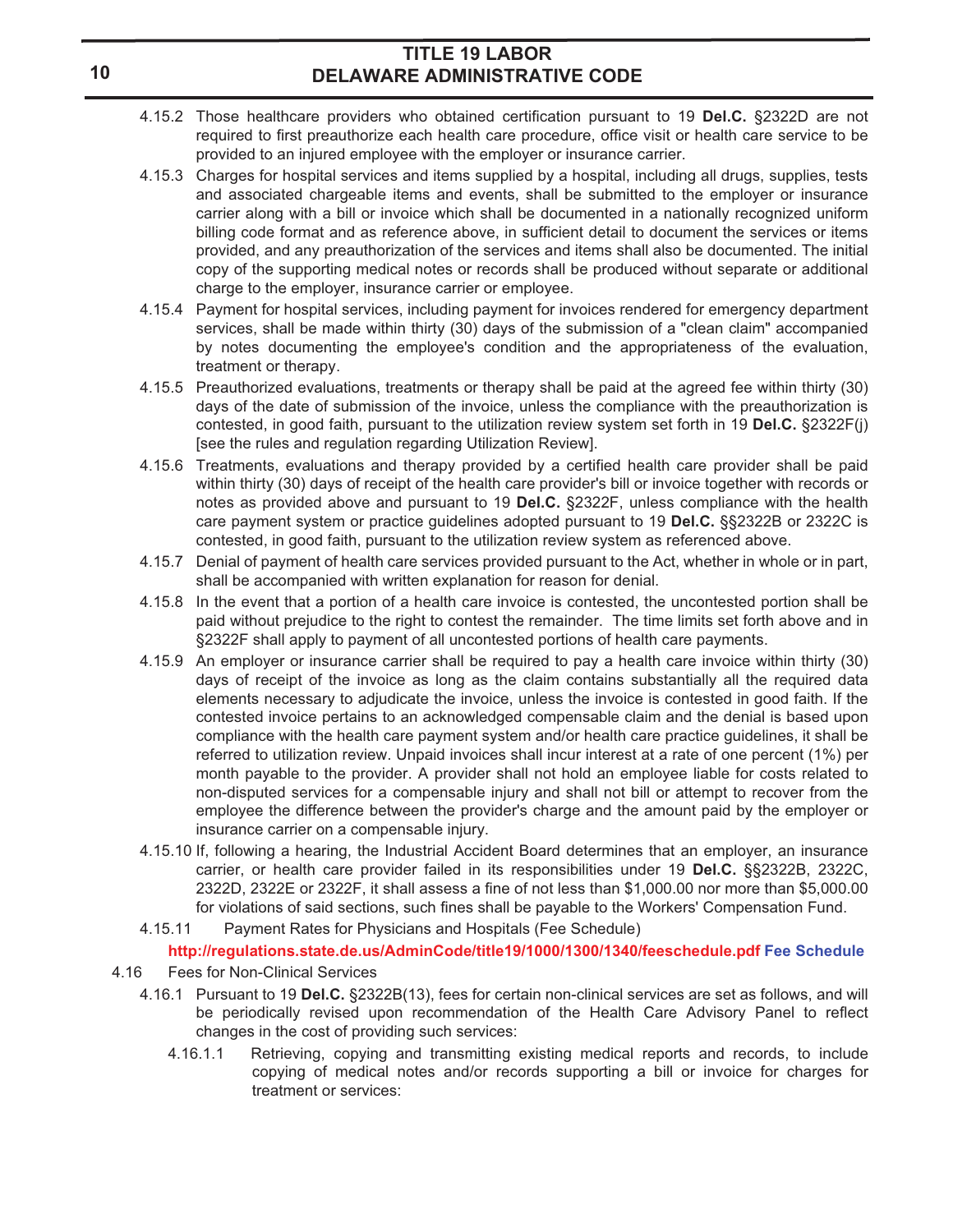- \$25.00 for search and retrieval
- \$1.25 per page for first 20 pages
- \$.90 per page for pages 21 through 60
- \$.30 per page for pages 61 and thereafter
- 4.16.1.2 Testimony by a physician for non-video deposition shall not exceed \$2,000.00; for video deposition: \$500.00 additional;
- 4.16.1.3 Live testimony by a physician at any hearing or proceeding shall not exceed \$3,500.00;
- 4.16.1.4 Completion and transmission of any Statutorily required report, form or document by a physician/health care provider: \$30.00.

#### 4.17 Effective Date

- 4.17.1 The health care payment system shall apply to all services provided after the effective date of the health care payment system regulations and regardless of date of injury.
- 4.17.2 The Department of Labor of the State of Delaware reserves the authority to determine applicability of all rules of the fee schedule. Any physician, other medical professional, or other entity having questions regarding applicability to their individual reimbursement as it applies to the fee schedule, should direct any such question to the Department of Labor or to such other authority as directed by the Department of Labor.

#### 4.18 General Rules

4.18.1 Definitions

"**Adjust"** means that a payer or a payer's agent reduces or otherwise alters a health care provider's request for payment.

"**Appropriate care**" means health care that is suitable for a particular patient, condition, occasion, or place.

"**Bill**" means a claim submitted by a provider to a payer for payment of health care services provided in connection with a covered injury or illness.

"**Bill adjustment**" means a reduction of a fee on a provider's bill, or other alteration of a provider's bill.

"**Carrier**" means any stock company, mutual company, or reciprocal or inter-insurance exchange authorized to write or carry on the business of Workers' Compensation Insurance in this State, or self-insured group, or third-party payer, or self-insured employer, or uninsured employer.

"**CMS-1500**" means the CMS-1500 form and instructions that are used by non institutional providers and suppliers to bill for outpatient services. Use of the most current CMS-1500 form is required.

"**Case**" means a covered injury or illness occurring on a specific date and identified by the worker's name and date of injury or illness.

"**Consultation**" means a service provided by a physician whose opinion or advice regarding evaluation and/or management of a specific problem is requested by another physician or other appropriate source. If a consultant, subsequent to the first encounter, assumes responsibility for management of the patient's condition, that physician becomes a treating physician. The first encounter is a consultation and shall be billed and reimbursed as such. A consultant shall provide a written report of his/her findings. A second opinion is considered a consultation.

"**Critical care**" means care rendered in a variety of medical emergencies that requires the constant attention of the practitioner, such as cardiac arrest, shock, bleeding, respiratory failure, postoperative complications, and is usually provided in a critical care unit or an emergency department.

"**Day**" means a continuous 24-hour period.

"**Diagnostic procedure**" means a service that helps determine the nature and causes of a disease or injury.

"**Durable medical equipment (DME)**" means specialized equipment designed to stand repeated use, appropriate for home use, and used solely for medical purposes.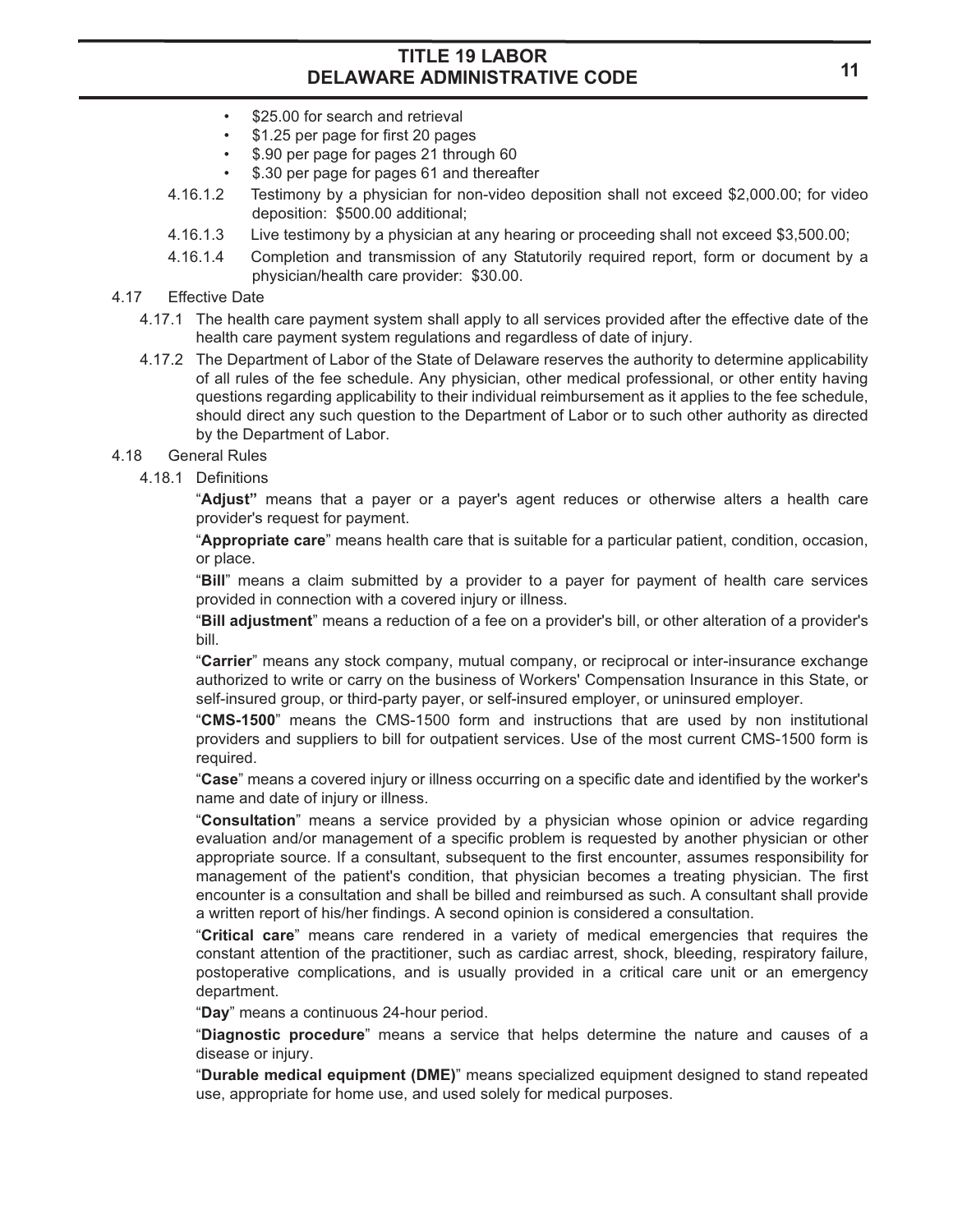"**Expendable medical supply**" means a disposable article that is needed in quantity on a daily or monthly basis.

"**Follow-up care**" means the care which is related to the recovery from a specific procedure and which is considered part of the procedure's maximum reimbursement allowance, but does not include complications.

"**Follow-up days**" are the days of care following a surgical procedure which are included in the procedure's maximum reimbursement allowance amount, but which do not include complications. The follow-up day period begins on the day of the surgical procedure(s).

"**Independent procedure**" means a procedure that may be carried out by itself, completely separate and apart from the total service that usually accompanies it.

"**Inpatient services**" means services rendered to a person who is admitted as an inpatient to a hospital.

"**Medical record**" means a record in which the medical service provider records the subjective findings, objective findings, diagnosis, treatment rendered, treatment plan, and return to work status and/or goals and impairment rating as applicable.

"**Medical supply**" means either a piece of durable medical equipment or an expendable medical supply.

"**Observation services**" means services rendered to a person who is designated or admitted as observation status.

"**Operative report**" means the practitioner's written description of the surgery and includes all of the following:

- A preoperative diagnosis;
- A postoperative diagnosis;
- A step-by-step description of the surgery;
- A description of any problems that occurred in surgery; and
- The condition of the patient upon leaving the operating room.

"**Optometrist**" means an individual licensed to practice optometry.

"**Orthotic equipment**" means an orthopedic apparatus designed to support, align, prevent, or correct deformities, or improve the function of a moveable body part.

"**Orthotist**" means a person skilled in the construction and application of orthotic equipment.

"**Outpatient service**" means services provided to patients at a time when they are not hospitalized as inpatients.

"**Payer**" means the employer or self-insured employed group, carrier, or third-party administrator (TPA) who pays the provider billings.

"**Pharmacy**" means the place where the science, art, and practice of preparing, preserving, compounding, dispensing, and giving appropriate instruction in the use of drugs is practiced.

"**Physician Specialty**". The rules and reimbursement allowances in the Delaware Workers' Compensation Medical Fee Schedule do not address physician specialization within a specialty. Payment is not based on the fact that a physician has elected to treat patients with a particular/ specific problem. Reimbursement to qualified physicians is the same amount regardless of specialty.

"**Procedure code**" means a five-digit numerical sequence or a sequence containing an alpha character and preceded or followed by four digits, which identifies the service performed and billed.

"**Prosthesis**" means an artificial substitute for a missing body part.

"**Prosthetist**" means a person skilled in the construction and application of prostheses.

"**Provider**" means a facility, health care organization, or a practitioner who provides medical care or services.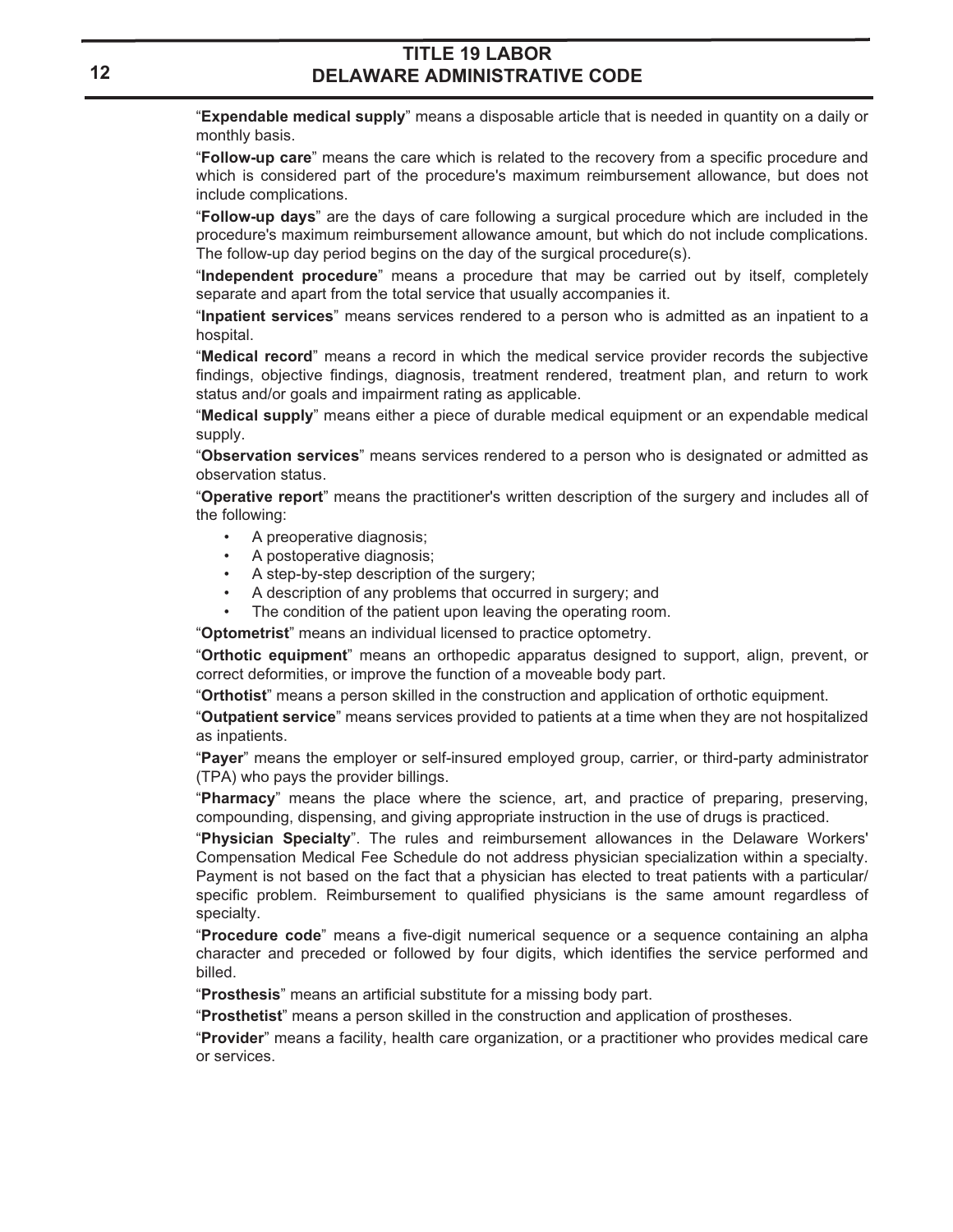"**Secondary procedure**" means a surgical procedure performed during the same operative session as the primary surgery but considered an independent procedure that may not be performed as part of the primary surgery.

- 4.18.2 Injections
	- 4.18.2.1 Reimbursement for injections includes charges for the administration of the drug and the cost of the supplies to administer the drug. Medications are charged separately.
	- 4.18.2.2 The description must include the name of the medication, strength, and dose injected.
	- 4.18.2.3 When multiple drugs are administered from the same syringe, reimbursement will be for a single injection.
	- 4.18.2.4 Reimbursement for anesthetic agents such as Xylocaine and Carbocaine, when used for infiltration, is included in the reimbursement for the procedure performed and will not be separately reimbursed.
	- 4.18.2.5 Anesthetic agents for local infiltration must not be billed separately; this is included in the reimbursement for the procedure.
	- 4.18.2.6 Reimbursement for intra-articular and intra-bursal injections (steroids and anesthetic agents) may be separately billed. The description must include the name of the medication, strength, and volume given.
- 4.18.3 General Ground Rules
	- 4.18.3.1 Multiple Procedures. It is appropriate to designate multiple procedures that are rendered on the same date by separate entries. For Example, if a level three established patient office visit (99213) and an ECG (93000) are performed during the visit, it is appropriate to designate both the established patient office visit and the ECG. In this instance both 99213 and 93000 would be reported.
	- 4.18.3.2 Materials Supplied by Physician. Supplies and equipment used in conjunction with medication administration should be billed with the appropriate HCPCS codes and shall be reimbursed according to the Fee Schedule.
	- 4.18.3.3 Separate Procedures
		- 4.18.3.3.1 Some of the procedures or services listed in the CPT codebook that are commonly carried out as an integral component of a total service or procedure have been identified by the inclusion of the term "separate procedure." The codes designated as "separate procedure" should not be reported in addition to the code for the total procedure or service of which it is consider an integral component.
		- 4.18.3.3.2 However, when a procedure or service that is designated as a "separate procedure" is carried out independently or considered to be unrelated or distinct from other procedure/services provided at that time, it may be reported by itself, or in addition to other procedures/services by appending modifier 59 to the specific "separate procedure" code to indicate that the procedure is not considered to be a component of another procedure, but is a distinct, independent procedure. This may represent a different session, different procedure or surgery, different site or organ system, separate incision/excision, separate lesion, or separate injury (or area of injury in extensive injuries).
	- 4.18.3.4 Concurrent/Coordinating Care. Providing similar service (e.g., hospital visits by more than one physician) to the same injured employee on the same day for treatment of the same illness is concurrent care. When concurrent care is provided, no special reporting is required. Duplicate services, however, (e.g., visit by a physician of the same subspecialty for the same illness which is not a second opinion) will not be reimbursed. The authorized treating physician should coordinate care by all specialists.
	- 4.18.3.5 Alternating Physicians. When physicians of similar skills alternate in the care of a patient (e.g., partners, groups, or same facility covering for another physician on weekends or vacation periods), each physician shall bill individually for the services each personally rendered and in accordance with the Medical Fee Schedule.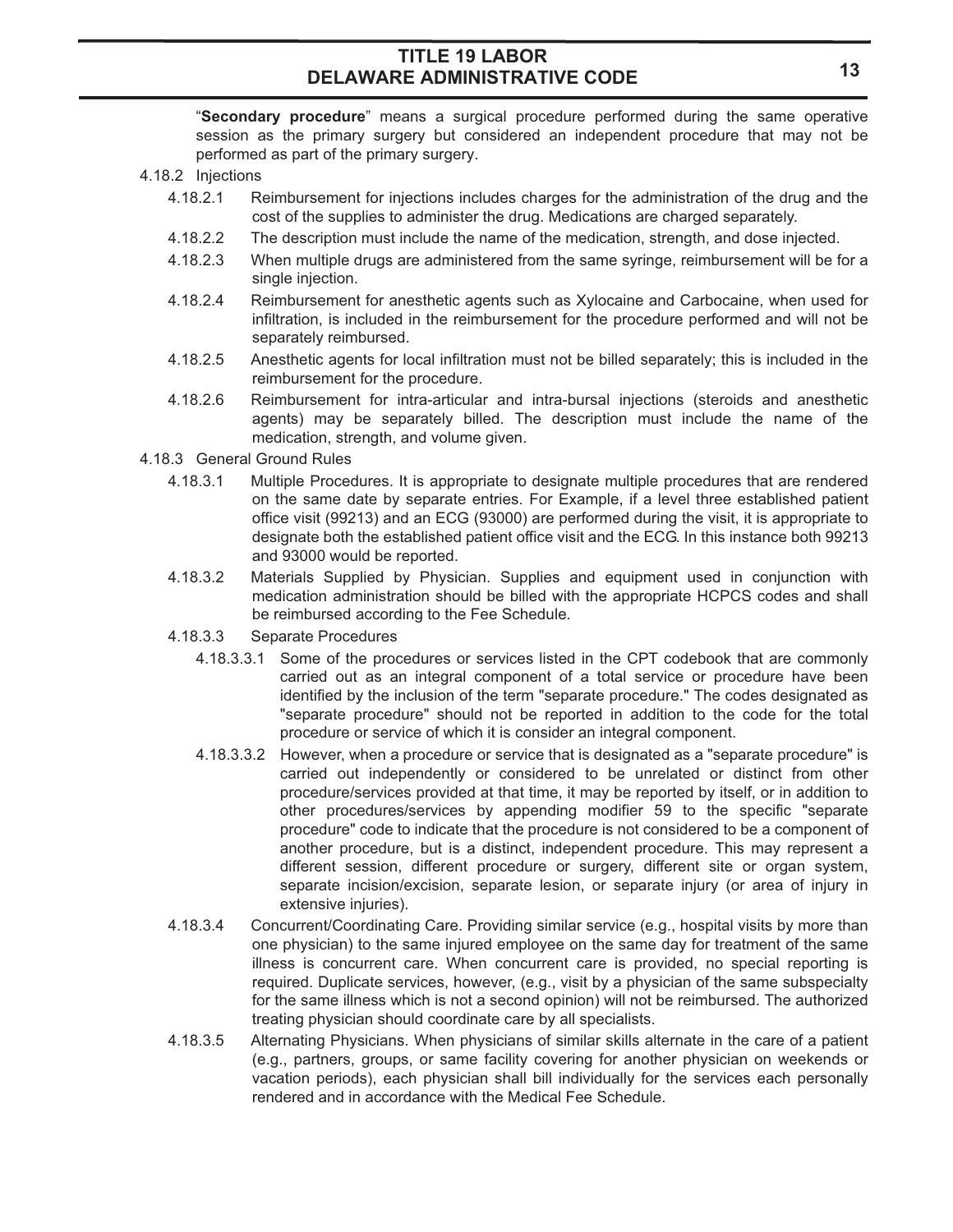- 4.18.3.6 Ground Rules for Physician Assistants (PA) and Nurse Practitioners (NP)
	- 4.18.3.6.1 Physician Supervision
		- Definition of Supervision

The term "supervise," for billing purposes, encompasses the following supervision requirement:

Direct personal supervision in the office setting does not mean that the physician must be present in the same room with a PA or NP. However, the physician must be present in the office suite and immediately available to provide assistance and direction throughout the time the PA or NP is performing the services. In this instance, reimbursement should be made at the normal physician payment level as if the physician had provided the service. If the PA or NP provides care to the injured worker and the supervising physician is not immediately available, the reimbursements will be at 80% of the fee schedule rate.

- 4.18.3.6.2 Billing for PA or NP Service. The physician must render the bill for care, with the ensuing payment for the PA or NP service made directly to the physician employer.
- 4.18.3.6.3 Management of a New or Established Patient with a New Workers' Compensation Problem

If the physician supervises the physician assistant's or nurse practitioner's evaluation, payment should be made at the physician's normal Workers' Compensation level for PA or NP services rendered in an outpatient setting.

Where on-site direct physician supervision is not available and the physician assistant or nurse practitioner providing patient care is only able to communicate with a physician supervisor by telephone or other effective means of communication, payment for this service should be made at 80% of the Physician Payment Schedule.

Physician assistants and nurse practitioners acting in the capacity of an assistant at surgery will receive 20% percent of the total allowance for the surgical procedures. Payment will be made to the physician assistant's or nurse practitioner's employer (the physician).

- 4.18.3.6.4 Follow-up Care of an Existing Patient with a Compensable Problem. If the physician supervises the physician assistant's or nurse practitioner's evaluation, payment should be made at the physician's normal reimbursement level for the PA or NP services rendered in the outpatient setting.
- 4.18.3.6.5 Modifiers for Physician Assistant and Nurse Practitioner Services. When a physician assistant (PA) or nurse practitioner (NP) bills for services other than assistant at surgery, modifiers "PA" or "NP" are used. Modifier 83, AS, is used to identify assistant at surgery services provided by a physician assistant or nurse practitioner.
- 4.18.3.7 Add-On Procedures

| 01953 | 01968 | 01969 | 11001 | 11008 | 11101 | 11201 | 11732 | 11922 | 13102 |
|-------|-------|-------|-------|-------|-------|-------|-------|-------|-------|
| 13122 | 13133 | 13153 | 15003 | 15005 | 15101 | 15111 | 15116 | 15121 | 15131 |
| 15136 | 15151 | 15152 | 15156 | 15157 | 15171 | 15176 | 15201 | 15221 | 15241 |
| 15261 | 15301 | 15321 | 15331 | 15336 | 15341 | 15361 | 15366 | 15401 | 15421 |
| 15431 | 15787 | 15847 | 16036 | 17003 | 17312 | 17314 | 17315 | 19001 | 19126 |
| 19291 | 19295 | 19297 | 20930 | 20931 | 20936 | 20937 | 20938 | 20985 | 22103 |
| 22116 | 22208 | 22216 | 22226 | 22328 | 22522 | 22525 | 22527 | 22534 | 22585 |
| 22614 | 22632 | 22840 | 22841 | 22842 | 22843 | 22844 | 22845 | 22846 | 22847 |

### **Appendix D from the American Medical Association's 2009 CPT Codes Summary of CPT Add-on Codes**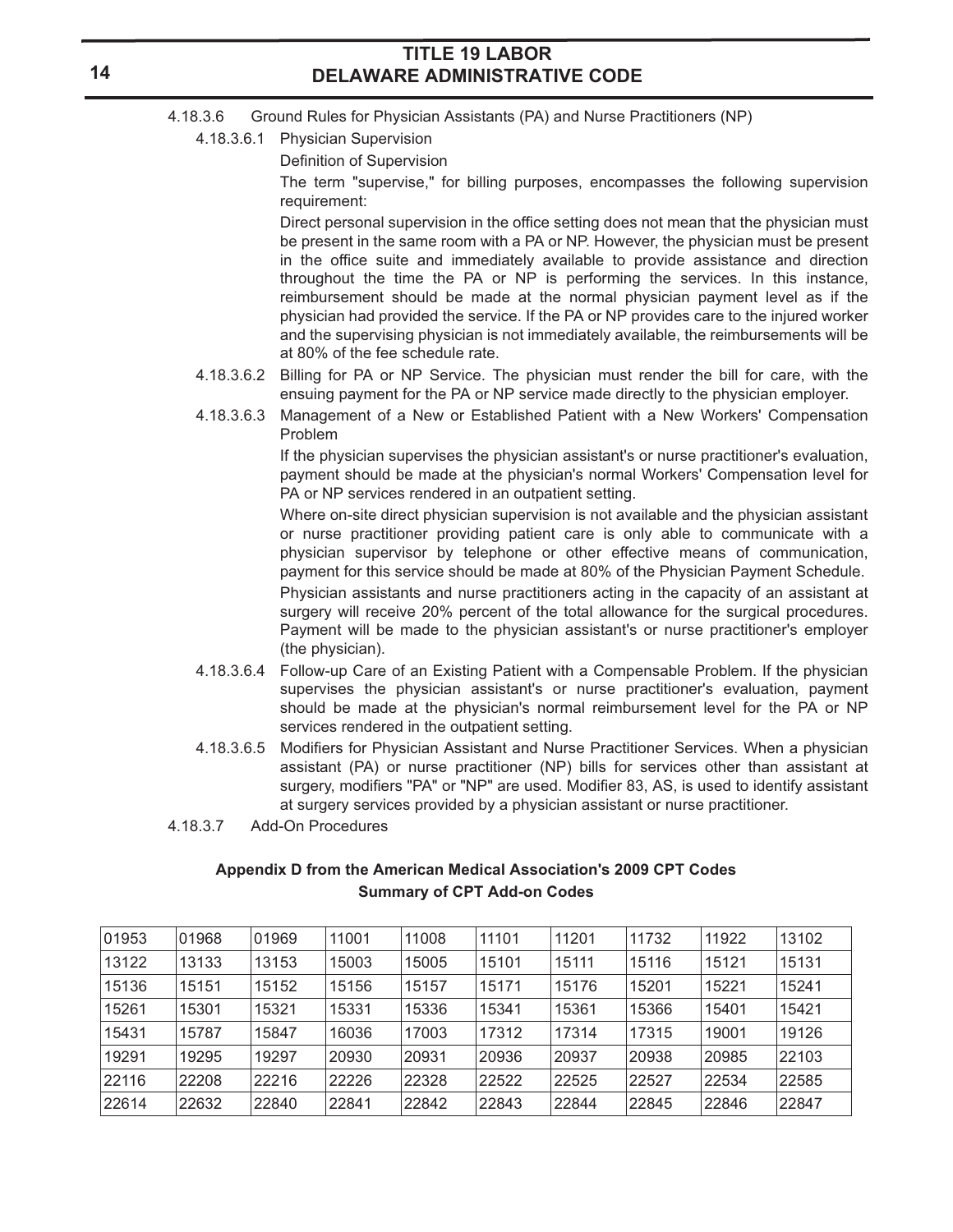| 22848 | 22851 | 26125 | 26861 | 26863 | 27358 | 27692 | 31620 | 31632 | 31633 |
|-------|-------|-------|-------|-------|-------|-------|-------|-------|-------|
| 31637 | 32501 | 33141 | 33225 | 33257 | 33258 | 33259 | 33508 | 33517 | 33518 |
| 33519 | 33521 | 33522 | 33523 | 33530 | 33572 | 33768 | 33884 | 33924 | 33961 |
| 34806 | 34808 | 34813 | 34826 | 35306 | 35390 | 35400 | 35500 | 35572 | 35600 |
| 35681 | 35682 | 35683 | 35685 | 35686 | 35697 | 35700 | 36218 | 36248 | 36476 |
| 36479 | 37185 | 37186 | 37206 | 37208 | 37250 | 37251 | 38102 | 38746 | 38747 |
| 43273 | 43635 | 44015 | 44121 | 44128 | 44139 | 44203 | 44213 | 44701 | 44955 |
| 47001 | 47550 | 48400 | 49326 | 49435 | 49568 | 49905 | 51797 | 56606 | 57267 |
| 58110 | 58611 | 59525 | 60512 | 61316 | 61517 | 61609 | 61610 | 61611 | 61612 |
| 61641 | 61642 | 61795 | 61797 | 61799 | 61800 | 61864 | 61868 | 62148 | 62160 |
| 63035 | 63043 | 63044 | 63048 | 63057 | 63066 | 63076 | 63078 | 63082 | 63086 |
| 63088 | 63091 | 63103 | 63295 | 63308 | 63621 | 64472 | 64476 | 64480 | 64484 |
| 64623 | 64627 | 64727 | 64778 | 64783 | 64787 | 64832 | 64837 | 64859 | 64872 |
| 64874 | 64876 | 64901 | 64902 | 65757 | 66990 | 67225 | 67320 | 67331 | 67332 |
| 67334 | 67335 | 67340 | 69990 | 74301 | 75774 | 75946 | 75964 | 75968 | 75993 |
| 75996 | 76125 | 76802 | 76810 | 76812 | 76814 | 76937 | 77001 | 77051 | 77052 |
| 78020 | 78478 | 78480 | 78496 | 78730 | 83901 | 87187 | 87904 | 88155 | 88185 |
| 88311 | 88312 | 88313 | 88314 | 90466 | 90468 | 90472 | 90474 | 92547 | 92608 |
| 92627 | 92973 | 92974 | 92978 | 92979 | 92981 | 92984 | 92996 | 92998 | 93320 |
| 93321 | 93325 | 93352 | 93571 | 93572 | 93609 | 93613 | 93621 | 93622 | 93623 |
| 93662 | 94645 | 95873 | 95874 | 95920 | 95962 | 95967 | 95973 | 95975 | 95979 |
| 96361 | 96366 | 96367 | 96368 | 96370 | 96371 | 96375 | 96376 | 96411 | 96415 |
| 96417 | 96423 | 96570 | 96571 | 97546 | 97811 | 97814 | 99100 | 99116 | 99135 |
| 99140 | 99145 | 99150 | 99292 | 99354 | 99355 | 99356 | 99357 | 99358 | 99359 |
| 99467 | 99602 | 99607 | 0054T | 0055T | 0063T | 0076T | 0079T | 0081T | 0092T |
| 0095T | 0098T | 0151T | 0159T | 0163T | 0164T | 0165T | 0172T | 0173T | 0174T |
| 0189T | 0190T | 0196T |       |       |       |       |       |       |       |
|       |       |       |       |       |       |       |       |       |       |

4.18.3.8 Exempt from Modifier 51 Codes

- 4.18.3.8.1 The (\*) symbol is used to identify CPT codes that are exempt from the use of modifier 51, but have NOT been designated as CPT add-on procedures/services. As the description implies, modifier 51 exempt procedures are not subject to multiple procedure rules and as such modifier 51 does not apply. Fee schedule amounts for modifier 51 exempt codes are not subject to reduction and should be reimbursed at the lesser of 100 percent of the listed value or the billed amount.
- 4.18.3.8.2 Modifier 51 exempt services and procedures can be found in Appendix E of CPT 2009 and include the following CPT codes:

### **Appendix E from the American Medical Association's 2009 CPT Codes Summary of CPT Codes Exempt from Modifier 51**

**Note:** Procedures on this list are often performed with another procedure or may be performed alone.

| 17004 | 20697 | 20974 | 20975 | 31500 | 36620 | 44500 | 61107 | 93503 | 93539 |
|-------|-------|-------|-------|-------|-------|-------|-------|-------|-------|
| 93540 | 93544 | 93545 | 93555 | 93556 | 93600 | 93602 | 93603 | 93610 | 93612 |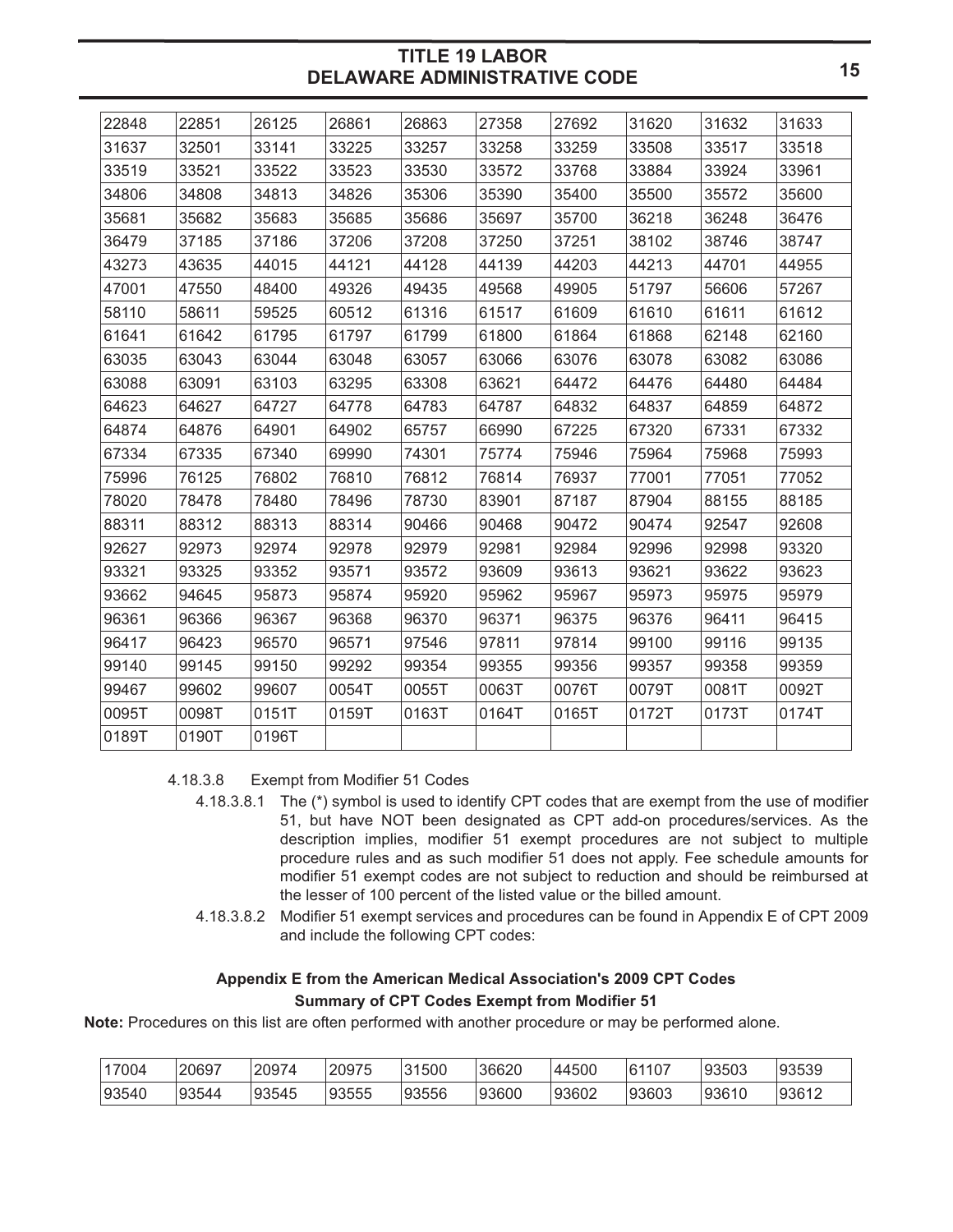| 93615 | 93616 | 93618 | 93631 | 94610 | 95900 | 95903 | 95904 | 95992 | 99143 |
|-------|-------|-------|-------|-------|-------|-------|-------|-------|-------|
| 99144 |       |       |       |       |       |       |       |       |       |

4.18.3.9 Modifiers

Modifiers augment CPT codes to more accurately describe the circumstances of services provided. When applicable, the circumstances should be identified by a modifier code: a two-digit number placed after the usual procedure code. If more than one modifier is needed, place modifier 99 after the procedure code to indicate that two or more modifiers will follow. Some modifier descriptions in this fee schedule have been changed from the CPT language.

**21 Prolonged Evaluation and Management Services**: When the face-to-face or floor/ unit service(s) provided is prolonged or otherwise greater than that usually required for the highest level of evaluation and management service within a given category, it may be identified by adding modifier 21 to the evaluation and management code number. A report may also be appropriate.

**22 Unusual Procedural Services**: When the service(s) provided is greater than that usually required for the listed procedure, it may be identified by adding modifier 22 to the usual procedure number. A report may also be appropriate. Add an additional 20% to the value of the code when billed with this modifier.

**23 Unusual Anesthesia**: Occasionally, a procedure, which usually requires either no anesthesia or local anesthesia, because of unusual circumstances must be done under general anesthesia. This circumstance may be reported by adding modifier 23 to the procedure code of the basic service.

**24 Unrelated Evaluation and Management Services by the Same Physician During a Postoperative Period**: The physician may need to indicate that an evaluation and management service was performed during a postoperative period for a reason(s) unrelated to the original procedure. This circumstance may be reported by adding modifier 24 to the appropriate level of E/M service.

**25 Significant, Separately Identifiable Evaluation and Management Service by the Same Physician on the Same Day of the Procedure or Other Service**: It may be necessary to indicate that on the day a procedure or service identified by a CPT code was performed, the patient's condition required a significant, separately identifiable E/M service provided above or beyond the usual preoperative and postoperative care associated with the procedure that was performed. A significant, separately E/M service is defined or substantiated by documentation that satisfies the relevant criteria for the respective E/M service to be reported (see Evaluation and Management Services Guidelines for I instructions on determining level of E/M service). The E/M service may be prompted by the symptom or condition for which the procedure and/or service was provided. As such, different diagnoses are not required for reporting of the E/M service on the same date. This circumstance may be reported adding modifier 25 to the appropriate level E/M code. Note: This modifier is not used to report and E/M service that resulted in a decision to perform surgery. See modifier 57. For significant, separately identifiable non-E/ M services, see modifier 59.

**26 Professional Component**: Certain procedures are a combination of a physician component and a technical component. When the physician component is reported separately, the service may be identified by adding modifier 26 to the usual procedure number.

**TC Technical Component**: Certain procedures are a combination of a physician component and a technical component. When the technical component is reported separately, the service may be identified by adding modifier TC to the usual procedure number.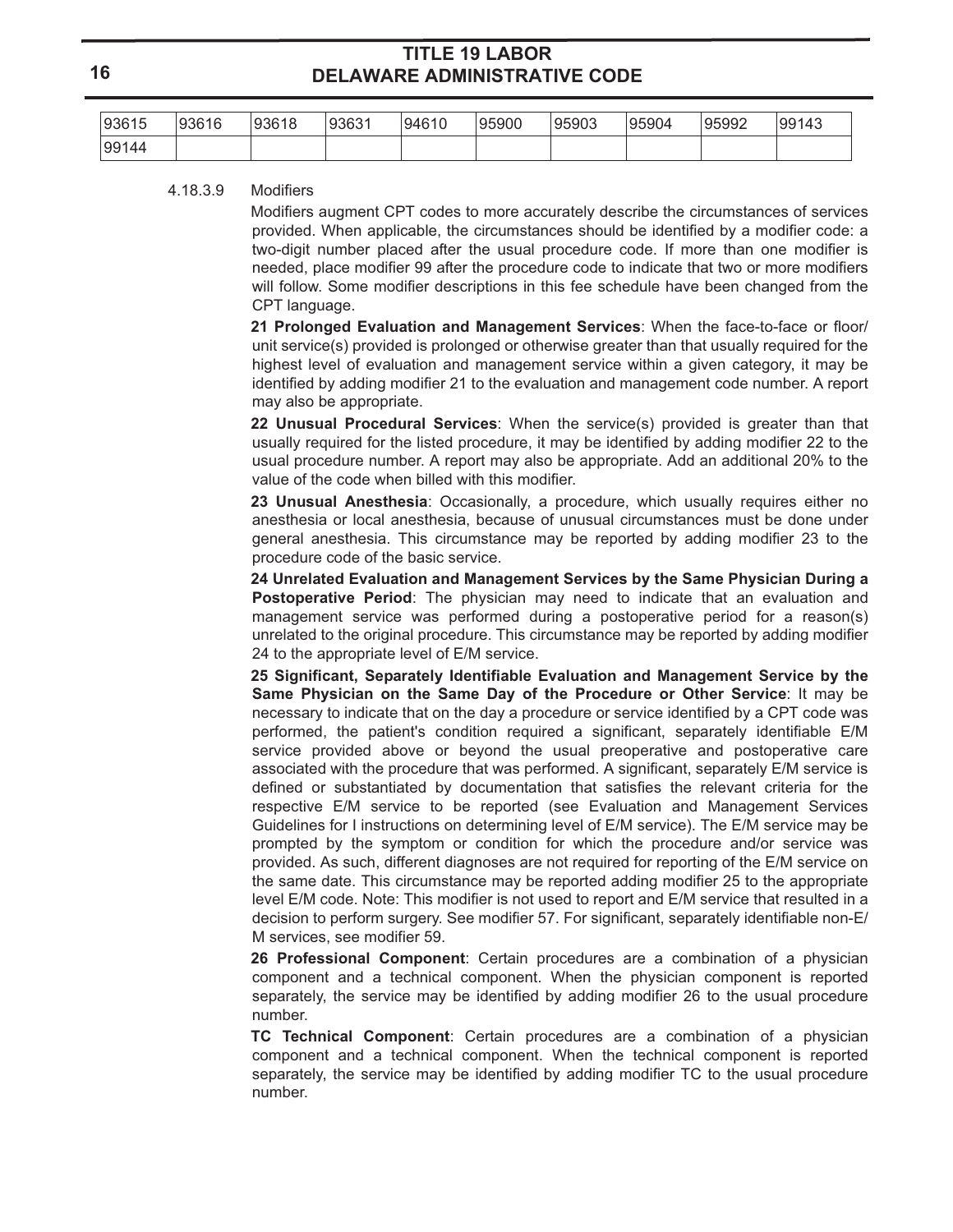**27 Multiple Outpatient Hospital E/M Encounters on the Same Date**: (This CPT modifier is for use by Ambulatory Surgery Center (ASC) and Hospital Outpatient Settings Only.) For hospital outpatient reporting purposes, utilization of hospital resources related to separate and distinct E/M encounters performed in multiple outpatient hospital settings on the same date may be reported by adding modifier 27 to each appropriate level outpatient and/or emergency department E/M code(s). This modifier provides a means of reporting circumstances involving evaluation and management services provided by physician(s) in more than one (multiple) outpatient hospital setting(s) (e.g., hospital emergency department, clinic). Note: This modifier is not to be used for physician reporting of multiple E/M services performed by the same physician on the same date. For physician reporting of all outpatient evaluation and management services provided by the same physician on the same date and performed in multiple outpatient setting(s) (e.g., hospital emergency department, clinic), see Evaluation and Management, Emergency Department, or Preventive Medicine Services codes.

**32 Mandated Services**: Services related to mandated consultation and/or related services (e.g., PRO, third-party payer, governmental, legislative, or regulatory requirement) may be identified by adding modifier 32 to the basic procedure.

**47 Anesthesia by Surgeon**: Regional or general anesthesia provided by the surgeon may be reported by adding modifier 47 to the basic service. (This does not include local anesthesia.) Note: Modifier 47 would not be used as a modifier for the anesthesia procedures 00100-01999.

**50 Bilateral Procedure**: Unless otherwise identified in the listings, bilateral procedures that are performed at the same operative session should be identified by adding modifier 50 to the appropriate five-digit code.

**51 Multiple Procedures**: When multiple procedures, other than Evaluation and Management Services, are performed at the same session by the same provider, the primary procedure or service may be reported as listed. The additional procedure(s) or service(s) may be identified by appending modifier 51 to the additional procedure or service code(s). Note: This modifier should not be appended to designated "add-on" codes or modifier 51 exempt codes (See CPT Appendix D.)

**52 Reduced Services**: Under certain circumstances a service or procedure is partially reduced or eliminated at the physician's discretion. Under these circumstances the service provided can be identified by its usual procedure number and the addition of modifier 52, signifying that the service is reduced. This provides a means of reporting reduced services without disturbing the identification of the basic service. Note: For hospital outpatient reporting of a previously scheduled procedure/service that is partially reduced or cancelled as a result of extenuating circumstances or those that threaten the well-being of the patient prior to or after administration of anesthesia, see modifiers 73 and 74 (see modifiers approved for ASC hospital outpatient use).

**53 Discontinued Procedure**: Under certain circumstances the physician may elect to terminate a surgical or diagnostic procedure. Due to extenuating circumstances or those that threaten the well-being of the patient, it may be necessary to indicate that a surgical or diagnostic procedure was started but discontinued. This circumstance may be reported by adding modifier 53 to the code reported by the physician for the discontinued procedure. Note: This modifier is not used to report the elective cancellation of a procedure prior to the patient's anesthesia induction and/or surgical preparation in the operating suite. For outpatient hospital/ambulatory surgery center (ASC) reporting of a previously scheduled procedure/service that is partially reduced or cancelled as a result of extenuating circumstances or those that threaten the well-being of the patient prior to or after administration of anesthesia, see modifiers 73 and 74 (see modifiers approved for ASC hospital outpatient use).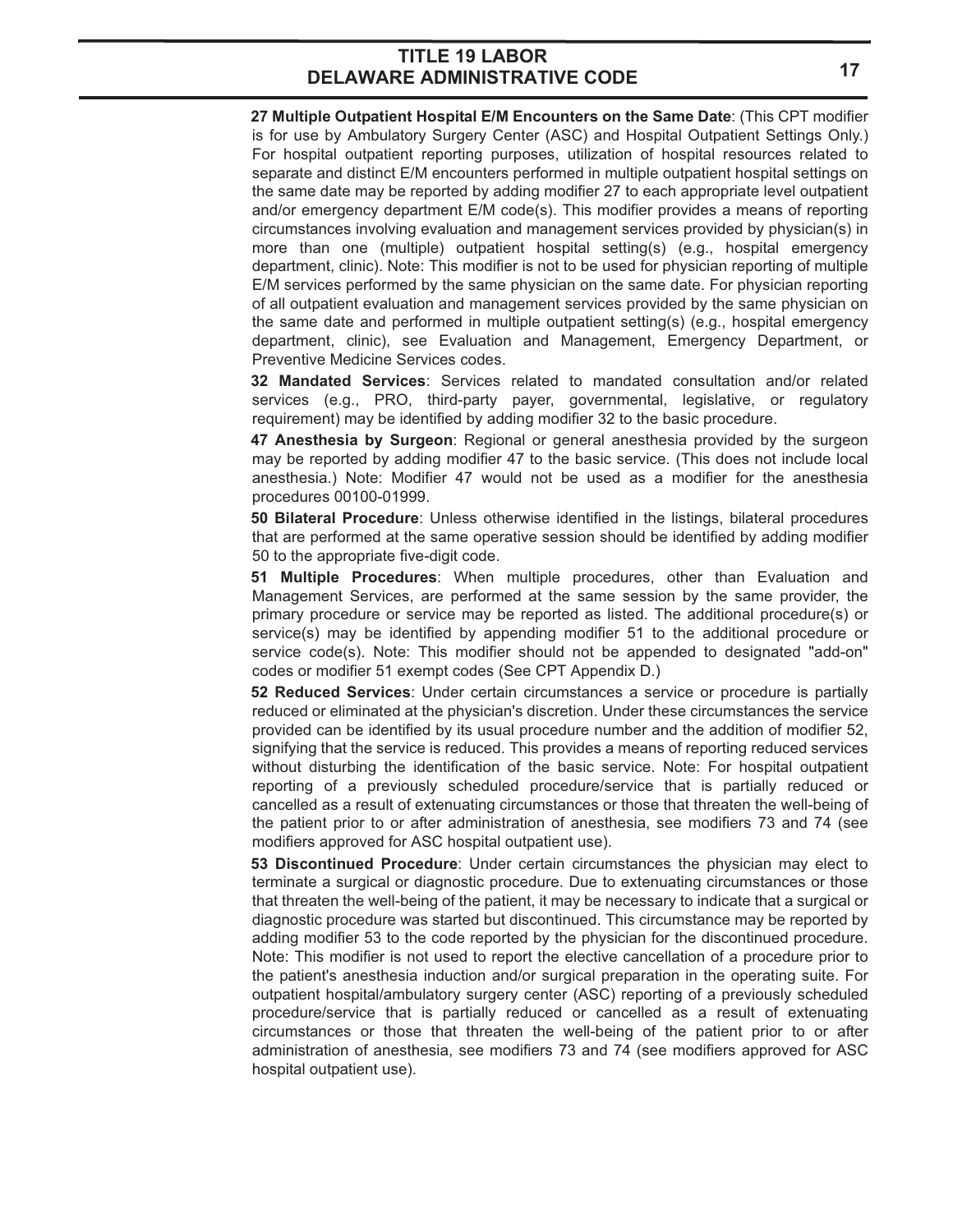**54 Surgical Care Only**: When one physician performs a surgical procedure and another provides preoperative and/or postoperative management, surgical services may be identified by adding modifier 54 to the usual procedure number.

**55 Postoperative Management Only**: When one physician performs the postoperative management and another physician has performed the surgical procedure, the postoperative component may be identified by adding modifier 55 to the usual procedure number.

**56 Preoperative Management Only**: When one physician performs the preoperative care and evaluation and another physician performs the surgical procedure, the preoperative component may be identified by adding modifier 56 to the usual procedure number.

**57 Decision for Surgery**: An evaluation and management service that resulted in the initial decision to perform the surgery may be identified by adding modifier 57 to the appropriate level of E/M service.

**58 Staged or Related Procedure or Service by the Same Physician During the Postoperative Period**: The physician may need to indicate that the performance of a procedure or service during the postoperative period was: a) planned prospectively at the time of the original procedure (staged); b) more extensive than the original procedure; or c) for therapy following a diagnostic surgical procedure. This circumstance may be reported by adding modifier 58 to the staged or related procedure. Note: This modifier is not used to report the treatment of a problem that requires a return to the operating room. See modifier 78.

**59 Distinct Procedural Service**: Under certain circumstances, the physician may need to indicate that a procedure or service was distinct or independent from other services performed on the same day. Modifier 59 is used to identify procedures/services that are not normally reported together, but are appropriate under the circumstances. This may represent a different session or patient encounter, different procedure or surgery, different site or organ system, separate incision/excision, separate lesion, or separate injury (or area of injury in extensive injuries) not ordinarily encountered or performed on the same day by the same physician. However, when another already established modifier is appropriate, it should be used rather than modifier 59. Only if no more descriptive modifier is available, and the use of modifier 59 best explains the circumstances, should modifier 59 be used.

**62 Two Surgeons**: When two surgeons work together as primary surgeons performing distinct part(s) of a procedure, each surgeon should report his/her distinct operative work by adding modifier 62 to the procedure code and any associated add-on code(s) for that procedure as long as both surgeons continue to work together as primary surgeons. Each surgeon should report the co-surgery once using the same procedure code. If additional procedure(s) (including add-on procedure(s)) are performed during the same surgical session, separate code(s) may be reported with modifier 62 added. Note: If a co-surgeon acts as an assistant in the performance of an additional procedure(s) during the same surgical session, that service(s) may be reported using separate procedure code(s) with modifier 80 or modifier 81 added, as appropriate.

**66 Surgical Team**: Under some circumstances, highly complex procedures (requiring the concomitant services of several physicians, often of different specialties, plus other highly skilled, specially trained personnel, various types of complex equipment) are carried out under the "surgical team" concept. Such circumstances may be identified by each participating physician with the addition of modifier 66 to the basic procedure number used for reporting services.

**76 Repeat Procedure by the Same Physician**: The physician may need to indicate that a procedure or service was repeated subsequent to the original procedure or service. This circumstance may be reported by adding modifier 76 to the repeated procedure/service.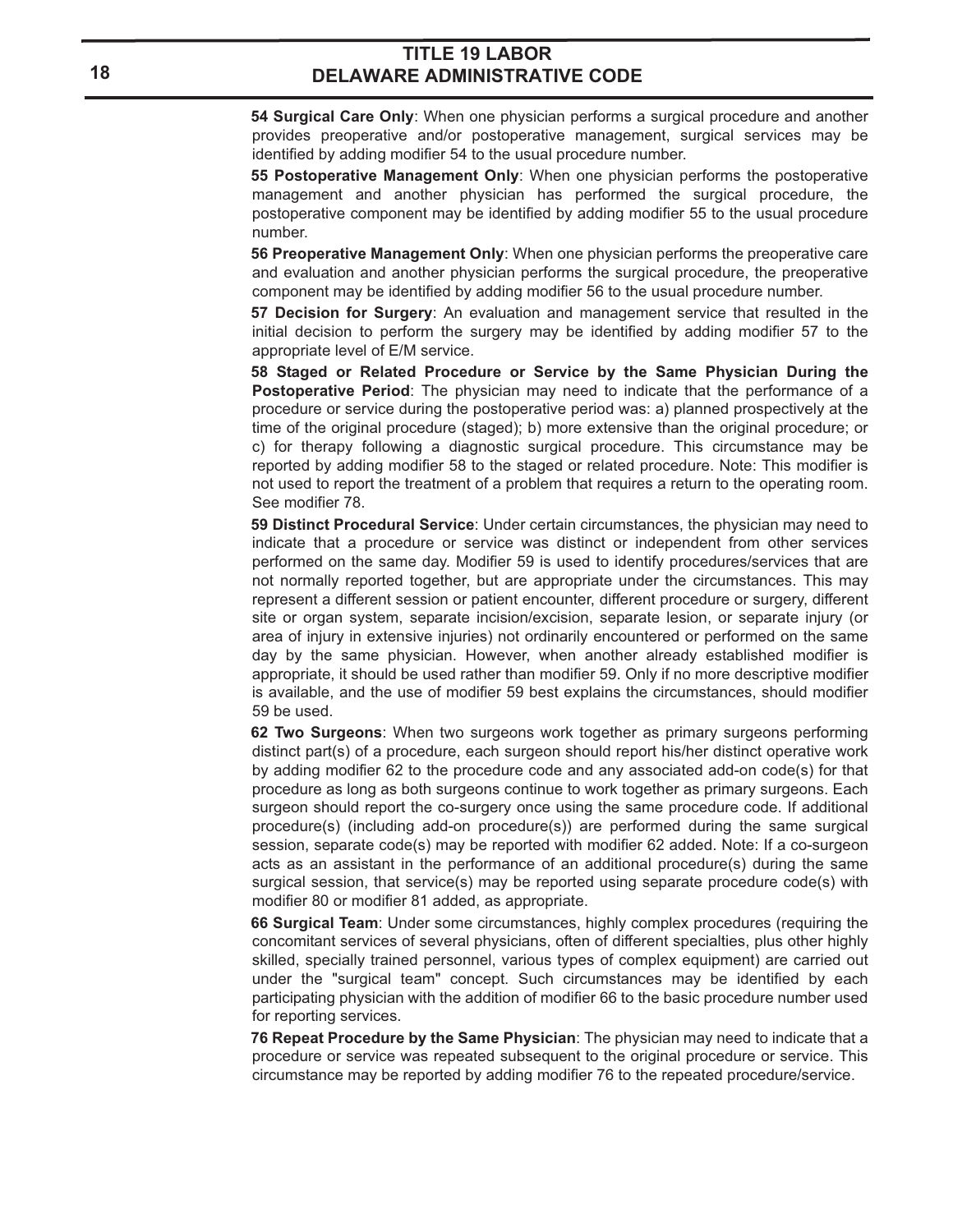**77 Repeat Procedure by Another Physician**: The physician may need to indicate that a basic procedure or service performed by another physician had to be repeated. This situation may be reported by adding modifier 77 to the repeated procedure/service.

#### **78 Return to the Operating Room for a Related Procedure During the Postoperative Period**

The physician may need to indicate that another procedure was performed during the postoperative period of the initial procedure. When this subsequent procedure is related to the first, and requires the use of the operating room, it may be reported by adding modifier 78 to the related procedure. (For repeat procedures on the same day, see modifier 76.)

**79 Unrelated Procedure or Service by the Same Physician During the Postoperative Period**: The physician may need to indicate that the performance of a procedure or service during the postoperative period was unrelated to the original procedure. This circumstance may be reported by using modifier 79. (For repeat procedures on the same day, see modifier 76.)

**80 Assistant Surgeon**: Surgical assistant services may be identified by adding modifier 80 to the usual procedure number(s).

**81 Minimum Assistant Surgeon**: Minimum surgical assistant services are identified by adding modifier 81 to the usual procedure number.

**82 Assistant Surgeon (when qualified resident surgeon not available)**: The unavailability of a qualified resident surgeon is a prerequisite for use of modifier 82 appended to the usual procedure code number(s).

**83 Physician Assistant or Nurse Practitioner as Assistant Surgeon**: When a physician assistant or nurse practitioner performs services for assistants at surgery, identify the services by adding modifier 83 to the usual procedure code. Services of a physician assistant or nurse practitioner are reimbursed at 20 percent of the listed value of the surgical code and payable to the employing physician. This modifier is valid for surgery only.

**90 Reference (Outside) Laboratory**: When laboratory procedures are performed by a party other than the treating or reporting physician, the procedure may be identified by adding modifier 90 to the usual procedure number.

**91 Repeat Clinical Diagnostic Laboratory Test**: In the course of treatment of the patient, it may be necessary to repeat the same laboratory test on the same day to obtain subsequent (multiple) test results. Under these circumstances, the laboratory test performed can be identified by its usual procedure number with the addition of modifier 91. Note: This modifier may not be used when tests are rerun to confirm initial results due to testing problems with specimens or equipment, or for any other reason when a normal, one-time, reportable result is all that is required. This modifier may not be used when other code(s) describe a series of test results (e.g., glucose tolerance tests). This modifier may only be used for laboratory test(s) performed more than once on the same day on the same patient.

**92 Alternative Laboratory Platform Testing**: When laboratory testing is being performed using a kit or transportable instrument that wholly or in part consists of a single use, disposable analytical chamber, the service may be identified by adding modifier 92 to the usual laboratory procedure code (HIV testing 86701-86703). The test does not require permanent dedicated space, hence by its design may be hand carried or transported to the vicinity of the patient for immediate testing at that site, although location of the testing is not in itself determinative of the use of this modifier.

**99 Multiple Modifiers**: Under certain circumstances two or more modifiers may be necessary to completely delineate a service. In such situations modifier 99 should be added to the basic procedure, and other applicable modifiers may be listed as part of the description of the service.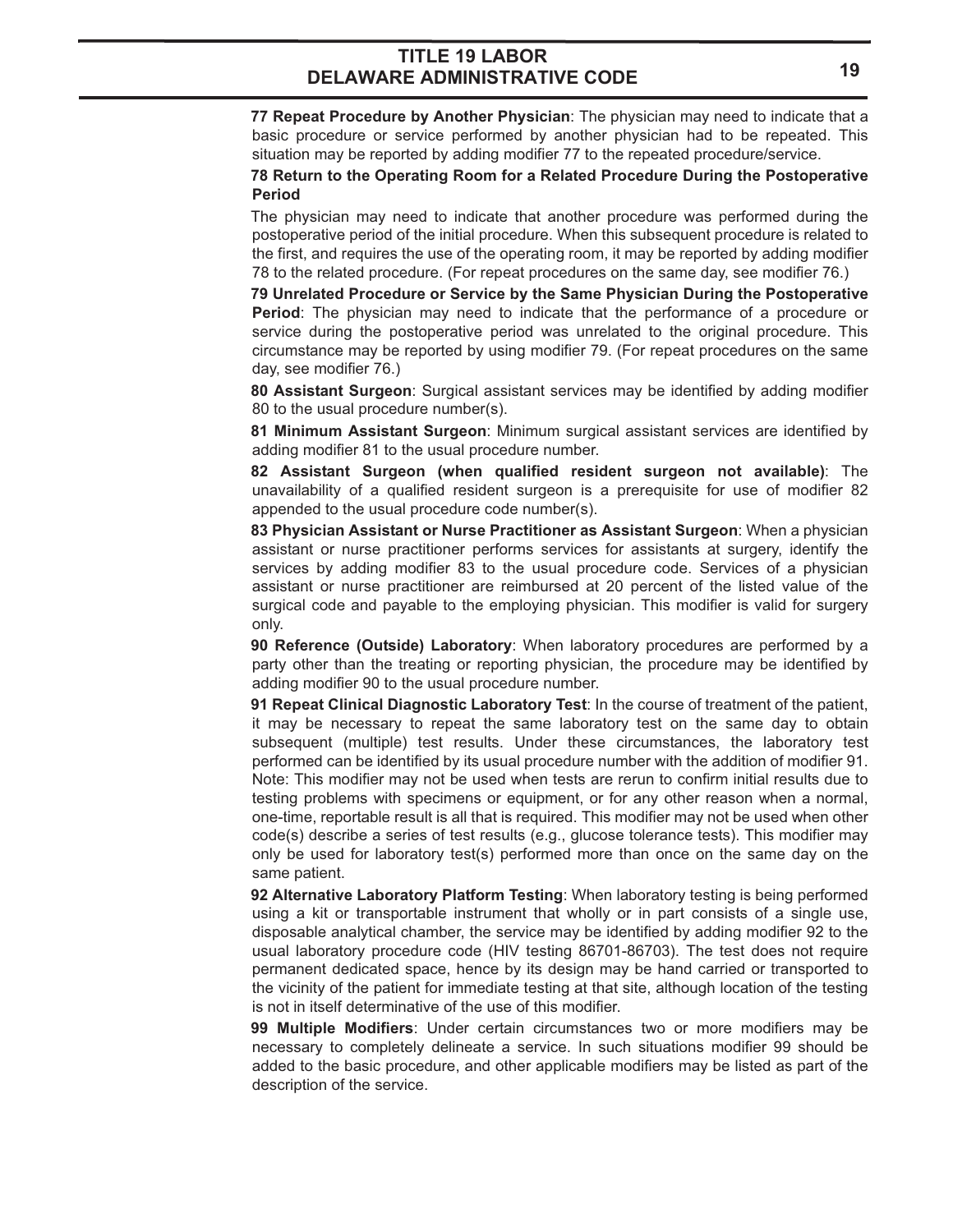**PA Services Performed by a Physician Assistant**: When services of a physician assistant are performed, identify the services by adding modifier PA to the usual procedure code.

**NP Services Performed by a Nurse Practitioner**: When services of a nurse practitioner are performed, identify the services by adding modifier NP to the usual procedure code.

- 4.19 Evaluation and Management
	- 4.19.1 Payment Ground Rules for E/M Category
		- 4.19.1.1 General Guidelines

The E/M section is divided into broad categories such as office visits, hospital visits, and consultations. Most of the categories are further divided into two or more subcategories of E/M services. For example, there are two subcategories of office visits (new patient and established patient) and there are two subcategories of hospital visits (initial and subsequent). The subcategories of E/M services are further classified into levels of E/M services that are identified by specific codes. This classification is important because the nature of a physician's work varies by type of service, place of service, and the injured employee's status.

Physicians should include CPT codes for specific performance of diagnostic tests/studies for which specific CPT codes are available. These CPT codes should be reported separately, in addition to the appropriate E/M code.

#### 4.19.1.2 Definitions

Certain key words and phrases are used throughout the E/M section. The following definitions are intended to reduce the potential for differing interpretations and to increase the consistency of reporting by physicians in differing specialties.

4.19.1.2.1 New and Established Patient

Solely for the purposes of distinguishing between a new and established patients, professional services are those face-to-face services rendered by a physician and reported by a specific CPT code(s). A new patient is one who has not received any professional services from the physician or another physician of the same specialty who belongs to the same group practice, with in the past three years.

An established patient is one who has received professional services from a physician or another physician of the same specialty who belongs to the same group practice, with the past three years.

4.19.1.2.2 On-Call or Substitute Physician

In the instance where a physician is on call for or is covering for the authorized treating physician, the injured employee's encounter will be classified as it would have been by the physician who is not available.

### 4.19.1.2.3 Emergency Situation

No distinction is made between new and established patients in the emergency room. Emergency room services should be reported for any patient (new or established) who presents for treatment in the emergency department.

### 4.19.1.2.4 Concurrent Care

Concurrent care is the provision of similar service (e.g., hospital visits) to the same patient by more than one physician on the same day. When concurrent care is provided, no special reporting is required.

#### 4.19.1.2.5 Counseling

Counseling is a discussion with an injured employee and/or family concerning one or more of the following areas:

- Diagnostic results, impressions, and/or recommended diagnostic studies
- **Prognosis**
- Risks and benefits of management (treatment) options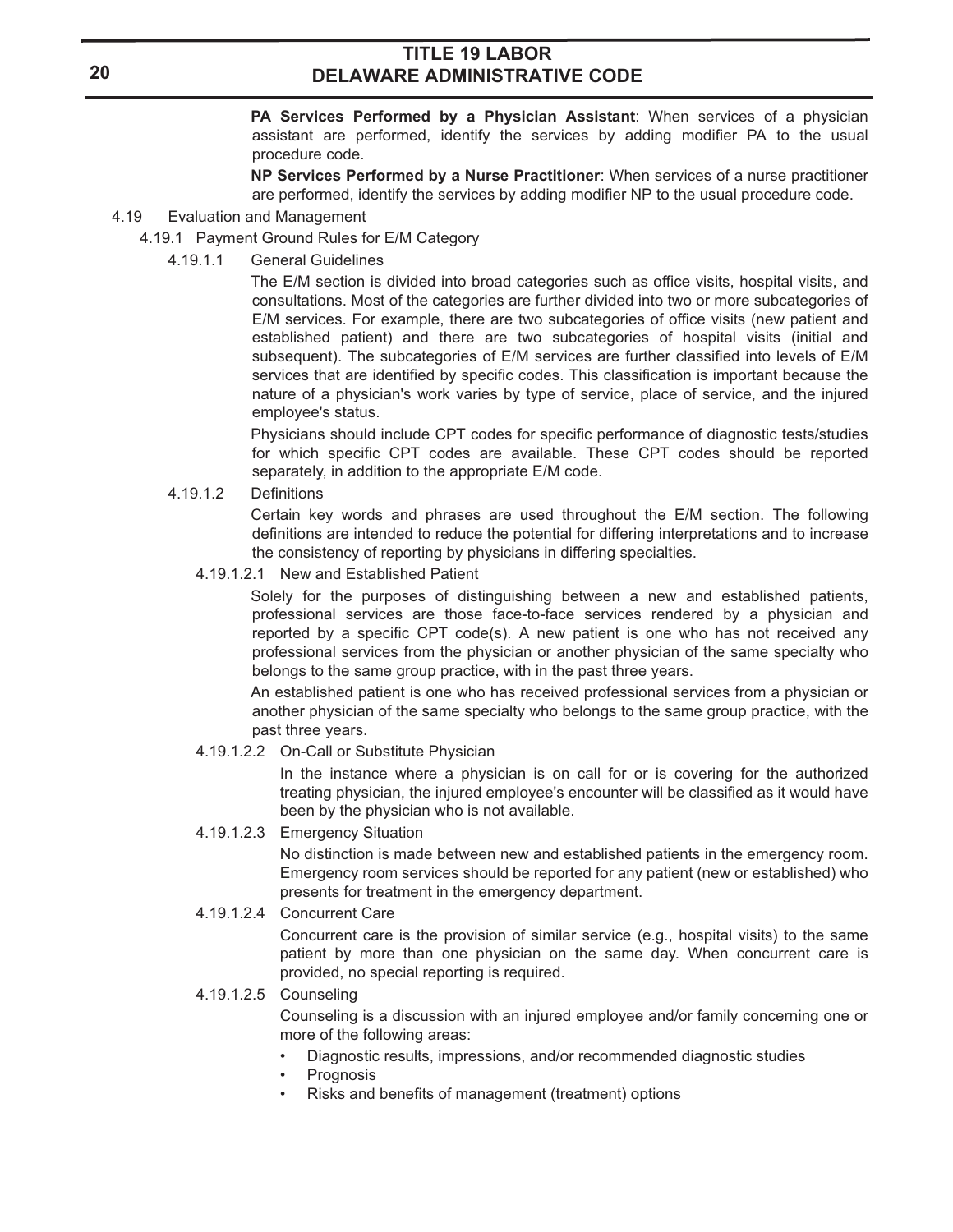- Instructions for management (treatment) and/or follow-up
- Importance of compliance with chosen management (treatment) options
- Risk factor reduction
- Injured employee and family education.
- 4.19.1.2.6 Consultations

As defined in the CPT book, consultation is a type of service provided by a physician whose opinion or advice regarding evaluation and/or management of a specific problem is requested by another physician or appropriate source. Consultations are reimbursable only to physicians with the appropriate specialty for the services provided. A consulting physician shall only initiate diagnostic and/or therapeutic services with approval from the authorized treating physician. Following a consultation, if the consulting physician assumes responsibility for management of all or any part of the injured employee's condition(s), the injured employee becomes an "established patient" (rather than follow-up consultation) under the care of the consulting physician.

4.19.1.2.7 Time

The amount of time spent with a patient is a factor to be taken into consideration when selecting the appropriate E&M code. CPT guidelines are to be followed.

4.19.2 Payment Modifiers for E/M Category

A modifier indicates that a service or procedure performed has been altered by some specific circumstance but has not changed its definition or code. The modifying circumstance shall be identified by the appropriate modifier following the procedure code. The two-digit modifier should be placed after the usual procedure number. If more than one modifier is used, place the "Multiple Modifiers" code 99 immediately after the procedure code. This indicates that one or more additional modifier codes will follow. Only certain modifiers in each of the categories (Evaluation and Management, Anesthesia, Surgery, Pathology/Laboratory, Radiology, General Medicine, and Physical Medicine) will be recognized for reimbursement purposes. It is understood that modifiers not only clarify the services performed, but that the fee may be adjusted accordingly based on the increase or decrease in service.

The modifiers listed below may differ from those published by the American Medical Association. Medical providers submitting workers' compensation billing shall use only the modifiers set out in the fee schedule. The following modifiers will be recognized for reimbursement by the fee schedule for Evaluation and Management (E/M) codes:

**24 Unrelated Evaluation and Management Service by the Same Physician during a Postoperative Period**: The physician may need to indicate that an E/M service was performed during a postoperative period for a reason(s) unrelated to the original procedure. This circumstance may be reported by adding modifier 24 to the appropriate level of E/M service.

**25 Significant, Separately Identifiable Evaluation and Management Service by the Same Physician on the Same Day of the Procedure or Other Service**: It may be necessary to indicate that on the day a procedure or service identified by a CPT code was performed, the patient's condition required a significant, separately identifiable E/M service provided or beyond the usual preoperative and postoperative care associated with the procedure that was performed. A significant, separately E/M service is defined or substantiated by documentation that satisfies the relevant criteria for the respective E/M service to be reported (see Evaluation and Management Services Guidelines for instructions on determining level of E/M service). The E/M service may be prompted by the symptom or condition for which the procedure and/or service was provided. As such, different diagnoses are not required for reporting of the E/M service. Note: This modifier is not used to report and E/M service that resulted in a decision to perform surgery. See modifier 57. For significant, separately identifiable non-E/M services, see modifier 59.

**52 Reduced Services**: Under certain circumstances, a service or procedure is partially reduced or eliminated at the physician's election. Under these circumstances, the service provided can be identified by its usual procedure number and the addition of modifier 52, signifying that the service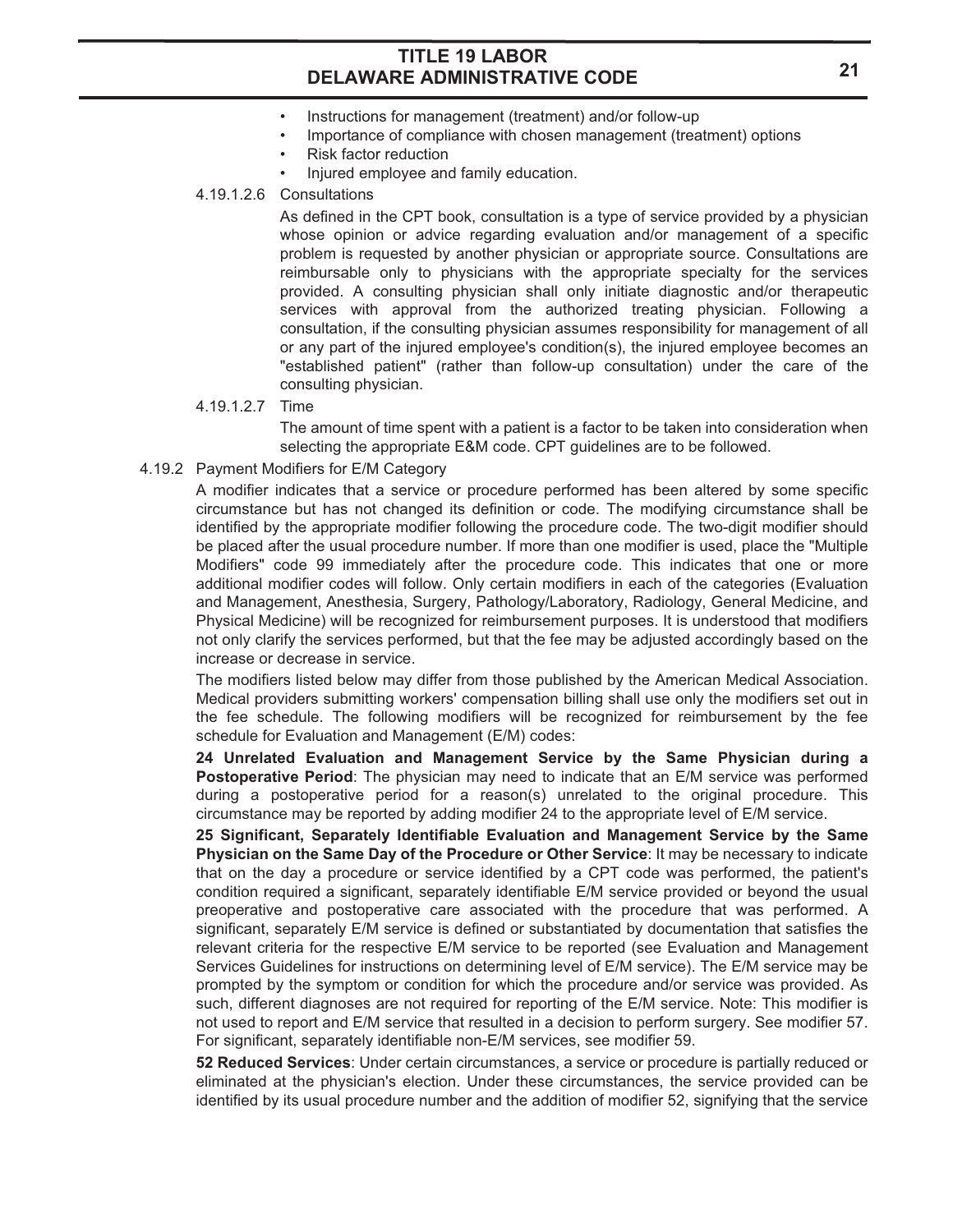is reduced. This provides a means of reporting reduced services without disturbing the identification of the basic service. Note: For hospital outpatient reporting of a previously scheduled procedure/service that is partially reduced or canceled as a result of extenuating circumstances or those that threaten the well-being of the patient prior to or after administration of anesthesia, see modifiers 73 and 74 (see modifiers approved for ASC hospital outpatient use). When reporting a reduced service, it is expected that the billed amount will be reduced by the provider. The amount of the reduction is at the discretion of the provider, but should reflect a level of reimbursement commensurate with the actual work done.

**53 Discontinued Procedure**: Under certain circumstances, the physician may elect to terminate a surgical or diagnostic procedure. Due to extenuating circumstances or those that threaten the well being of the patient, it may be necessary to indicate that a surgical or diagnostic procedure was started but discontinued. This circumstance may be reported by adding modifier 53 to the code reported by the physician for the discontinued procedure. Note: This modifier is not used to report the elective cancellation of a procedure prior to the patient's anesthesia induction and/or surgical preparation in the operating suite. For outpatient hospital/ambulatory surgery center (ASC) reporting of a previously scheduled procedure/service that is partially reduced or canceled as a result of extenuating circumstances or those that threaten the well-being of the patient prior to or after administration of anesthesia, see modifiers 73 and 74 (see modifiers approved for ASC hospital outpatient use).

**57 Decision for Surgery**: An evaluation and management service that resulted in the initial decision to perform the surgery may be identified by adding modifier 57 to the appropriate level of E/M service.

**59 Distinct Procedural Service**: Under certain circumstances, it may be necessary to indicate that a procedure or service was distinct or independent from other non-E/M services, that are not normally reported together but are appropriate under the circumstances. Documentation must support a different session, different procedure or surgery, different site or organ system, separate incision or excision, separate lesion, organ system, separate incision or excision, separate lesion, or separate injury (or area of injury in extensive injuries) not ordinarily encountered or performed on the same day by the same individual. However, when another already established modifier is appropriate it should be used rather than modifier 59. Only if no more descriptive modifier available and use of modifier 59 best explains the circumstances should modifier 59 be used. Note: Modifier 59 should not be appended to an E/M service. To report a separate and distinct E/M service with a non-E/M service performed on the same date, see modifier 25.

#### 4.20 Anesthesia

- 4.20.1 Introduction
	- 4.20.1.1 Anesthesia services provided to employees pursuant to this chapter shall be paid at eighty-five percent (85%) of actual charges for such services as of October 31, 2006, subject to adjustment as provided in 19 **Del.C.** §2322B.
	- 4.20.1.2 The health care payment system as to Anesthesia will be adjusted yearly pursuant to 19 **Del.C.** §2322B for anesthesia treatment, procedures and/or services in effect in January of that year.
- 4.20.2 Special Circumstances
	- 4.20.2.1 Physical Status Modifiers

Physical status modifiers are represented by the initial letter P followed by a single digit from one (1) to six (6) defined below:

Status Description Base Units

- P1 A normal healthy patient 0
- P2 A patient with mild systemic disease 0
- P3 A patient with severe systemic disease 1
- P4 A patient with severe systemic disease that is a constant threat to life 2
- P5 A moribund patient who is not expected to survive without the operation 3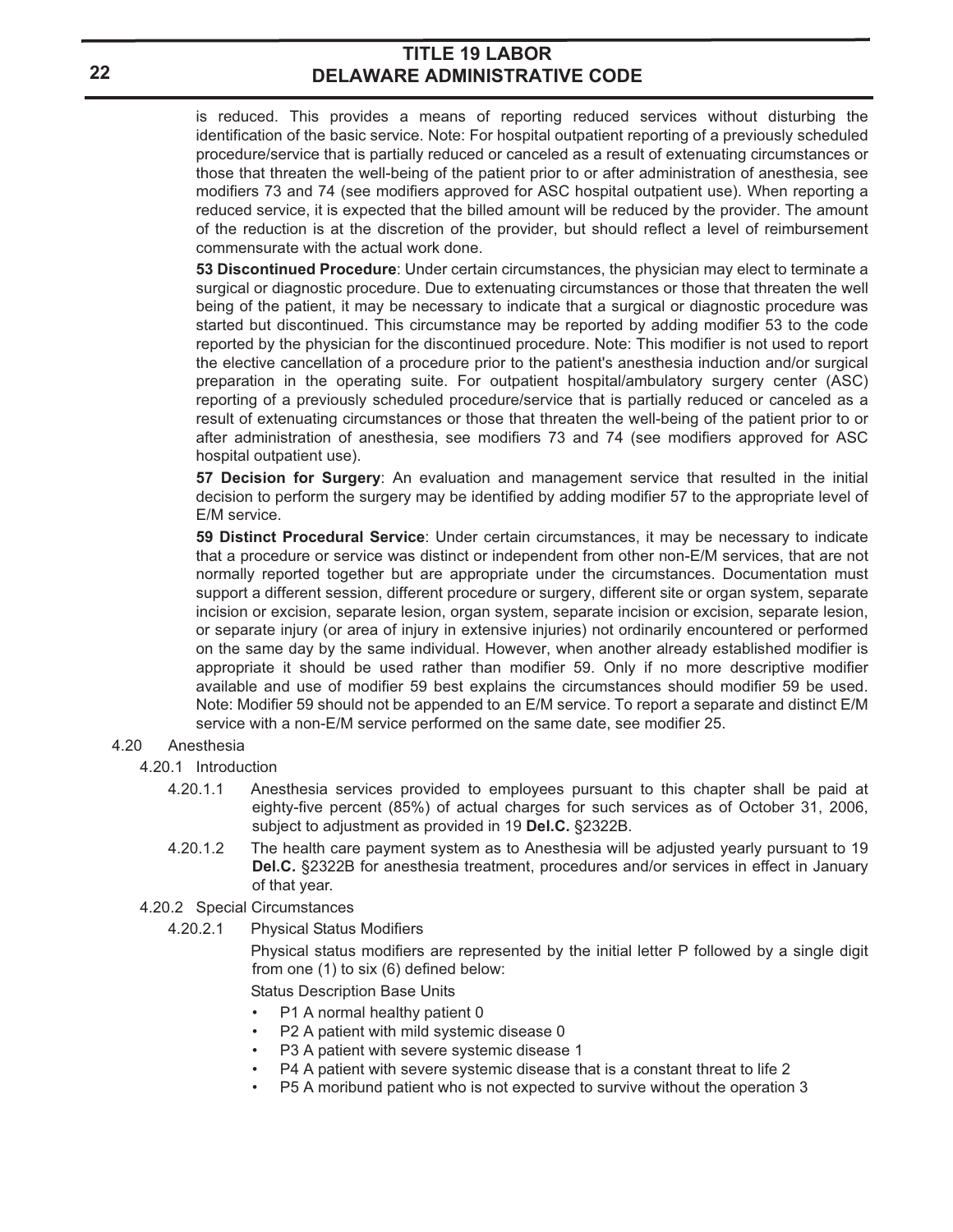• P6 A patient declared brain-dead whose organs are being removed for donor purposes 0

The above six levels are consistent with the American Society of Anesthesiologists' (ASA) ranking of patient physical status. Physical status is included in the CPT book to distinguish between various levels of complexity of the anesthesia service provided.

### 4.20.2.2 Qualifying Circumstances

4.20.2.2.1 More than one qualifying circumstance may be selected.

Many anesthesia services are provided under particularly difficult circumstances, depending on factors such as extraordinary condition of patient, notable operative conditions, and/or unusual risk factors. This section includes a list of important qualifying circumstances that significantly affect the character of the anesthesia service provided. These procedures would not be reported alone but would be reported as additional procedure numbers qualifying an anesthesia procedure or service.

**99100** Anesthesia for patient of extreme age, younger than one year and older than seventy (List separately in addition to code for primary anesthesia procedure)1

**99116** Anesthesia complicated by utilization of total body hypothermia (List separately in addition to code for primary anesthesia procedure)5

**99135** Anesthesia complicated by utilization of controlled hypotension (List separately in addition to code for primary anesthesia procedure)5

**99140** Anesthesia complicated by emergency conditions (specify conditions) (List separately in addition to code for primary anesthesia procedure) (An emergency is defined as existing when delay in treatment of a patient would lead to a significant increase in the threat to life or body part.)2

- 4.20.2.2.2 Payers must utilize their medical consultants when there is a question regarding modifiers and/or special circumstances for anesthesia charges.
- 4.20.3 Monitored Anesthesia Care

Monitored anesthesia care occurs when the attending physician requests that an anesthesiologist be present during a procedure. This may be to insure compliance with accepted procedures of the facility. Monitored anesthesia care includes pre-anesthesia exam and evaluation of the patient. The anesthesiologist must participate or provide medical direction for the plan of care. The anesthesiologist, resident, or nurse anesthetist must be in continuous physical presence and provide diagnosis and treatment of emergencies. This will also include noninvasive monitoring of cardiocirculatory and respiratory systems with administration of oxygen and/or intravenous administration of medications. Reimbursement will be the same as if general anesthesia had been administered.

- 4.20.4 Reimbursement for Anesthesia Services
	- 4.20.4.1 Criteria for Reimbursement
		- Anesthesia services may be billed for any one of the three following circumstances:
		- 4.20.4.1.1 An anesthesiologist provides total and individual anesthesia service.
		- 4.20.4.1.2 An anesthesiologist directs a CRNA or AA.
		- 4.20.4.1.3 Anesthesia provided by a CRNA or AA working independent of an anesthesiologist's supervision is covered under the following conditions:
			- The service falls within the CRNA's or AA's scope of practice and scope of license as defined by law.
			- The service is supervised by a licensed health care provider who has prescriptive authority in accordance with the clinical privileges individually granted by the hospital or other health care organization.
	- 4.20.4.2 Reimbursement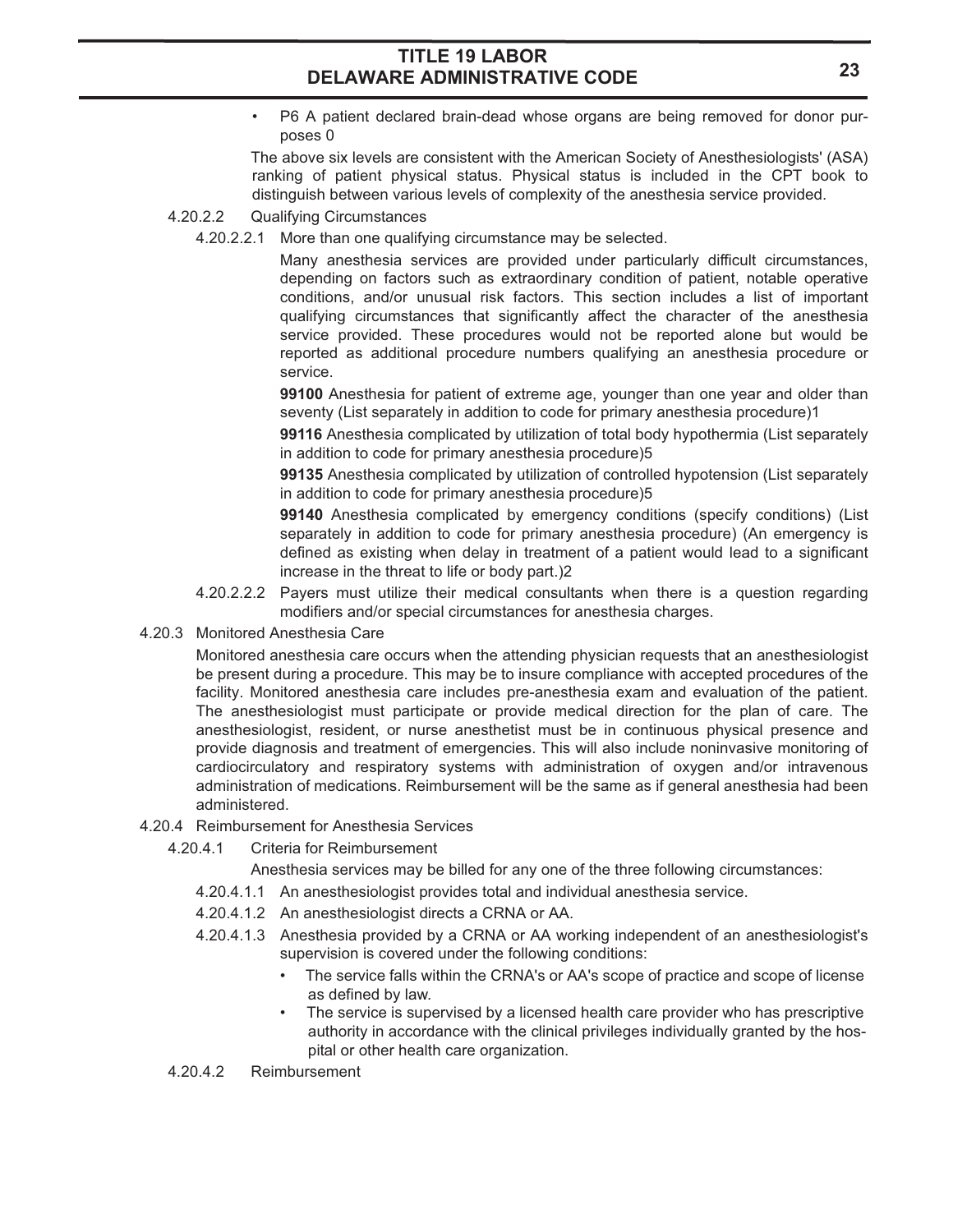- 4.20.4.2.1 Reimbursement includes the usual pre- and postoperative visits, the care by the anesthesiologist during surgery, the administration of fluids and/or blood, and the usual monitoring services. Unusual forms of monitoring, such as central venous, intraarterial, and Swan-Ganz monitoring, may be reimbursed separately.
- 4.20.4.2.2 When an unlisted service or procedure is provided, the value should be substantiated with a report. Unlisted services are identified in this Fee Schedule as by report.
- 4.20.4.2.3 When it is necessary to have a second anesthesiologist, the necessity should be substantiated.
- 4.20.4.2.4 Payment for covered anesthesia services is as follows:
	- When the anesthesiologist provides an anesthesia service directly, payment will be made in accordance with the billing reimbursement rules of this Fee Schedule.
	- When an anesthesiologist provides medical direction to the CRNA or AA providing the anesthesia service, then the reimbursement will be divided between the two of them at fifty percent (50%).
	- When the CRNA or AA provides the anesthesia service directly, then payment will be the lesser of the billed charge or eighty percent (85%) of the maximum allowable listed in the Fee Schedule for that procedure.
- 4.20.4.2.5 Anesthesiologists, CRNAs, and AAs must bill their services with the appropriate modifiers to indicate which one provided the service. Bills NOT properly coded may cause a delay or error in reimbursement by the payer. Application of the appropriate modifier to the bill for service is the responsibility of the provider, regardless of the place of service. Modifiers are as follows:

**AA** Anesthesiologist services performed personally by an anesthesiologist

**AD** Medical supervision by a physician: more than four concurrent anesthesia procedures

**QK** Medical direction of two, three, or four concurrent anesthesia procedures involving qualified individuals (CRNA or AA) by an anesthesiologist

**QX** CRNA or AA service: with medical direction by an anesthesiologist

**QY** Medical direction of one certified registered nurse anesthetist (CRNA or AA) by an anesthesiologist

**QZ** CRNA service: without medical direction by an anesthesiologist

4.20.5 Anesthesia Modifiers

All anesthesia services are reported by using the anesthesia five-digit procedure codes. The fee for most procedures may be modified under certain circumstances as listed below. When applicable, the modifying circumstances should be identified by the addition of the appropriate modifier (including the hyphen) after the usual anesthesia code. Certain modifiers require a special report for clarification of services provided.

Modifiers commonly used in anesthesia are as follows:

**22 Unusual Procedural Services**: When the service(s) provided is greater than that usually required for the listed procedure, it may be identified by adding modifier 22 to the usual procedure number. A report may also be appropriate.

**23 Unusual Anesthesia**: Occasionally, a procedure, which usually requires either no anesthesia or local anesthesia, because of unusual circumstances must be done under general anesthesia. This circumstance may be reported by adding modifier 23 to the procedure code of the basic service.

**32 Mandated Services**: Services related to mandated consultation and/or related services (eg, third-party payer, governmental, legislative, or regulatory requirement) may be identified by adding modifier 32 to the basic procedure.

**53 Discontinued Procedure**: Under certain circumstances the physician may elect to terminate a surgical or diagnostic procedure. Due to extenuating circumstances or those that threaten the wellbeing of the patient, it may be necessary to indicate that a surgical or diagnostic procedure was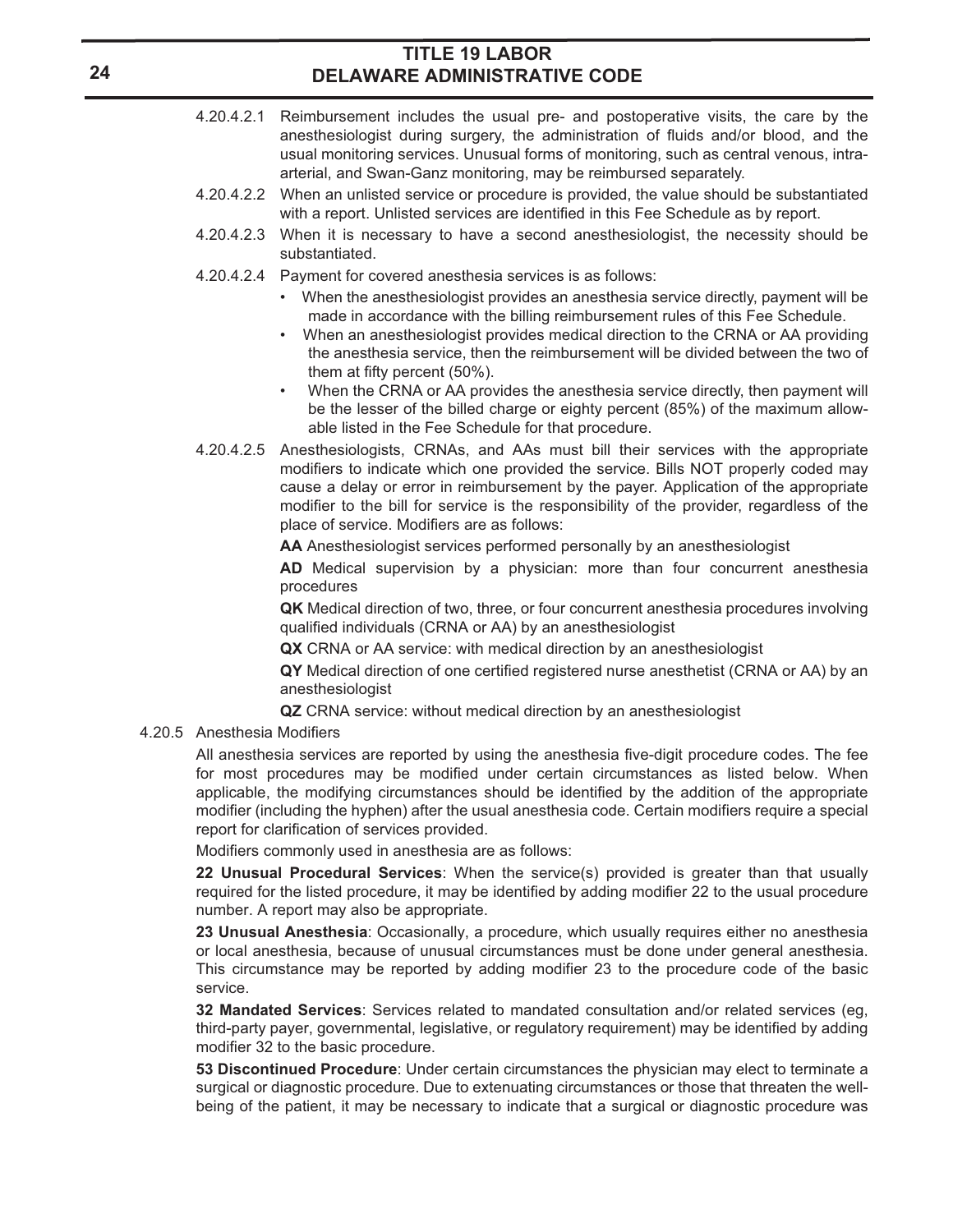started but discontinued. This circumstance may be reported by adding modifier 53 to the code reported by the physician for the discontinued procedure. Note: This modifier is not used to report the elective cancellation of a procedure prior to the patient's anesthesia induction and/or surgical preparation in the operating suite.

**59 Distinct Procedural Service**: Under certain circumstances, it may be necessary to indicate that a procedure or service was distinct or independent from other non-E/M services that are not normally reported together but are appropriate under the circumstances. Documentation must support a different session, different procedure or surgery, different site or organ system, separate incision or excision, separate lesion, organ system, separate incision or excision, separate lesion, or separate injury (or area of injury in extensive injuries) not ordinarily encountered or performed on the same day by the same individual. However, when another already established modifier is appropriate it should be used rather than modifier 59. Only if no more descriptive modifier available and use of modifier 59 best explains the circumstances should modifier 59 be used. Note: Modifier 59 should not be appended to an E/M service with a non-E/M service with a non-E/ M service performed on the same date, see modifier 25.

**AA Anesthesia Services Performed Personally by the Anesthesiologist**: Report modifier AA when the anesthesia services are personally performed by an anesthesiologist.

**AD Medical Supervision by a Physician**: More Than Four Concurrent Anesthesia Procedures: Report modifier AD when the anesthesiologist supervises more than four concurrent anesthesia procedures.

**QK Medical Direction of Two, Three, or Four Concurrent Anesthesia Procedures Involving Qualified Individuals**: Report modifier QK when the anesthesiologist supervises two, three, or four concurrent anesthesia procedures.

**QX CRNA or AA Service with Medical Direction by a Physician**: Regional or general anesthesia provided by the CRNA or AA with medical direction by a physician may be reported by adding modifier QX.

**QY Medical Supervision by Physician of One CRNA or AA**: Report modifier QY when the anesthesiologist supervises one CRNA or AA.

**QZ CRNA or AA Service without Medical Direction by a Physician**: Regional or general anesthesia provided by the CRNA or AA without medical direction by a physician may be reported by adding modifier QZ.

- 4.20.6 Moderate (Conscious) Sedation
	- 4.20.6.1 CPT Codes that Include Moderate (Conscious) Sedation Moderate (conscious) sedation is a drug induced depression of consciousness during which patients respond purposefully to verbal commands, either alone or accompanied by light tactile stimulation. No interventions are required to maintain a patent airway, and spontaneous ventilation is adequate. Cardiovascular function is usually maintained.
	- 4.20.6.2 Moderate sedation does not include minimal sedation (anxiolysis), deep sedation or monitored anesthesia care (00100-01999).
	- 4.20.6.3 When providing moderate sedation, the following services are included and NOT reported separately:
		- 4.20.6.3.1 Assessment of the patient (not included in intraservice time);
		- 4.20.6.3.2 Establishment IV access and fluids to maintain patency, when performed;
		- 4.20.6.3.3 Administration of agent(s);
		- 4.20.6.3.4 Maintenance of sedation;
		- 4.20.6.3.5 Monitoring of oxygen saturation, heart rate and blood pressure; and
		- 4.20.6.3.6 Recovery (not included in intraservice time).
	- 4.20.6.4 Intraservice time starts with the administration of the sedation agent(s), require continuous face-to-face attendance, and ends at the conclusion of personal contact by the physician providing the sedation.
	- 4.20.6.5 Do not report 99143-99150 in conjunction with 94760-94762.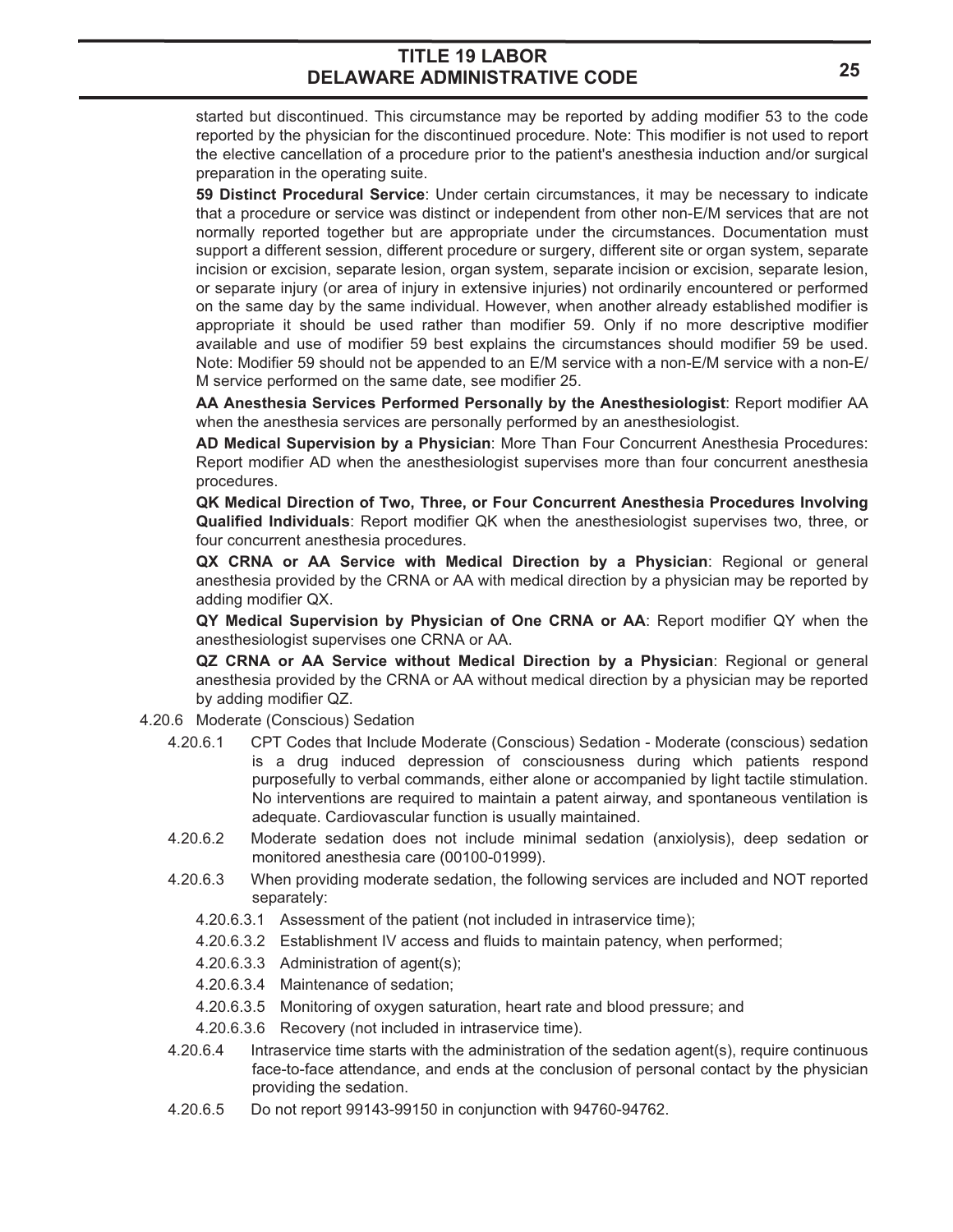4.20.6.6 Do not report 99143-99145 in conjunction with codes listed in Appendix G. Do not report 99148-99150 in conjunction with codes listed in Appendix G when performed in the nonfacility setting.

### **Appendix G from the American Medical Association's 2009 CPT Codes Summary of CPT Codes That Include Moderate (Conscious) Sedation**

**Note**: Because these codes include moderate sedation, it is not appropriate for the same physician to report both the service and the sedation codes 99143-99145.

If a physician other than the treating physician provides moderate sedation in a facility for one of the procedures on this list, the other physician should report codes 99148-99150. If this arrangement occurs in the provider's office, these codes would not be reported.

CPT codes 00100-01999 can be used to report associated anesthesia services regardless of whether the procedure is on this list.

| 19298 | 20982 | 22526 | 22527 | 31615 | 31620 | 31622 | 31623 | 31624 | 31625 |
|-------|-------|-------|-------|-------|-------|-------|-------|-------|-------|
| 31628 | 31629 | 31635 | 31645 | 31646 | 31656 | 31725 | 32201 | 32550 | 32551 |
| 33010 | 33011 | 33206 | 33207 | 33208 | 33210 | 33211 | 33212 | 33213 | 33214 |
| 33216 | 33217 | 33218 | 33220 | 33222 | 33223 | 33233 | 33234 | 33235 | 33240 |
| 33241 | 33244 | 33249 | 35470 | 35471 | 35472 | 35473 | 35474 | 35475 | 35476 |
| 36555 | 36557 | 36558 | 36560 | 36561 | 36563 | 36565 | 36566 | 36568 | 36570 |
| 36571 | 36576 | 36578 | 36581 | 36582 | 36583 | 36585 | 36590 | 36870 | 37184 |
| 37185 | 37186 | 37187 | 37188 | 37203 | 37210 | 37215 | 37216 | 43200 | 43201 |
| 43202 | 43204 | 43205 | 43215 | 43216 | 43217 | 43219 | 43220 | 43226 | 43227 |
| 43228 | 43231 | 43232 | 43234 | 43235 | 43236 | 43237 | 43238 | 43239 | 43240 |
| 43241 | 43242 | 43243 | 43244 | 43245 | 43246 | 43247 | 43248 | 43249 | 43250 |
| 43251 | 43255 | 43256 | 43257 | 43258 | 43259 | 43260 | 43261 | 43262 | 43263 |
| 43264 | 43265 | 43267 | 43268 | 43269 | 43271 | 43272 | 43273 | 43453 | 43456 |
| 43458 | 44360 | 44361 | 44363 | 44364 | 44365 | 44366 | 44369 | 44370 | 44372 |
| 44373 | 44376 | 44377 | 44378 | 44379 | 44380 | 44382 | 44383 | 44385 | 44386 |
| 44388 | 44389 | 44390 | 44391 | 44392 | 44393 | 44394 | 44397 | 44500 | 44901 |
| 45303 | 45305 | 45307 | 45308 | 45309 | 45315 | 45317 | 45320 | 45321 | 45327 |
| 45332 | 45333 | 45334 | 45335 | 45337 | 45338 | 45339 | 45340 | 45341 | 45342 |
| 45345 | 45355 | 45378 | 45379 | 45380 | 45381 | 45382 | 45383 | 45384 | 45385 |
| 45386 | 45387 | 45391 | 45392 | 47011 | 48511 | 49021 | 49041 | 49061 | 49440 |
| 49441 | 49442 | 49446 | 50021 | 50382 | 50384 | 50385 | 50386 | 50387 | 50592 |
| 50593 | 58823 | 66720 | 69300 | 77600 | 77605 | 77610 | 77615 | 92953 | 92960 |
| 92961 | 92973 | 92974 | 92975 | 92978 | 92979 | 92980 | 92981 | 92982 | 92984 |
| 92986 | 92987 | 92995 | 92996 | 93312 | 93313 | 93314 | 93315 | 93316 | 93317 |
| 93318 | 93501 | 93505 | 93508 | 93510 | 93511 | 93514 | 93524 | 93526 | 93527 |
| 93528 | 93529 | 93530 | 93539 | 93540 | 93541 | 93542 | 93543 | 93544 | 93545 |
| 93555 | 93556 | 93561 | 93562 | 93571 | 93572 | 93609 | 93613 | 93615 | 93616 |
| 93618 | 93619 | 93620 | 93621 | 93622 | 93624 | 93640 | 93641 | 93642 | 93650 |
| 93651 | 93652 |       |       |       |       |       |       |       |       |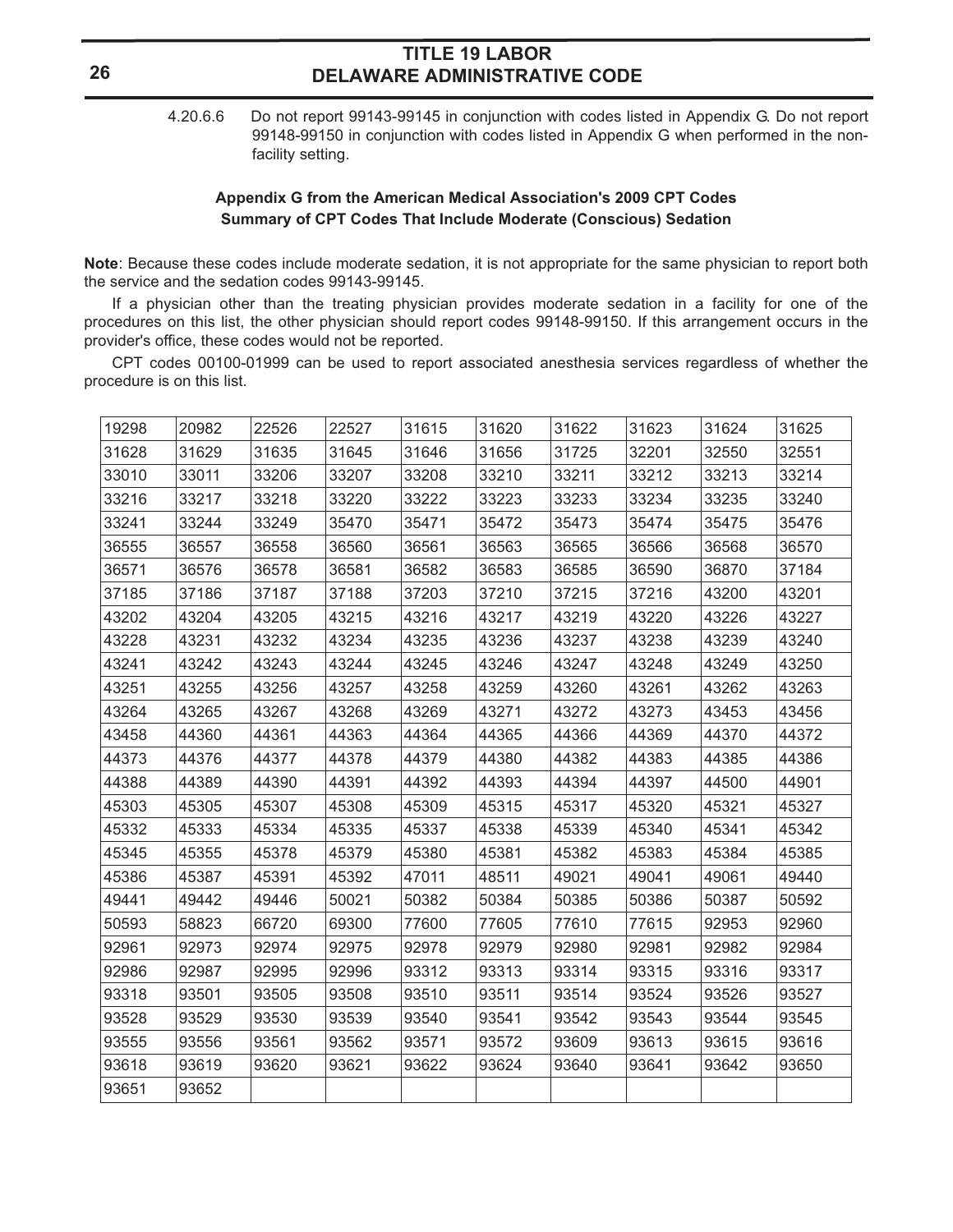- 4.20.6.7 When a second physician other than the healthcare professional performing the diagnostic or therapeutic services provides moderate sedation in the facility setting (e.g., hospital, outpatient hospital/ambulatory surgery center, skilled nursing facility) for the procedures listed in G, the second physician reports 99148-99150. However, for the circumstance in which these services are performed by the second physician in the non-facility setting (e.g., physician office, freestanding imaging center), codes 99148-99150 are not reported.
- 4.20.6.8 Some CPT codes include moderate (conscious) sedation as an inherent component of the procedure. These are identified in the CPT book with a K symbol. Because these services include moderate (conscious) sedation, special rules apply when reporting the moderate (conscious) sedation CPT codes 99143–99150. Moderate (conscious) sedation services provided by the same physician performing the diagnostic or therapeutic service that the sedation supports and requiring the presence of a second independent trained observer for monitoring purposes (CPT codes 99143–99145) may not be reported in conjunction with CPT codes identified with a K symbol and listed in Appendix G.
- 4.20.6.9 In rare instances a second physician other than the physician performing the diagnostic or therapeutic service may be required to provide the moderate (conscious) sedation service (CPT codes 99148–99150). When these sedation services are performed in a facility setting (e.g., hospital, outpatient hospital/ambulatory surgery center, skilled nursing facility), the second physician may report the moderate (conscious) sedation service with CPT code(s) 99148–99150 in conjunction with CPT codes identified with a K symbol and listed in Appendix G. However, when the second physician performs the moderate (conscious) sedation services in a non facility setting (e.g., physician office, freestanding imaging center) CPT code(s) 99148–99150 should not be reported separately and are not in **Delaware Workers' Compensation Medical Fee Schedule.** CPT code(s) 99148– 99150 should not be reported separately and are not reimbursable when performed in conjunction with CPT codes identified with a K symbol and listed in Appendix G. See Appendix G in *CPT 2008* for a list of CPT codes that includes moderate (conscious) sedation.

### 4.21 **Surgery**

### 4.21.1 **General Guidelines**

### 4.21.1.1 **Global Reimbursement**

The reimbursement allowances for surgical procedures are based on a global reimbursement concept that covers performing the basic service and the normal range of care required after surgery.

- 4.21.1.1.1 Global reimbursement includes:
	- The operation per se
	- Local infiltration, metacarpal/metatarsal/digital block or topical anesthesia
	- Immediate postoperative care, including dictating operative notes, talking with the family and other physicians
	- Writing orders
	- Evaluating the patient in the post anesthesia recovery area
	- Normal, uncomplicated follow-up care for the time periods indicated in the followup days (FUD) column to the right of each procedure code. The number in that column establishes the days during which no additional reimbursement is allowed for the usual care provided following surgery, absent complications or unusual circumstances.
	- The maximum reimbursement allowances cover all normal postoperative care, including the removal of sutures by the surgeon or associate. Follow-up days are specified by procedure.
- 4.21.1.1.2 Follow-up days listed are for 0, 10, or 90 days and are listed in the Fee Schedule as 000, 010, or 090.

#### 4.21.1.2 **Follow-up Care for Diagnostic Procedures**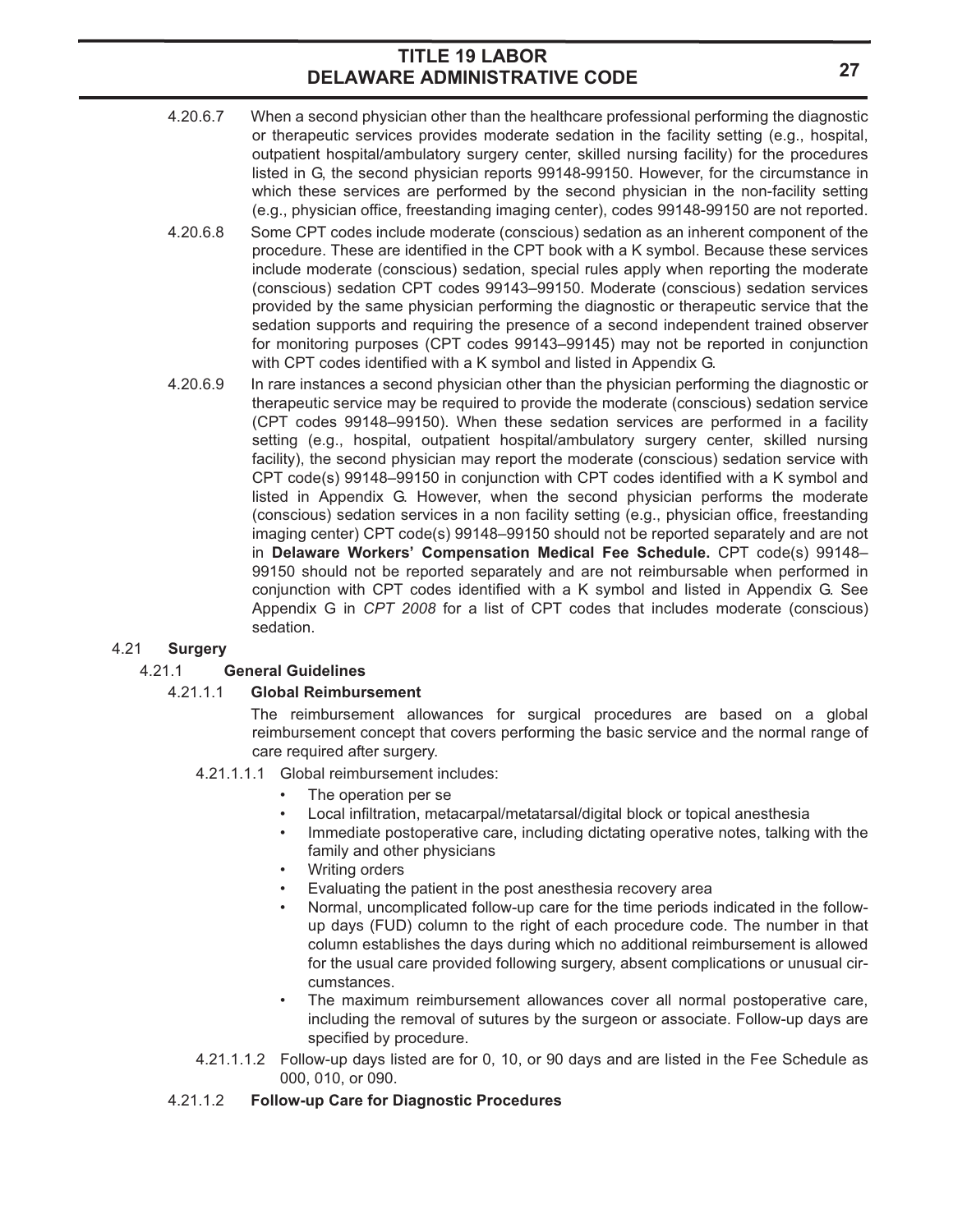Follow-up care for diagnostic procedures (e.g., endoscopy, arthroscopy, injection procedures for radiography) includes only the care related to recovery from the diagnostic procedure itself. Care of the condition for which the diagnostic procedure was performed or of other concomitant conditions is not included and may be listed separately.

#### 4.21.1.3 **Follow-up Care for Therapeutic Surgical Procedures**

Follow-up care for therapeutic surgical procedures includes only care that is usually part of the surgical procedure. Complications, exacerbations, recurrence, or the presence of other diseases or injuries requiring additional services should be reported separately.

### 4.21.1.4 **Separate Procedures**

Some of the procedures or services listed in the CPT codebook that are commonly carried out as an integral component of a total service or procedure have been identified by the inclusion of the term "separate procedure". The codes designated as "separate procedure" should not be reported in addition to the code for the total procedure or service of which it is considered an integral component.

#### 4.21.1.5 **Biopsy Procedures**

A biopsy of the skin and another surgical procedure performed on the same lesion on the same day must be billed as one procedure.

#### 4.21.1.6 **Repair of Nerves, Blood Vessels, and Tendons with Wound Repairs**

The repair of nerves, blood vessels, and tendons is usually reported under the appropriate system. The repair of associated wounds is included in the primary procedure unless it qualifies as a complex wound, in which case modifier 51 may be applied. Simple exploration of nerves, blood vessels, and tendons exposed in an open wound is also considered part of the essential treatment of the wound closure and is not a separate procedure unless appreciable dissection is required.

#### 4.21.1.7 **Suture Removal**

Billing for suture removal by the operating surgeon is not appropriate as this is considered part of the global fee.

### 4.21.1.8 **Supplies and Materials**

Supplies and materials provided by the physician (e.g., sterile trays/drugs) over and above those usually included with the office visit may be listed separately using CPT code 99070 or specific HCPCS Level II codes.

### 4.21.1.9 **Implants**

Implants of any type are to be billed as part of the hospital or ASC billing. Bone morphogenetic protein is an FDA approved biologic fusion and fracture healing aid. Its use in spine and fracture surgery represents the standard of care in our community, and in both on-label and off-label applications is accepted and to be reimbursed to the facility providing the implant, at rates consistent with implant payment rates determined under the respective ASC and hospital reimbursement guidelines.

#### 4.21.1.10 **Aspirations and Injections**

Puncture of a cavity or joint for aspiration followed by injection of a therapeutic agent is one procedure and should be billed as such.

### 4.21.1.11 **Surgical Assistant**

4.21.1.11.1 **Physician surgical assistant** — For the purpose of reimbursement, a physician who assists at surgery is reimbursed as a surgical assistant. Assistant surgeons should use modifier 80 and are allowed twenty percent (20%) of the maximum reimbursement allowance (MRA) for the procedure(s).

### 4.21.1.11.2 **Registered Nurse Surgical Assistant or Physician Assistant**

• A physician assistant (PA), or registered nurses (NP) who have completed an approved first assistant training course, may be allowed a fee when assisting a surgeon in the operating room (O.R.).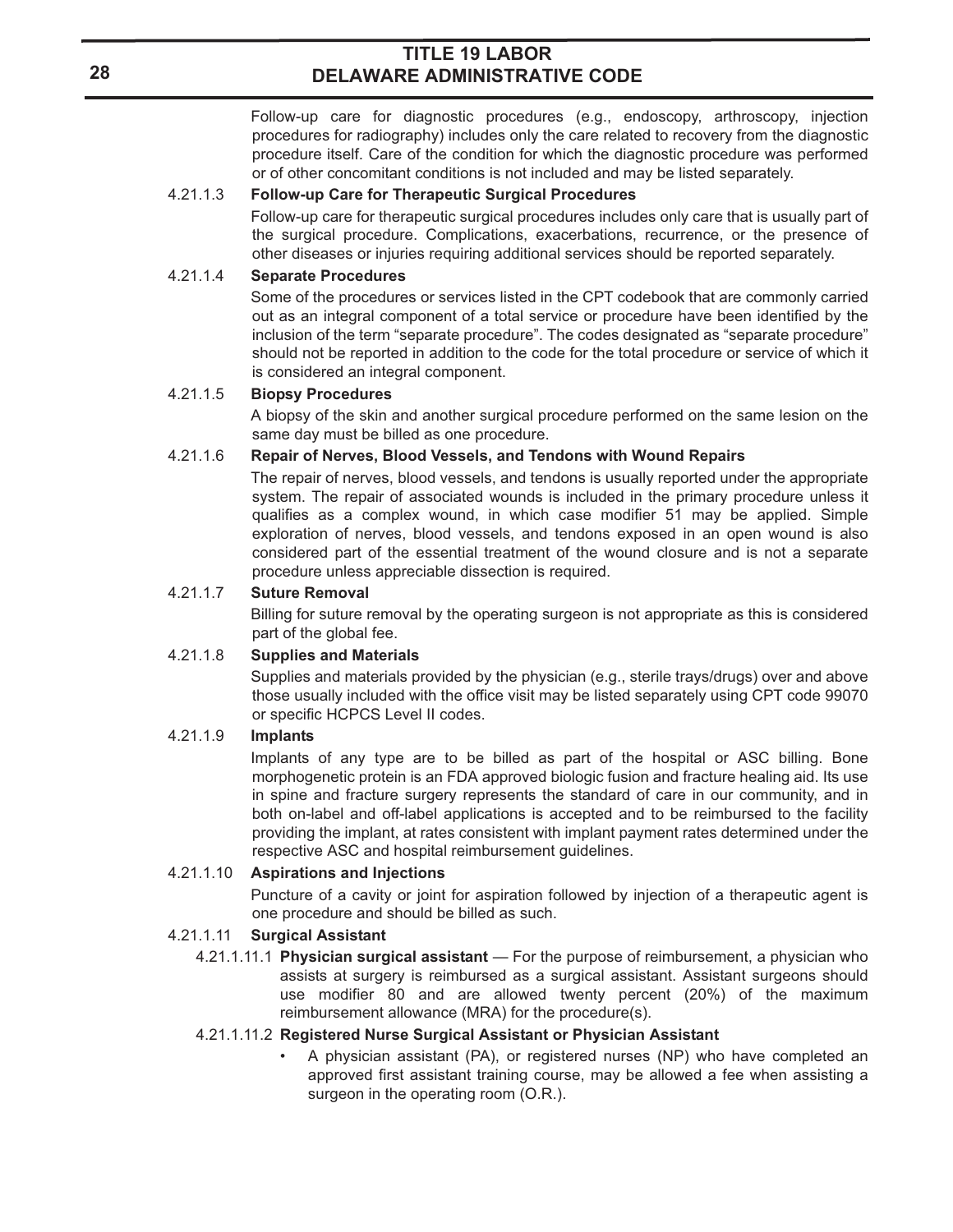- The maximum reimbursement allowance for the physician assistant or the registered nurse first assistant (RNFA) is twenty percent (20%) of the surgeon's fee for the procedure(s) performed.
- Under no circumstances will a fee be allowed for an assistant surgeon and a physician assistant or RNFA at the same surgical encounter.
- Registered nurses on staff in the O.R. of a hospital, clinic, or outpatient surgery center do not qualify for reimbursement as an RNFA.

#### 4.21.1.12 **Operative Reports**

An operative report must be submitted to the payer before reimbursement can be made for the surgeon's or assistant surgeon's services.

### 4.21.1.13 **Needle Procedures**

Needle procedures (lumbar puncture, thoracentesis, jugular or femoral taps, etc.) should be billed in addition to the medical care on the same day.

#### 4.21.1.14 **Therapeutic Procedures**

Therapeutic procedures (injecting into cavities, nerve blocks, etc.) (CPT codes 20526– 20610, 64400, and 64450) may be billed in addition to the medical care for a new patient. (Use appropriate level of service plus injection.) In follow-up cases for additional therapeutic injections and/or aspirations, an office visit is only indicated if it is necessary to re-evaluate the patient. In this case, a minimal visit may be listed in addition to the injection. Documentation supporting the office visit charge must be submitted with the bill to the payer. This is clarified in the treatment guidelines in a more specific manner. Trigger point injection is considered one procedure and reimbursed as such regardless of the number of injection sites. Two codes are available for reporting trigger point injections. Use 20552 for injection(s) of single or multiple trigger point(s) in one or two muscles or 20553 when three or more muscles are involved.

#### 4.21.1.15 **Anesthesia by Surgeon**

In certain circumstances it may be appropriate for the attending surgeon to provide regional or general anesthesia. Anesthesia by the surgeon is considered to be more than local or digital anesthesia. Identify this service by adding modifier 47 to the surgical procedure code.

#### 4.21.1.16 **Therapeutic/Diagnostic Injections**

Injections are considered incidental to the procedure when performed with a related invasive procedure.

### 4.21.1.17 **Intervertebral Biomechanical Device(s) and Use of Code 22851**

Code 22851 describes the application of an intervertebral biomechanical device to a vertebral defect or interspace. Code 22851 should be listed in conjunction with a primary procedure without the use of modifier 51. The use of 22851 is limited to one instance per single interspace or single vertebral defect regardless of the number of devices applied and infers additional qualifying training, experience, sizing, and/or use of special surgical appliances to insert the biomechanical device. Qualifying devices include manufactured synthetic or allograft biomechanical devices, or methyl methacrylate constructs, and are not dependant on a specific manufacturer, shape, or material of which it is constructed. Qualifying devices are machine cut to specific dimensions for precise application to an intervertebral defect. (For example, the use of code 22851 would be appropriate during a cervical arthrodesis (22554) when applying a synthetic alloy cage, a threaded bone dowel, or a machine cut hexahedron cortical, cancellous, or corticocancellous allograft biomechanical device. Surgeons utilizing generic non-machined bony allografts or autografts are referred to code sets 20930–20931, 20936–20938 respectively.)

#### 4.21.1.18 **Spinal and Cranial Services Require Additional Surgeon**

Certain spinal and cranial procedures require the services of an additional surgeon of a different specialty to gain exposure to the spine and brain. These typically are vascular,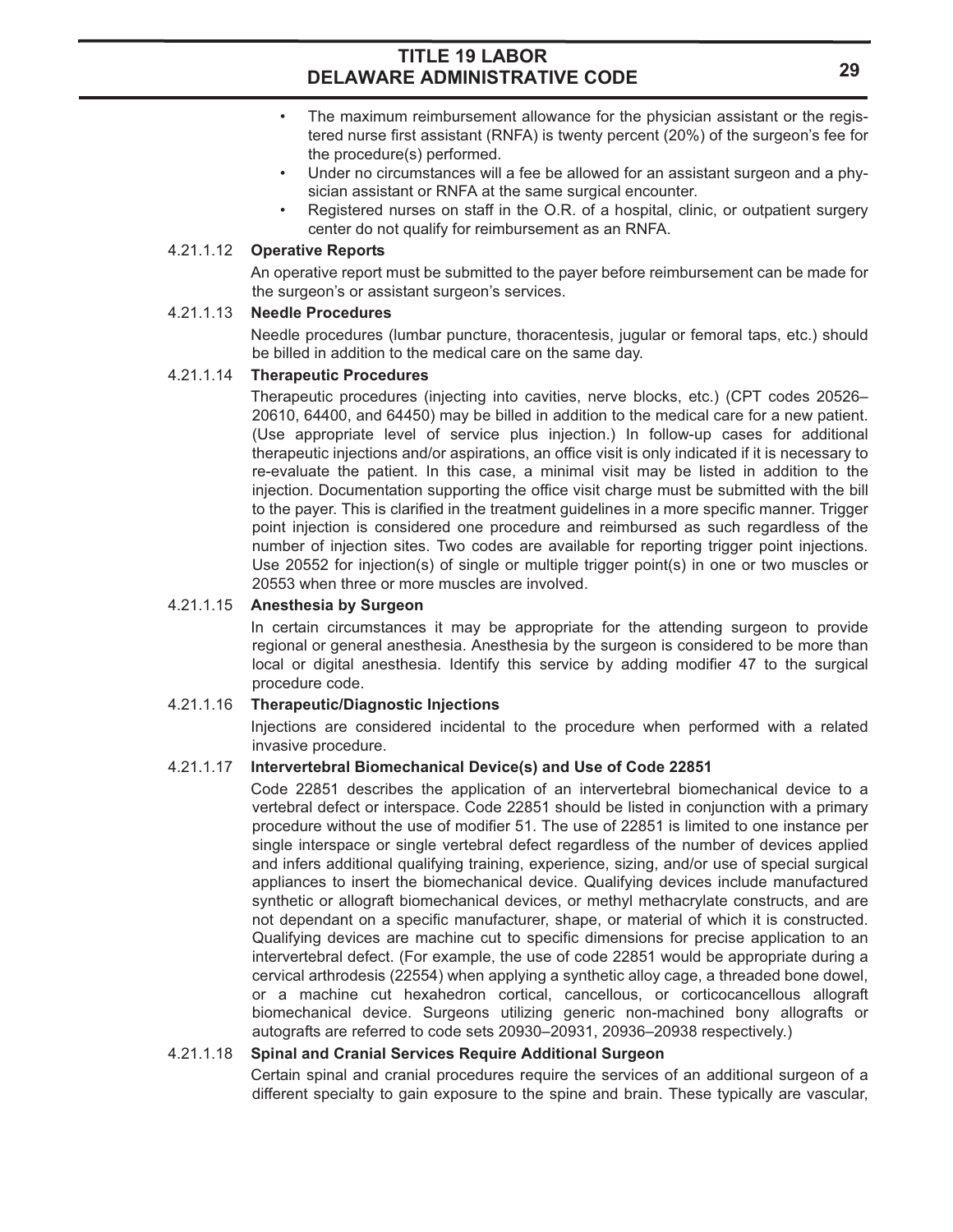thoracic and ENT. The surgical exposure portion of these procedures will be billed, dictated and followed separately by the exposure surgeon for their portion of the procedure. Since the exposure surgeon is required based upon the type of surgery recommended by the treating surgeon, it is intended that an approval for the primary procedure includes the approach, and no separate pre-approval or pre-authorization is required. The exposure surgeon is bound by the fee schedule regarding reimbursement and all other rules delineated above.

### 4.22 **Ambulatory Surgery Centers**

#### 4.22.1 **Definition**

For purposes of this section of the Fee Schedule, "ambulatory surgery center" means an establishment with an organized medical staff of physicians; with permanent facilities that are equipped and operated primarily for the purpose of performing surgical procedures; with continuous physicians and registered nurses on site when the facility is open. An ambulatory surgery center may be a freestanding facility or may be attached to a hospital facility. For purposes of Workers' Compensation reimbursement to ASCs, the facility must be an approved Medicare ASC, or certified by AAA.

### 4.22.2 **Coding and Billing Rules**

- 4.22.2.1 Facility fees for ambulatory surgery must be billed on the UB-04 form.
- 4.22.2.2 The CPT/HCPCS code(s) of the procedure(s) performed determines the reimbursement for the facility fee. Report all procedures performed.
- 4.22.2.3 The payment rate for an ASC surgical procedure includes all facility services directly related to the procedure performed on the day of surgery. Facility services include:
	- Nursing and technician services
	- Use of the facility
	- Drugs, biologicals, surgical dressings, splints, casts and equipment directly related to the provision of the surgical procedure
	- Materials for anesthesia
	- Administration, record keeping and housekeeping items and services.
- 4.22.2.4 Disposable injection supplies under \$75 are included in the facility fee. Those over \$75 are reimbursed at 85% of the ASC fee for the item.
- 4.22.2.5 Separate payment is not made for the following services that are directly related to the surgery:
	- **Pharmacy**
	- Medical/surgical supplies other than 5 and 6 above in this section,
	- Sterile supplies
	- Operating room services
	- Ambulatory surgical care
	- Recovery room
	- Treatment or Observation room
- 4.22.2.6 Facility fees do not include physician services, x-rays, diagnostic procedures, laboratory procedures, CRNA or anesthesia physician services, prosthetic devices, ambulance services, braces, artificial limbs or DME for use in the patient's home. These items will be reimbursed according to Fee Schedule.

### 4.22.3 **Modifiers Approved for Ambulatory Surgery Center (ASC) Hospital Outpatient Use**

**25 Significant, Separately Identifiable Evaluation and Management Service by the Same Physician on the Same Day of the Procedure or Other Service:** It may be necessary to indicate that on the day a procedure or service identified by a CPT code was performed, the patient's condition required a significant, separately identifiable E/M service provided above or beyond the usual preoperative and postoperative care associated with the procedure that was performed. A significant, separately E/M service is defined or substantiated by documentation that satisfies the relevant criteria for the respective E/M service to be reported (see Evaluation and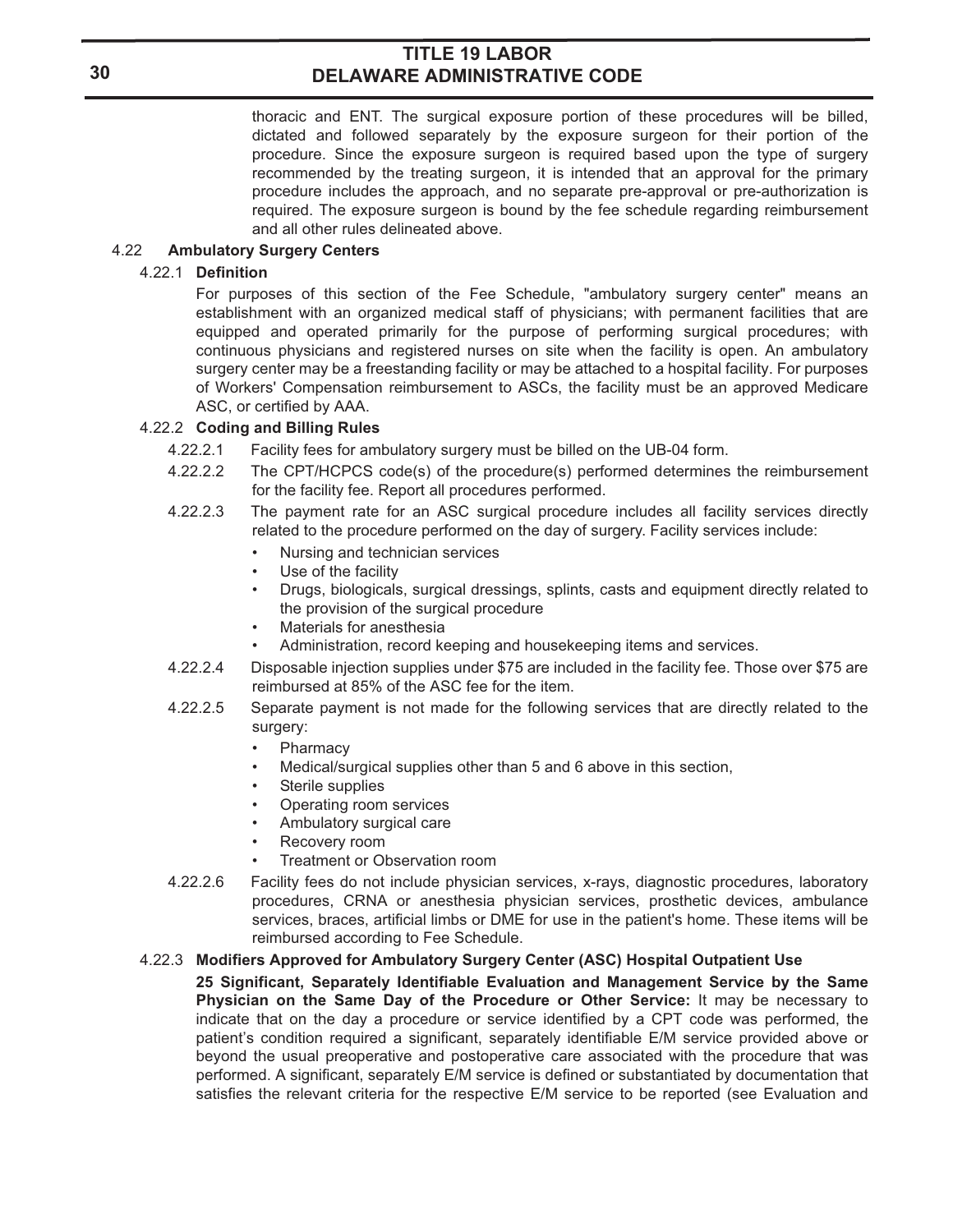Management Services Guidelines for I instructions on determining level of E/M service). The E/M service may be prompted by the symptom or condition for which the procedure and/or service was provided. As such, different diagnoses are not required for reporting of the E/M service on the same date. This circumstance may be reported adding modifier 25 to the appropriate level E/M code. Note: This modifier is not used to report and E/M service that resulted in a decision to perform surgery. See modifier 57. For significant, separately identifiable non-E/M services, see modifier 59.

**27 Multiple Outpatient Hospital E/M Encounters on the Same Date:** For hospital outpatient reporting purposes, utilization of hospital resources related to separate and distinct E/M encounters performed in multiple outpatient hospital settings on the same date may be reported by adding modifier 27 to each appropriate level outpatient and/or emergency department E/M code(s). This modifier provides a means of reporting circumstances involving evaluation and management services provided by physician(s) in more than one (multiple) outpatient hospital setting(s) (e.g., hospital emergency department, clinic). **Note:** This modifier is not to be used for physician reporting of multiple E/M services performed by the same physician on the same date. For physician reporting of all outpatient evaluation and management services provided by the same physician on the same date and performed in multiple outpatient setting(s) (e.g., hospital emergency department, clinic), see Evaluation and Management, Emergency Department, or Preventive Medicine Services codes.

**50 Bilateral Procedure:** Unless otherwise identified in the listings, bilateral procedures that are performed at the same operative session should be identified by adding modifier 50 to the appropriate five digit code.

**52 Reduced Services:** Under certain circumstances a service or procedure is partially reduced or eliminated at the physician's discretion. Under these circumstances the service provided can be identified by its usual procedure number and the addition of modifier 52, signifying that the service is reduced. This provides a means of reporting reduced services without disturbing the identification of the basic service. **Note:** For hospital outpatient reporting of a previously scheduled procedure/service that is partially reduced or cancelled as a result of extenuating circumstances or those that threaten the well-being of the patient prior to or after administration of anesthesia, see modifiers 73 and 74 (see modifiers approved for ASC hospital outpatient use).

**58 Staged or Related Procedure or Service by the Same Physician During the Postoperative Period:** It may be necessary to indicate that the performance of a procedure or service during the postoperative period was (a) planned or anticipated (staged); (b) more extensive than the original procedure; or (c) for therapy following a surgical procedure. This circumstance may be reported by adding modifier 58 to the staged or related procedure. **Note:** For treatment of a problem that requires a return to the operating or procedure room (e.g., unanticipated clinical condition), see modifier 78.

**59 Distinct Procedural Service:** Under certain circumstances, it may be necessary to indicate that a procedure or service was distinct or independent from other non-E/M services that are not normally reported together but are appropriate under the circumstances. Documentation must support a different session, different procedure or surgery, different site or organ system, separate incision or excision, separate lesion, organ system, separate incision or excision, separate lesion, or separate injury (or area of injury in extensive injuries) not ordinarily encountered or performed on the same day by the same individual. However, when another already established modifier is appropriate it should be used rather than modifier 59. Only if no more descriptive modifier available and use of modifier 59 best explains the circumstances should modifier 59 be used. Note: Modifier 59 should not be appended to an E/M service with a non-E/M service with a non-E/ M service performed on the same date, see modifier 25.

**73 Discontinued Out-Patient Hospital/ Ambulatory Surgery Center (ASC) Procedure Prior to the Administration of Anesthesia:** Due to extenuating circumstances or those that threaten the well-being of the patient, the physician may cancel a surgical or diagnostic procedure subsequent to the patient's surgical preparation (including sedation when provided, and being taken to the room where the procedure is to be performed), but prior to the administration of anesthesia (local,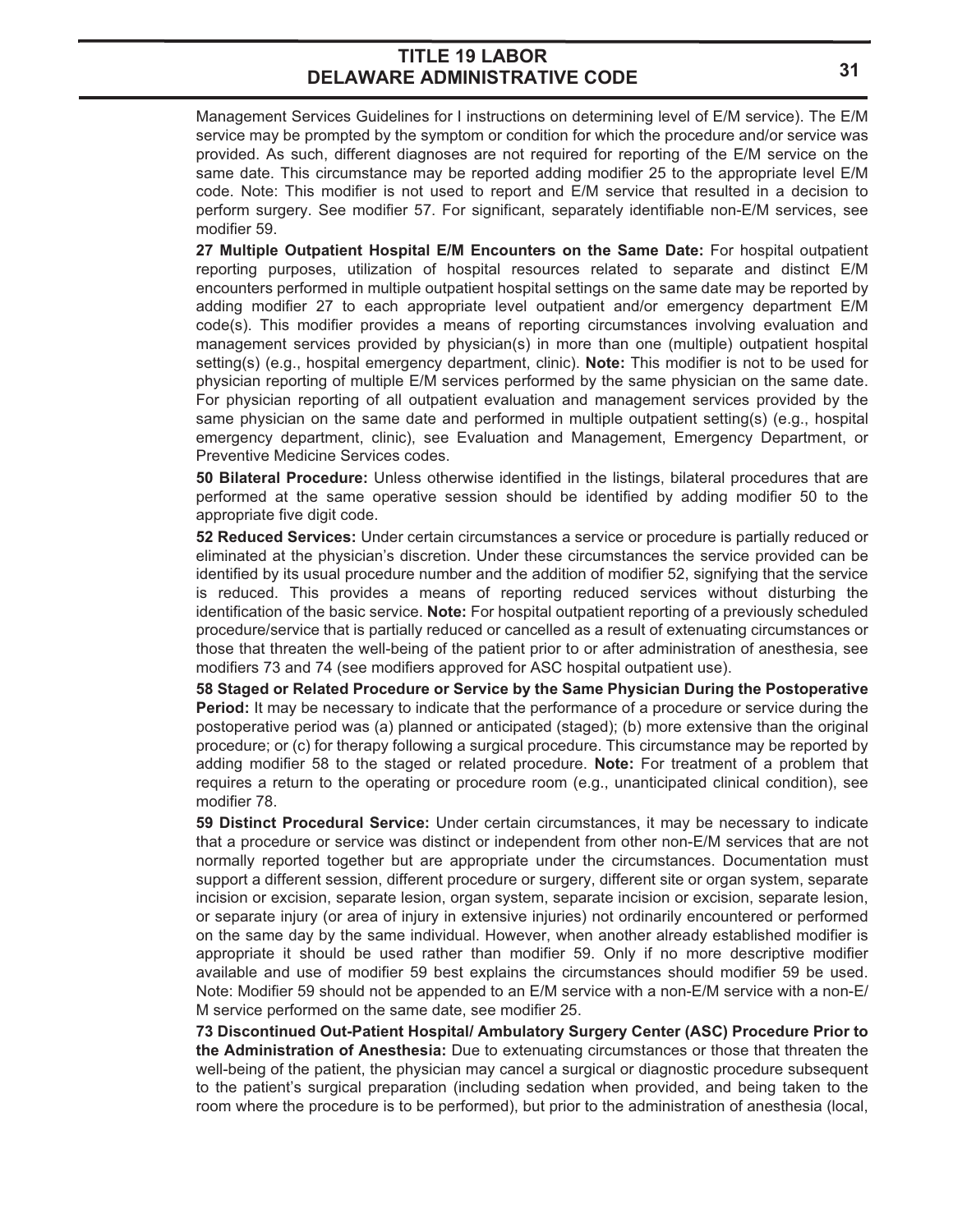regional block(s) or general). Under these circumstances, the intended service that is prepared for but cancelled can be reported by its usual procedure number and the addition of modifier 73. **Note:** The elective cancellation of a service prior to the administration of anesthesia and/or surgical preparation of the patient should not be reported. For physician reporting of a discontinued procedure, see modifier 53.

**74 Discontinued Out-Patient Hospital/ Ambulatory Surgery Center (ASC) Procedure After Administration of Anesthesia:** Due to extenuating circumstances or those that threaten the wellbeing of the patient, the physician may terminate a surgical or diagnostic procedure after the administration of anesthesia (local, regional block(s), general) or after the procedure was started (incision made, intubation started, scope inserted, etc). Under these circumstances, the procedure started but terminated can be reported by its usual procedure number and the addition of modifier 74. **Note:** The elective cancellation of a service prior to the administration of anesthesia and/or surgical preparation of the patient should not be reported. For physician reporting of a discontinued procedure, see modifier 53.

**76 Repeat Procedure or Service by Same Physician:** It may be necessary to indicate that a procedure or service was repeated subsequent to the original procedure or service. This circumstance may be reported by adding modifier 76 to the repeated procedure/service.

**77 Repeat Procedure by Another Physician:** The physician may need to indicate that a basic procedure or service performed by another physician had to be repeated. This situation may be reported by adding modifier 77 to the repeated procedure/service.

**78 Unplanned Return to the Operating/Procedure Room by the Same Physician Following Initial Procedure for a Related Procedure During the Postoperative Period:** It may be necessary to indicate that another procedure was performed during the postoperative period of the initial procedure (unplanned procedure following initial procedure). When this procedure is related to the first and require the use of an operating or procedure room, it may be reported by adding modifier 78 to the related procedure. (For repeat procedures, see modifier 76.)

**79 Unrelated Procedure or Service by the Same Physician During the Postoperative Period:** The physician may need to indicate that the performance of a procedure or service during the postoperative period was unrelated to the original procedure. This circumstance may be reported by using modifier 79. (For repeat procedures on the same day, see modifier 76.)

**91 Repeat Clinical Diagnostic Laboratory Test:** In the course of treatment of the patient, it may be necessary to repeat the same laboratory test on the same day to obtain subsequent (multiple) test results. Under these circumstances, the laboratory test performed can be identified by its usual procedure number and the addition of modifier 91. **Note:** This modifier may not be used when tests are rerun to confirm initial results; due to testing problems with specimens or equipment; or for any other reason when a normal, one-time, reportable result is all that is required. This modifier may not be used when other code(s) describe a series of test results (e.g., glucose tolerance tests, evocative/suppression testing). This modifier may only be used for laboratory test(s) performed more than once on the same day on the same patient.

#### 4.23 **Multiple Procedures**

#### 4.23.1 **Multiple Procedure Reimbursement Rules**

Multiple procedures performed during the same operative session at the same operative site are reimbursed as follows:

- One hundred percent (100%) of the allowable fee for the primary procedure
- One hundred percent (100%) of the allowable fee for the second and subsequent procedures

#### 4.23.2 **Bilateral Procedure Reimbursement Rule**

Physicians and staff are sometimes confused by the definition of bilateral. Bilateral procedures are identical procedures (i.e., use the same CPT code) performed on the same anatomic site but on opposite sides of the body.

### 4.23.3 **Multiple Procedure Billing Rules**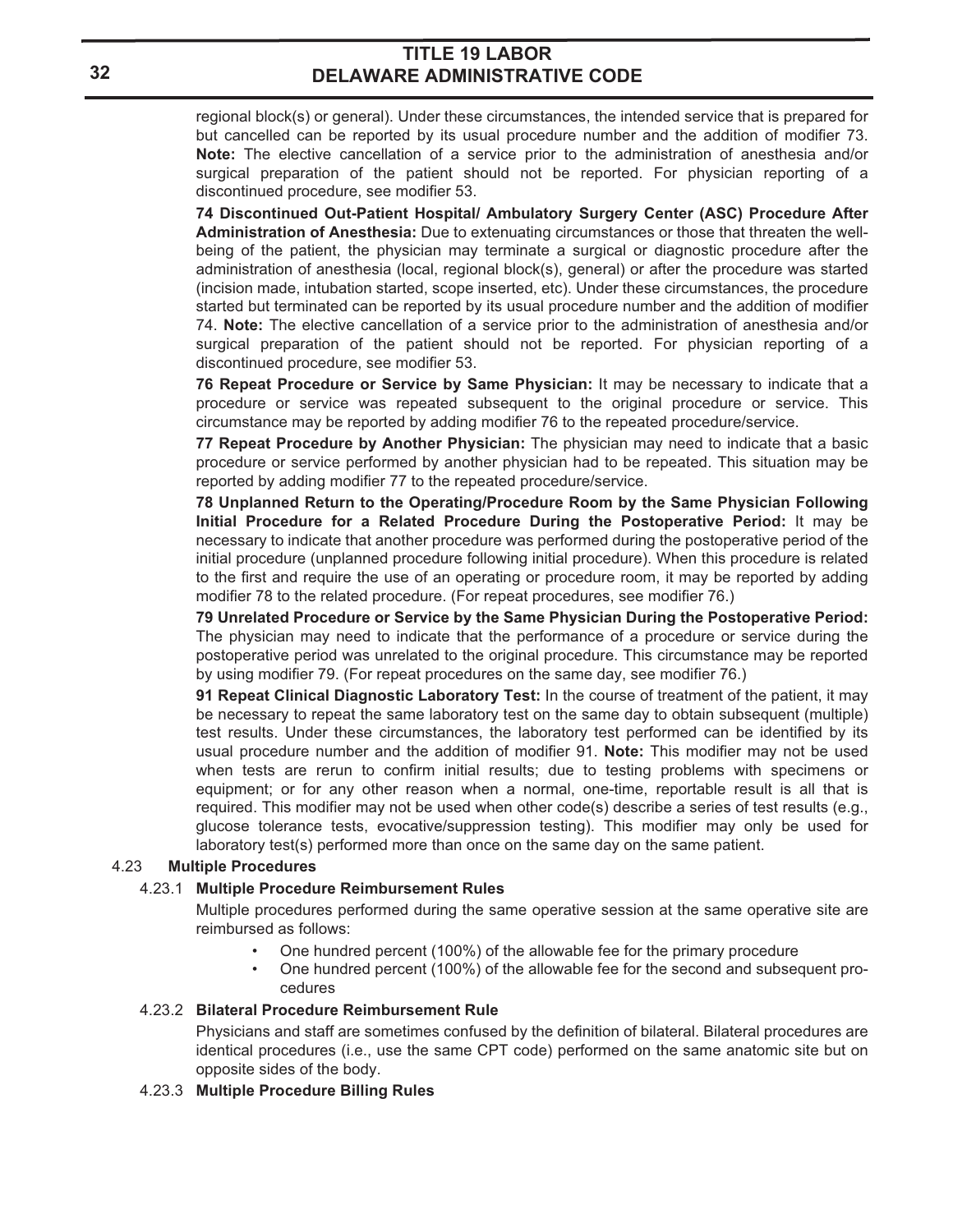- The primary procedure, which is defined as the procedure with the highest RVU, must be billed with the applicable CPT code.
- The second or lesser or additional procedure(s) may be billed by adding modifier 51 to the codes unless the procedure(s) is exempt from modifier 51 or qualifies as an addon code.

### 4.24 **Repair of Wounds**

### 4.24.1 **Definitions**

Wound repairs are classified as simple, intermediate, or complex.

- 4.24.1.1 **Simple repair.** Simple repair is repair of superficial wounds involving primarily epidermis and dermis or subcutaneous tissues without significant involvement of deeper structures and simple one layer closure/suturing. This includes local anesthesia and chemical or electro cauterization of wounds not closed.
- 4.24.1.2 **Intermediate repair.** Intermediate repair is repair of wounds that requires layered closure of one or more of the subcutaneous tissues and superficial (non-muscle) fascia, in addition to the skin (epidermal and dermal) closure. Single-layer closure of heavily contaminated wounds that require extensive cleaning or removal of particulate matter also constitutes intermediate repair.
- 4.24.1.3 **Complex repair.** Complex repair is repair of wounds requiring more than layered closure, scar revision, debridement (e.g., traumatic lacerations or avulsions), extensive undermining, stents or retention sutures. It may include creation of the defect and necessary preparation for repairs or the debridement and repair of complicated lacerations or avulsions.

### 4.24.2 **Reporting**

The following instructions are for reporting services at the time of the wound repair:

- 4.24.2.1 The repaired wound(s) should be measured and recorded in centimeters, whether curved, angular, or stellate.
- 4.24.2.2 When multiple wounds are repaired, add together the lengths of those in the same classification (see above) and anatomical grouping and report as a single item. When more than one classification of wound is repaired, list the more complicated as the primary procedure and the less complicated as the secondary procedure using modifier 51.
- 4.24.2.3 Debridement is considered a separate procedure only when gross contamination requires prolonged cleansing, when appreciable amounts of devitalized or contaminated tissue are removed, or when debridement is carried out separately without immediate primary closure (extensive debridement of soft tissue and/or bone).
- 4.24.2.4 Report involvement of nerves, blood vessels, and tendons under the appropriate system (nervous, musculoskeletal, etc.) for repair. The repair of these wounds is included in the fee for the primary procedure unless it qualifies as a complex wound, in which case modifier 51 applies.
- 4.24.2.5 Simple ligation of vessels in an open wound is considered part of any wound closure, as is simple exploration of nerves, blood vessels, or tendons.
- 4.24.2.6 Adjacent tissue transfers, flaps and grafts include such procedures as Z-plasty, W- plasty, V-4-plasty or rotation flaps. Reimbursement is based on the size of the defect. Closing the donor site with a skin graft is considered an additional procedure and will be reimbursed in addition to the primary procedure. Excision of a lesion prior to repair by adjacent tissue transfer is considered "bundled" into the tissue transfer procedure and is not reimbursed separately.
- 4.24.2.7 Wound exploration codes should not be billed with codes that specifically describe a repair to major structure or major vessel. The specific repair code supersedes the use of a wound exploration code.

### 4.25 **Musculoskeletal System**

4.25.1 **Casting and Strapping**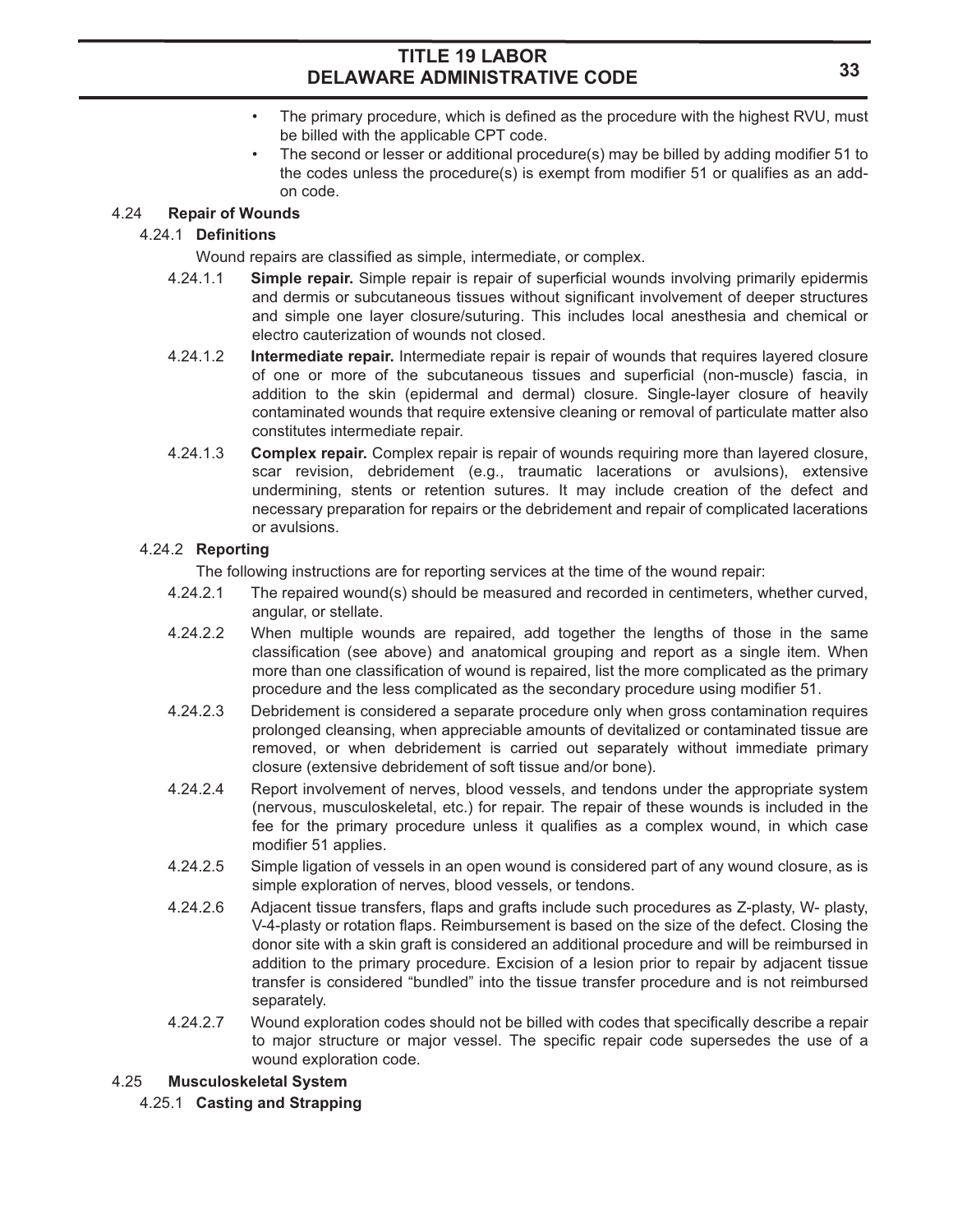This applies to severe muscle sprains or strains that require casting or strapping.

- 4.25.1.1 Initial (new patient) treatment for soft tissue injuries must be billed under the appropriate office visit code.
- 4.25.1.2 When a cast or strapping is applied during an initial visit, supplies and materials (e.g., stockinet, plaster, fiberglass, ace bandages) may be itemized and billed separately using the appropriate HCPCS Level II code.
- 4.25.1.3 When initial casting and/or strapping is applied for the first time during an established patient visit, reimbursement may be made for the itemized supplies and materials in addition to the appropriate established patient visit.
- 4.25.1.4 Replacement casts or strapping provided during a follow-up visit (established patient) includes reimbursement for the replacement service as well as the removal of casts, splints, or strapping. If a cast is damaged or destroyed and must be replaced, the supplies and the office visit are reimbursed. Office notes should substantiate medical necessity of the visit. Cast supplies may be billed using the appropriate HCPCS Level II code and reimbursed separately.

### 4.25.2 **Fracture Care**

- 4.25.2.1 Fracture care is a global service. It includes the examination, restoration or stabilization of the fracture, application of the first cast, and cast removal. Casting material is not considered part of the global package and may be reimbursed separately. It is inappropriate to bill an office visit since the reason for the encounter is for fracture care. However, if the patient requires surgical intervention, additional reimbursement can be made for the appropriate E/M code to properly evaluate the patient for surgery. Use modifier 57 with the E/M code.
- 4.25.2.2 Reimbursement for fracture care includes the application and removal of the first cast or traction device only. Replacement casting during the period of follow-up care is reimbursed separately.
- 4.25.2.3 The phrase "with manipulation" describes reduction of a fracture.
- 4.25.2.4 Re-reduction of a fracture performed by the primary physician may be identified by the addition of modifier 76 to the usual procedure code to indicate "repeat procedure" by the same physician.
- 4.25.2.5 The term "complicated" appears in some musculoskeletal code descriptions. It implies an infection occurred or the surgery took longer than usual. Be sure the medical record documentation supports the "complicated" descriptor to justify reimbursement.

#### 4.25.3 **Arthroscopy**

**Note:** Surgical arthroscopy always includes a diagnostic arthroscopy. Only in the most unusual case is an increased fee justified because of increased complexity of the intra-articular surgery performed.

- 4.25.3.1 Diagnostic arthroscopy should be billed at fifty percent (50%) when followed by open surgery.
- 4.25.3.2 Diagnostic arthroscopy is not billed when followed by arthroscopic surgery.
- 4.25.3.3 If there are only minor findings that do not confirm a significant preoperative diagnosis, the procedure should be billed as a diagnostic arthroscopy.

#### 4.25.4 **Arthrodesis Procedures**

Many revisions have occurred in CPT coding for arthrodesis procedures. References to bone grafting and fixation are now procedures which are listed and reimbursed separately from the arthrodesis codes. To help alleviate any misunderstanding about when to code a discectomy in addition to an arthrodesis, the statement "including minimal discectomy" to prepare interspace has been added to the anterior interbody technique. If the disk is removed for decompression of the spinal cord, the decompression should be coded and reimbursed separately.

#### 4.25.5 **External Spinal Stimulators Post Fusion**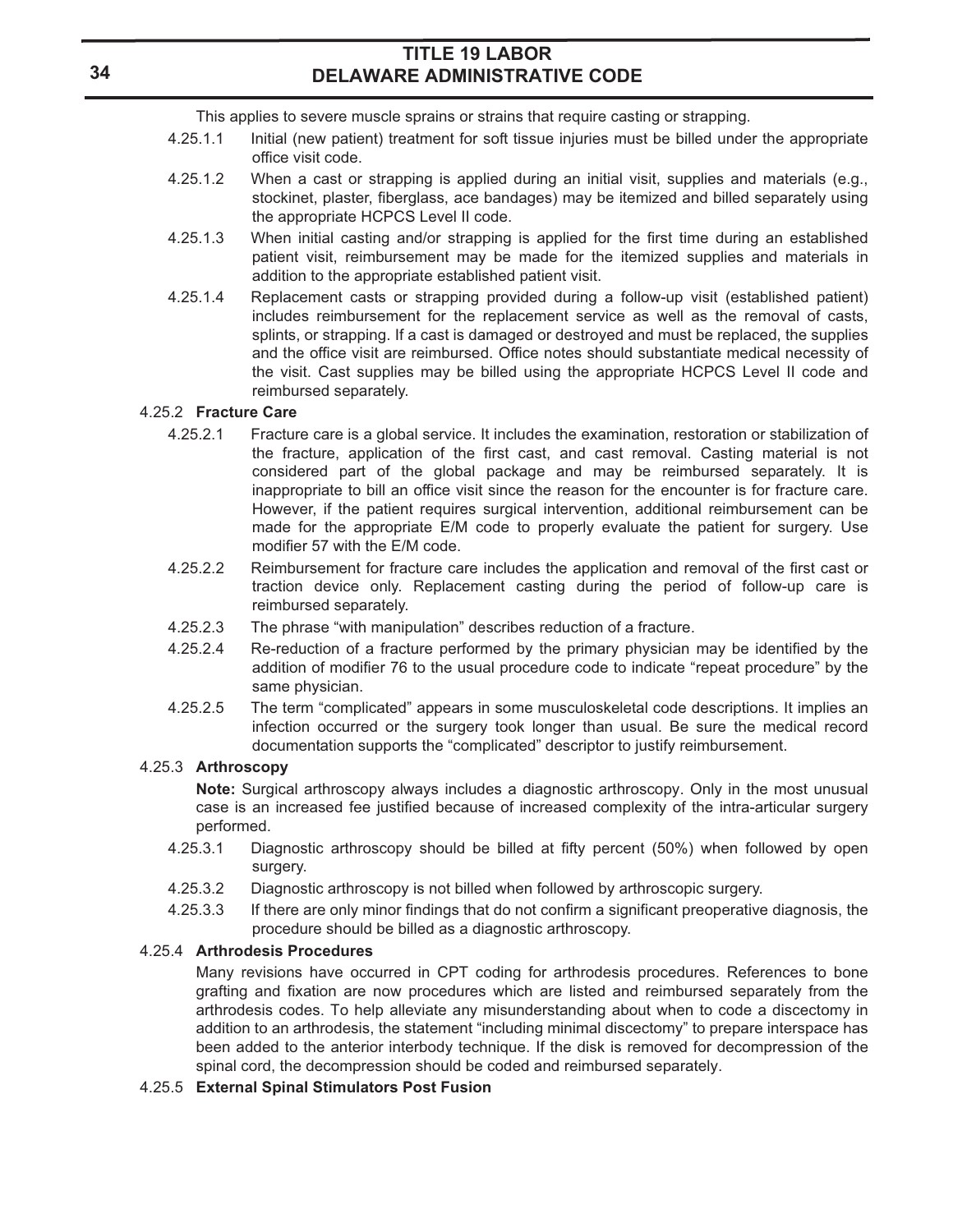The following criteria is established for the medically accepted standard of care when determining applicability for the use of an external spinal stimulator.

- 4.25.5.1 Patient has had a previously failed spinal fusion, and/or
- 4.25.5.2 Patient is scheduled for revision or repair of pseudo arthrosis, and/or
- 4.25.5.3 The patient smokes greater than a pack of cigarettes per day and is scheduled for spinal fusion
- 4.25.5.4 The patient is metabolically in poor health, with other medical comorbidities such as diabetes, Rheumatoid arthritis, lupus or other illnesses requiring oral steroids or cytotoxic medications.
- 4.25.5.5 Pre certification is required for use of the external spinal stimulator if the planned use falls outside the above indications.

#### 4.25.6 **Carpal Tunnel Release**

The following intra operative services are included in the global service package for carpal tunnel release and should not be reported separately and do not warrant additional reimbursement:

- Surgical approach
- Isolation of neurovascular structures
- Video imaging
- Stimulation of nerves for identification
- Application of dressing, splint, or cast
- Tenolysis of flexor tendons
- Flexor tenosynovectomy
- Excision of lipoma of carpal canal
- Division of transverse carpal ligament
- Use of endoscopic equipment
- Placement and removal of surgical drains or suction device
- Closure of wound

#### 4.26 **Radiology**

#### 4.26.1 **Payment Ground Rules for Diagnostic and Therapeutic Radiological Services**

#### 4.26.1.1 **General Guidelines**

- 4.26.1.1.1 The maximum allowable payment for health care treatment and procedures shall be the lesser of the health care provider's actual charges or ninety percent (90%) of the 75<sup>th</sup> percentile of actual charges within the geozip where the service or treatment is rendered, utilizing information contained in employers' and insurance carriers' national databases. If an employer or insurance carrier contracts with a provider for the purpose of providing services under the Act, the rate negotiated in such contract shall prevail.
- 4.26.1.1.2 Whenever the health care payment system does not set a specific fee for a procedure, treatment or service in the schedule, the amount of reimbursement shall be eighty-five percent (85%) of actual charge ("POC 85"), which actual charge will be fixed as of 10/ 31/06 and subsequent to such date will be subject to verification, audit and/or review by the Department of Insurance. Reasonable costs of such review or audit shall be reimbursed to the Department of Insurance by the health care provider whose billing is audited.
- 4.26.1.1.3 The payment system will be adjusted yearly pursuant to 19 **Del.C.** §2322B(14).
- 4.26.1.1.4 The maximum allowed rate column for a radiological procedure includes the professional component (PC) and the technical component (TC). Under no circumstances shall the maximum allowed rate for a procedure be more than the combined value of the TC and the PC. This value is applicable in any situation in which a single charge is made to include both professional services and the technical cost of providing that service. Identification of a procedure without modifier 26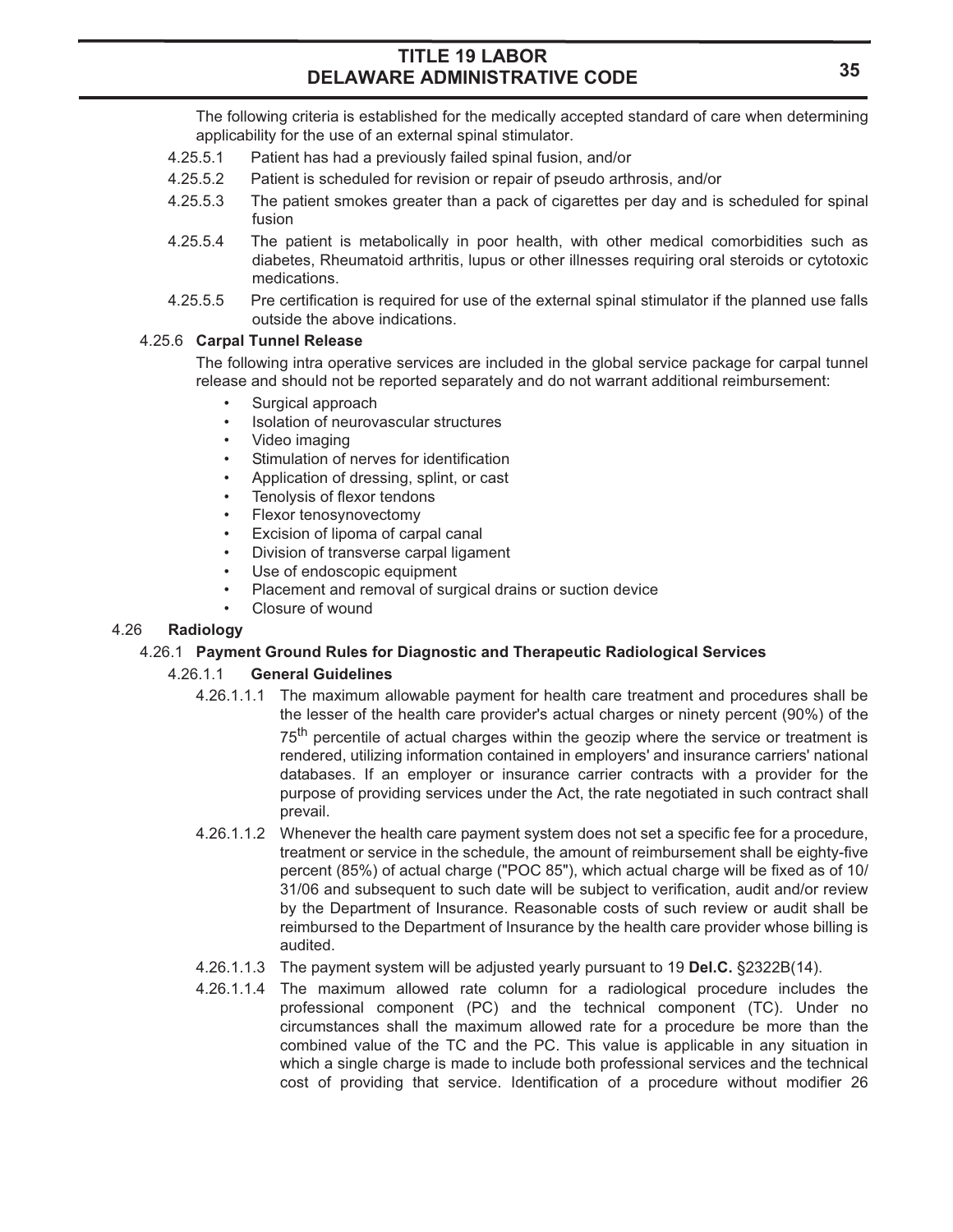indicates that the charge includes both the "professional" and the "technical" components.

- 4.26.1.1.5 The PC fee amount represents the value of the professional radiological services of the physician. This component is applicable in any situation in which the physician submits a bill for these professional services only. It does not include the cost of personnel, materials, space, equipment, or other facilities.
- 4.26.1.1.6 A written report, signed by the interpreting physician, is considered an integral part of a radiological procedure or interpretation and shall not be reimbursed separately. To identify a charge for the PC, use the five-digit CPT procedure code followed by modifier 26. If a "0" fee amount appears in the PC column, the procedure is assumed to be purely technical in nature and no PC charge will be allowed.
- 4.26.1.1.7 The TC includes the charges for personnel, materials, including ionic contrast media and drugs, film or xerography, space, equipment, and other facility resources. The technical component maximum allowable reimbursement excludes radioisotope cost. To identify a charge for the TC only, use the procedure code followed by modifier TC.
- 4.26.1.1.8 A complete examination includes all of the necessary views for optimal examination of the body part for the suspected condition. If the reimbursement of multiple single views exceeds the cost of a complete examination, reimbursement shall be based on the complete examination value.

#### 4.26.1.2 **Definitions and items unique to radiology are listed below:**

- 4.26.1.2.1 Noninvasive/interventional diagnostic imaging includes standard radiographs, single or multiple views, contrast studies, computerized tomography, and magnetic resonance imaging. In the event that radiographs have to be repeated in the course of a radiographic encounter due to substandard quality, only one unit of service for the code can be billed.
- 4.26.1.2.2 Interventional/invasive diagnostic imaging—When a contrast can be administered orally (upper GI) or rectally (barium enema), the administration is included as part of the procedure and no administration service is billed. When contrast material is parenterally administered, whether the timing of the injection has to correlate with the procedure or not (e.g., IVP, CT scans, gadolinium), the administration and the injection (e.g., CPT codes 36000, 36406, 36410, and 90772–90774) are included in the contrast studies.

### 4.26.1.3 **Subject Listings**

Subject listings apply when radiological services are performed by or under the responsible supervision of a physician.

### 4.26.1.3.1 **Supervision and Interpretation**

When two physicians perform a procedure, the radiological portion of the procedure is designated as "radiological supervision and interpretation." When a physician performs both the procedure and provides imaging supervision and interpretation, a combination of CPT procedure codes outside the 70000 series and imaging supervision and interpretation codes are to be used. Note: The Radiological Supervision and Interpretation codes are not applicable to the radiation oncology subsection.

### 4.26.1.3.2 **Review of Diagnostic Studies**

No separate charge is warranted for prior studies reviewed in conjunction with a visit, consultation, record review, or other evaluation by the medical practitioner or other medical personnel; neither the professional component value modifier 26 nor the radiological consultation CPT code 76140 is reimbursable. The review of diagnostic tests is included in the evaluation and management codes.

#### 4.26.1.3.3 **Written Report(s)**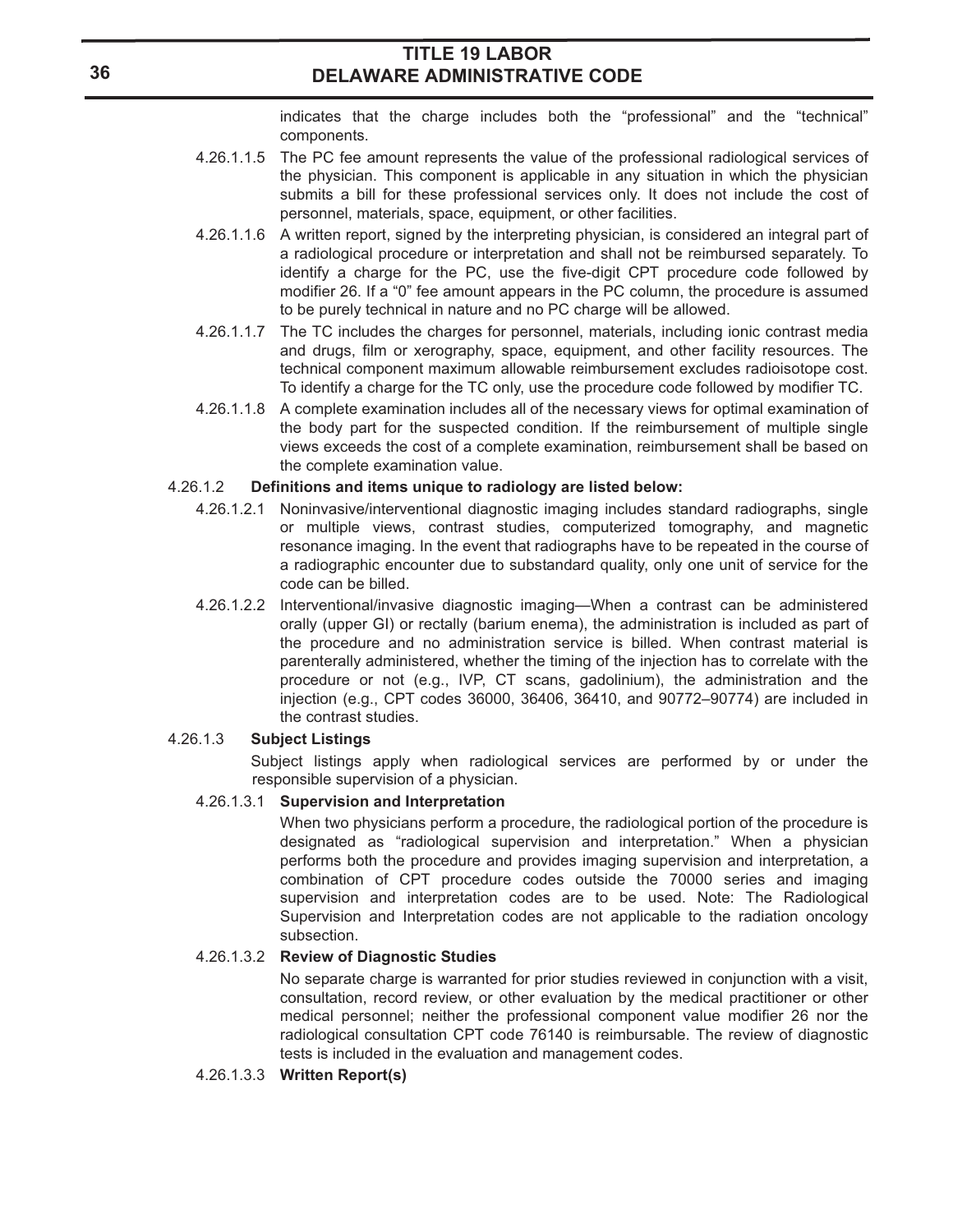A written report, signed by the interpreting physician, should be considered an integral part of a radiological procedure or interpretation.

#### 4.26.1.3.4 **Unbundling of "Entrance" Fees**

Unbundling of fees to free standing diagnostic radiology centers will not be allowed. Any entrance fees billed in addition to the global or testing procedure code will not be reimbursed.

#### 4.26.1.3.5 **Injection Procedure**

Fees include all usual pre- and postinjection care specifically related to the injection procedure, necessary local anesthesia, placement of needle or catheter, and injection of contrast media with or without auto power injection. The phrase "with contrast" used in the codes for procedures performed using contrast for imaging enhancement represents contrast material administered intravascularly, intra-articularly, or intrathecally.

For intra-articular injection, use the appropriate joint injection code. If radiographic arthrography is performed, also use the arthrography supervision and interpretation code for the appropriate joint (which includes fluoroscopy). If CT or MR arthrography is performed without radiographic arthrography, use the appropriate joint injection code, the appropriate CT or MR code ("with contrast" or "without followed by contrast"), and the appropriate imaging guidance code for needle placement for contrast injection.

For spine examinations using computed tomography, magnetic resonance imaging, magnetic resonance angiography, "with contrast" includes intrathecal or intravascular injection. For intrathecal injection, use also CPT code 61055 or 62284. Injection intravascular (IV) contrast material is part of the "with contrast" CT, CTA, MRI, MRA procedure and shall not be reimbursed separately. When introducing additional materials through the same puncture site, reimbursement shall be allowed for the materials only. Title 19 Section 2322B(5) will apply to such charges. Oral and/or rectal contrast administration alone does not qualify as a study "with contrast."

#### 4.26.2 **Payment Modifiers for Diagnostic and Therapeutic Radiological Services**

- 4.26.2.1 A modifier indicates a service or procedure performed has been altered by some specific circumstance but has not changed its definition or code. The modifying circumstance shall be identified by the appropriate modifier following the procedure code. When two modifiers are applicable to a single code, indicate each modifier on the bill. If more than one modifier is used, place the "Multiple Modifiers" modifier 99 immediately after the procedure code. This indicates that one or more additional modifier codes will follow.
- 4.26.2.2 Only certain modifiers in each of the categories (Evaluation and Management Services, Anesthesia, Surgery, Pathology/Laboratory, Radiology, General Medicine, and Physical Medicine) will be recognized for reimbursement purposes. The modifiers listed below may differ from those published by the American Medical Association. Medical providers submitting workers' compensation billing shall use only the modifiers set out in the fee schedule.
- 4.26.2.3 The following modifiers will be recognized for reimbursement by the fee schedule for diagnostic and therapeutic radiology services codes:

**22 Increased Procedural Services:** When the work required to provide a service is substantially greater than typically required, it may be identified by adding modifier 22 to the usual procedure code. Documentation must support the substantial additional work and the reason for the additional work (i.e., increased intensity, time, technical difficulty of procedure, and severity of patient's condition, physical and mental effort required). Note: This modifier should not be appended to an E/M. Add an additional 20% to the value of the procedure code when billed with this modifier.

**26 Professional Component Only:** Certain procedures are a combination of a physician component and a technical component. When the physician component is reported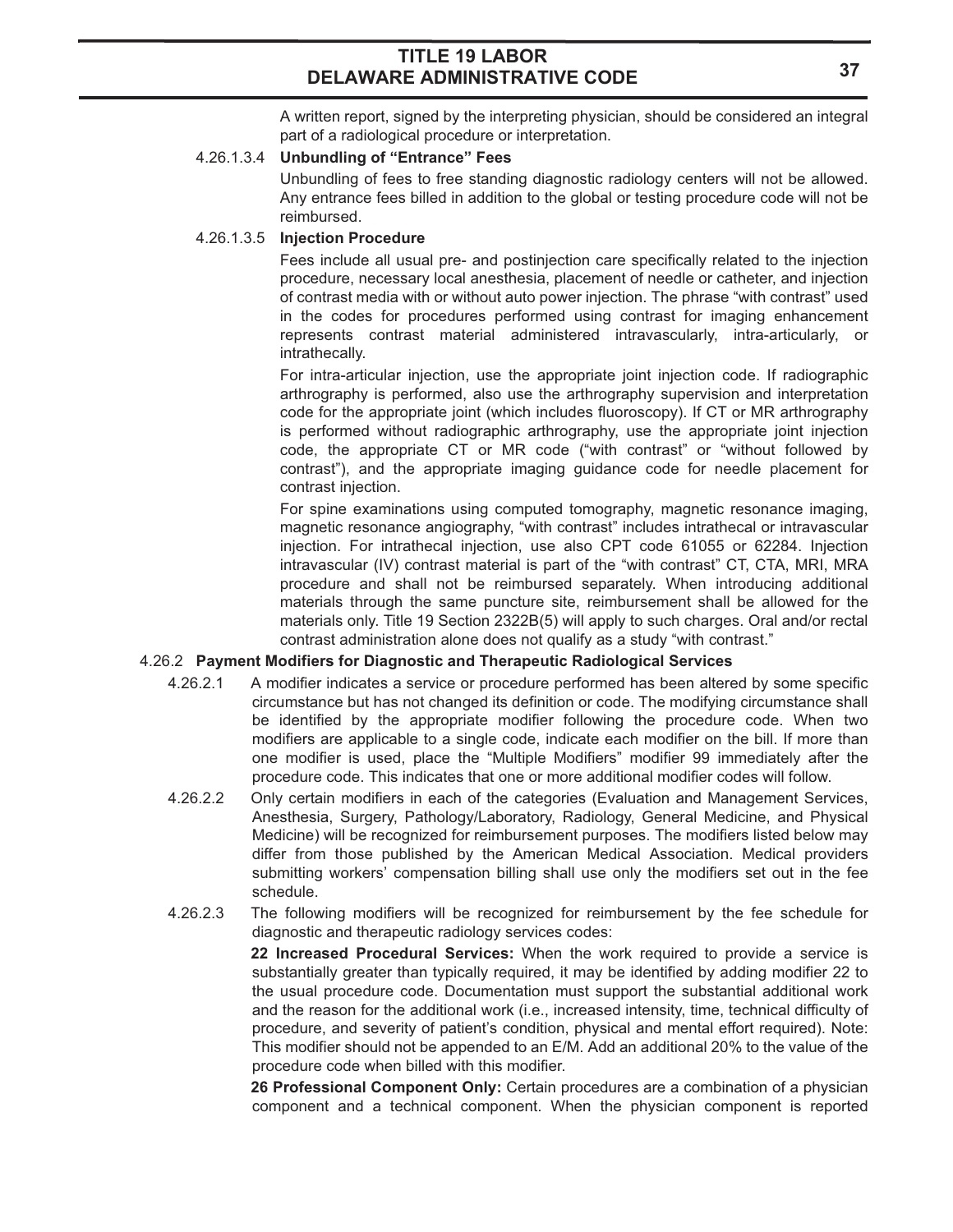separately, the service may be identified by adding modifier 26 to the usual procedure number.

**50 Bilateral Procedure:** Unless otherwise identified in the listings, bilateral procedures that are performed at the same operative session should be identified by adding modifier 50 to the appropriate five-digit code.

**52 Reduced Services:** Under certain circumstances, a service or procedure is partially reduced or eliminated at the physician's discretion. Under these circumstances, the service provided can be identified by its usual procedure number and the addition of modifier 52 signifying that the service is reduced. This provides a means of reporting reduced services without disturbing the identification of the basic service. Note: For hospital outpatient reporting of a previously scheduled procedure/service that is partially reduced or cancelled as a result of extenuating circumstances or those that threaten the well-being of the patient prior to or after administration of anesthesia, see modifiers 73 and 74 (see modifiers approved for ASC hospital outpatient use).

**53 Discontinued Procedure:** Under certain circumstances, the physician may elect to terminate a surgical or diagnostic procedure. Due to extenuating circumstances or those that threaten the well-being of the patient, it may be necessary to indicate that a surgical or diagnostic procedure was started but discontinued. This circumstance may be reported by adding modifier 53 to the code for the discontinued procedure. Note: This modifier is not used to report the elective cancellation of a procedure before the patient's anesthesia induction and/or surgical preparation in the operating suite. For outpatient hospital/ ambulatory surgery center (ASC) reporting of a previously scheduled procedure/service that is partially reduced or cancelled as a result of extenuating circumstances or those that threaten the well-being of the patient prior to or after administration of anesthesia, see modifier 73 and 74 (see modifiers approved for ASC hospital outpatient use).

**59 Distinct Procedural Service:** Under certain circumstances, it may be necessary to indicate that a procedure or service was distinct or independent from other non-E/M services that are not normally reported together but are appropriate under the circumstances. Documentation must support a different session, different procedure or surgery, different site or organ system, separate incision or excision, separate lesion, organ system, separate incision or excision, separate lesion, or separate injury (or area of injury in extensive injuries) not ordinarily encountered or performed on the same day by the same individual. However, when another already established modifier is appropriate it should be used rather than modifier 59. Only if no more descriptive modifier available and use of modifier 59 best explains the circumstances should modifier 59 be used. Note: Modifier 59 should not be appended to an E/M service with a non-E/M service with a non-E/M service performed on the same date, see modifier 25.

**76 Repeat Procedure or Service by Same Physician:** It may be necessary to indicate that a procedure or service was repeated subsequent to the original procedure or service. This circumstance may be reported by adding modifier 76 to the repeated procedure/ service.

**77 Repeat Procedure by Another Physician:** The physician may need to indicate that a basic procedure or service performed by another physician had to be repeated. This situation may be reported by adding modifier 77 to the repeated procedure/service.

**99 Multiple Modifiers:** Under certain circumstances, two or more modifiers may be necessary to completely delineate a service. In such situations, modifier 99 should be added to the basic procedure and other applicable modifiers may be listed as part of the description of the service.

**LT Left Side:** Used to identify procedures performed on the left side of the body.

**RT Right Side:** Used to identify procedures performed on the right side of the body.

**TC Technical Component Only:** Certain procedures are a combination of a physician component and a technical component. When the technical component is reported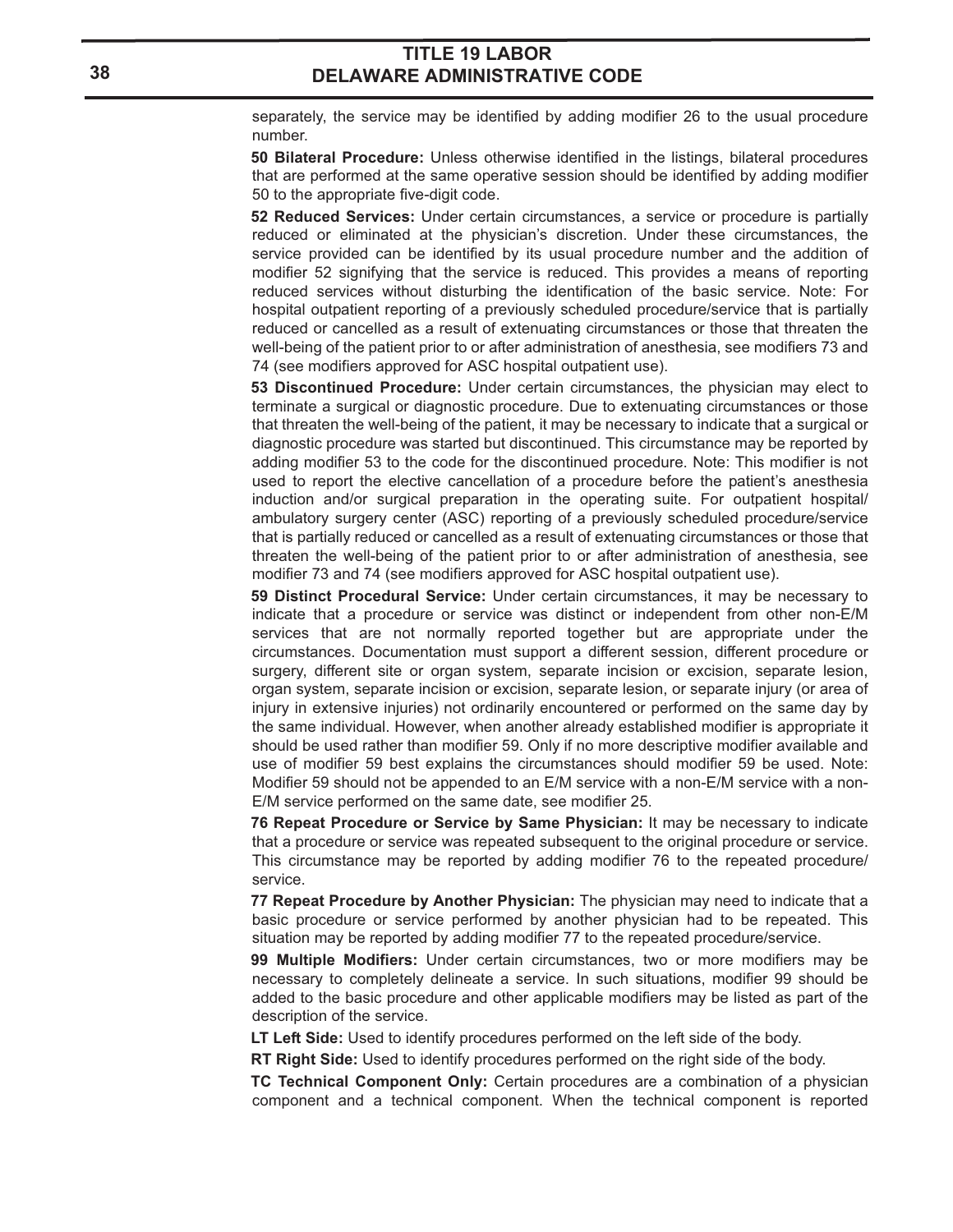separately, the service may be identified by adding modifier TC to the usual procedure number.

### 4.27 **Laboratory/Pathology**

### 4.27.1 **Payment Ground Rules for Pathology and Laboratory Services**

#### 4.27.1.1 **General Guidelines**

- 4.27.1.1.1 The maximum allowable payment for health care treatment and procedures shall be the lesser of the health care provider's actual charges or ninety percent (90%) of the 75<sup>th</sup> percentile of actual charges within the geozip where the service or treatment is rendered, utilizing information contained in employers' and insurance carriers' national databases. If an employer or insurance carrier contracts with a provider for the purpose of providing services under the Act, the rate negotiated in such contract shall prevail.
- 4.27.1.1.2 Whenever the health care payment system does not set a specific fee for a procedure, treatment or service in the schedule, the amount of reimbursement shall be eighty-five percent (85%) of actual charge ("POC 85"), which actual charge will be fixed as of 10/ 31/06 and subsequent to such date will be subject to verification, audit and/or review by the Department of Insurance. Reasonable costs of such review or audit shall be reimbursed to the Department of Insurance by the health care provider whose billing is audited.
- 4.27.1.1.3 The payment system will be adjusted yearly pursuant to 19 **Del.C.** §2322B(14).
- 4.27.1.1.4 Physicians should include CPT codes for specific performance of diagnostic tests/ studies for which specific CPT codes are available. Items used by all physicians in reporting their services are presented in the introduction. Definitions and explanations unique to pathology and laboratory are included below.

#### 4.27.1.2 **Services in Pathology & Laboratory**

Services are those provided by the pathologist or by the technologists under responsible supervision of a physician. The fees listed in this section include recording of the specimen, performance of the test, and reporting of the result. The fees do not include specimen collection, specimen transfer, or individual patient administrative services.

#### 4.27.1.3 **Review of Diagnostic Studies**

The medical practitioner or other medical personnel warrant no separate charge for the review of prior studies in conjunction with a visit, consultation, record review, or other evaluation. Neither the professional component modifier 26 nor the pathology consultation CPT codes 80500 and 80502 are reimbursable under this circumstance. The review of diagnostic tests is included in the evaluation and management (E/M) codes.

#### 4.27.1.4 **Referral Laboratory Tests**

The laboratory tests and services listed in this section when performed by other than the billing physician shall be billed at the value charged by the referral (outside) laboratory under the applicable procedure number with the appropriate modifier 90; the name of the referral laboratory and the charge made by that laboratory should also be identified.

#### 4.27.1.5 **Collection and Handling Procedures**

Fees assigned to each test represent only the cost of performing the individual test, whether it is manual or automated (mechanized). The collection, handling, and patient administrative services have been assigned separate fees and separate code numbers.

- 4.27.1.5.1 Report a collection, handling, and patient administrative service separately, where applicable. For venipuncture, see CPT code 36415. For collection of capillary blood specimen, see CPT code 36416. For collection of blood specimen from a completely implantable venous access device, see CPT code 36540. For handling, see CPT codes 99000 and 99001.
- 4.27.1.5.2 Only the physician or laboratory drawing the blood or obtaining the specimen is entitled to a collection and handling fee.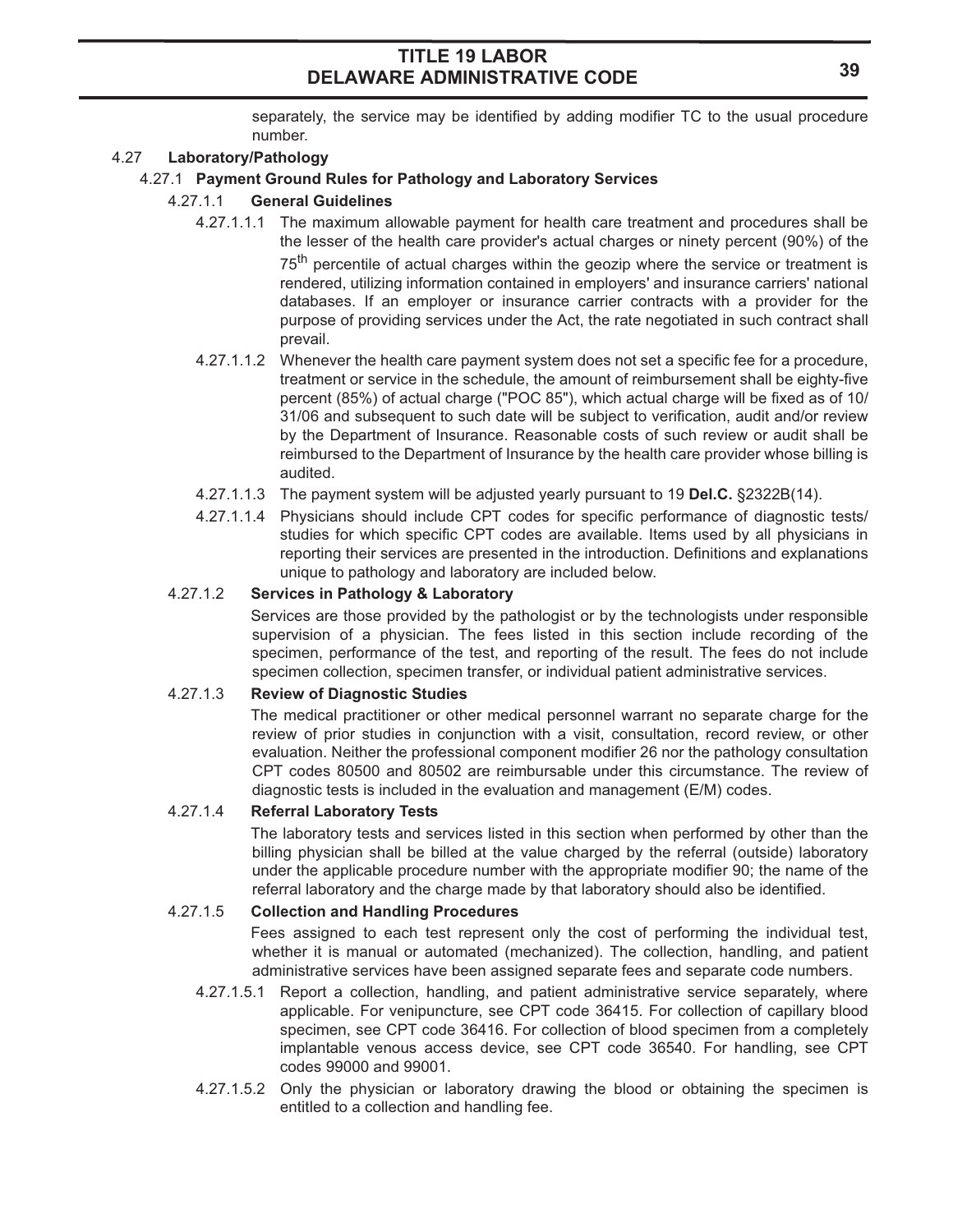- 4.27.1.5.3 Relative value units for specimen collection, handling, and patient administrative service are assigned in relation to the complexity of the process.
- 4.27.1.5.4 Although there is no billing for the test itself, the physician or laboratory performing the service can report a collection and handling charge. The test ordered and the name of the testing facility should be indicated.
- 4.27.1.5.5 When collection and handling are performed at the testing facility (laboratory), the laboratory may include separate charges for these services.

### 4.27.1.6 **Professional Component**

The maximum allowable reimbursement includes the professional component (PC) plus the technical component (TC). This value is applicable in any situation in which a single charge is made to include both professional services and the technical cost of providing that service.

- 4.27.1.6.1 Identification of a procedure by the five-digit CPT code without modifier 26 indicates that the charge includes both the professional and technical components. The professional component percentage represents the value of the professional pathology services of the physician. This includes: examination of the injured employee, when indicated performance and/or supervision of the procedure, interpretation, and written report of the laboratory procedure, and consultation with he authorized treating physician. This component is applicable in any situation in which the physician submits a bill for these professional services only. It does not include the cost of personnel, materials, space, equipment, or other facilities. To identify the charge for the professional component, use the five-digit CPT code followed by modifier 26.
- 4.27.1.6.2 The technical component includes the charges for personnel, materials, space, equipment, and other facilities, and should be reported using modifier TC. In no instance will the sum of the charges for the professional and technical components of a service be greater than the value of the total service listed.

### 4.27.1.7 **Separate or Multiple Procedures**

It is appropriate to designate multiple procedures that are rendered at the same session by separate entries.

#### 4.27.1.8 **Unusual Service or Procedure**

Services that may necessitate skills and time of the physician over and above that usually required should be substantiated by special report (detailed below).

#### 4.27.1.9 **Unlisted Service or Procedure**

When an unlisted service or procedure is provided, the values used should be substantiated by special report (detailed below). Identify by name or description.

#### 4.27.1.10 **Special Report**

A service that is rarely provided, unusual, variable, or new may require a special report in determining medical appropriateness of the service. Pertinent information should include an adequate definition or description of the nature, extent, and need for the procedure; and the time, effort, and equipment necessary to provide the service. Additional items that may be included are:

- Complexity of symptoms
- Final diagnosis
- Pertinent physical findings
- Diagnostic and therapeutic procedures
- Concurrent problems
- Follow-up care

#### 4.27.2 **Payment Modifiers for Pathology and Laboratory Services**

4.27.2.1 A modifier indicates a service or procedure performed has been altered by some specific circumstance but has not changed its definition or code. The modifying circumstance shall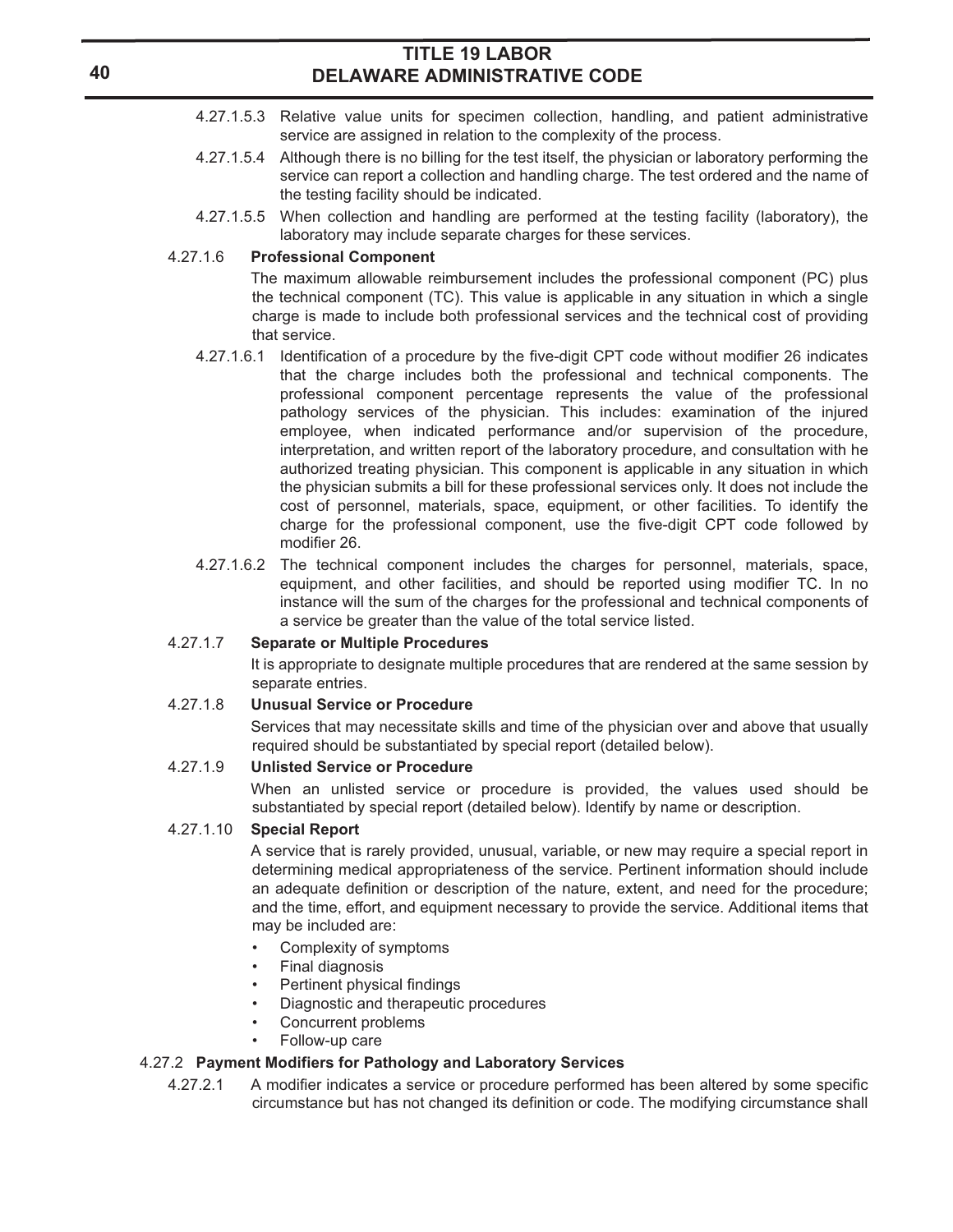be identified by use of the appropriate modifier following the procedure code. When two modifiers are applicable to a single code, indicate each modifier on the bill. If more than one modifier is used, place the "Multiple Modifiers" code 99 immediately after the procedure code. This indicates that one or more additional modifier codes will follow. Only certain modifiers in each of the categories (Evaluation and Management Services, Anesthesia, Surgery, Pathology/Laboratory, Radiology, General Medicine, and Physical Medicine) will be recognized for reimbursement purposes.

- 4.27.2.2 The modifiers listed below may differ from those published by the American Medical Association. Providers submitting workers' compensation billing shall use only the modifiers set out in the fee schedule.
- 4.27.2.3 The following modifiers will be recognized for reimbursement by the fee schedule for pathology and laboratory codes:

**22 Increased Procedural Services:** When the work required to provide a service is substantially greater than typically required, it may be identified by adding modifier 22 to the usual procedure code. Documentation must support the substantial additional work and the reason for the additional work (i.e., increased intensity, time, technical difficulty of procedure, and severity of patient's condition, physical and mental effort required). Note: This modifier should not be appended to an E/M. Add an additional 20% to the value of the procedure code when billed with this modifier.

**26 Professional Component Only:** Certain procedures are a combination of a physician component and a technical component. When the physician component is reported separately, the service may be identified by adding modifier 26 to the usual procedure number.

**53 Discontinued Procedure:** Under certain circumstances, the physician may elect to end a surgical or diagnostic procedure. Due to extenuating circumstances or those that threaten the well-being of the patient, it may be necessary to indicate that a surgical or diagnostic procedure was started but discontinued. This circumstance may be reported by adding modifier 53 to the code for the discontinued procedure. Note: This modifier is not used to report the elective cancellation of a procedure before the patient's anesthesia induction and/or surgical preparation in the operating suite. For outpatient hospital/ ambulatory surgery center (ASC) reporting of a previously scheduled procedure/service that is partially reduced or cancelled as a result of extenuating circumstances or those that threaten the well-being of the patient prior to or after administration of anesthesia, see modifier 73 and 74 (see modifiers approved for ASC hospital outpatient use).

**59 Distinct Procedural Service:** Under certain circumstances, it may be necessary to indicate that a procedure or service was distinct or independent from other non-E/M services that are not normally reported together but are appropriate under the circumstances. Documentation must support a different session, different procedure or surgery, different site or organ system, separate incision or excision, separate lesion, organ system, separate incision or excision, separate lesion, or separate injury (or area of injury in extensive injuries) not ordinarily encountered or performed on the same day by the same individual. However, when another already established modifier is appropriate it should be used rather than modifier 59. Only if no more descriptive modifier available and use of modifier 59 best explains the circumstances should modifier 59 be used. Note: Modifier 59 should not be appended to an E/M service with a non-E/M service with a non-E/M service performed on the same date, see modifier 25.

**90 Reference (Outside) Laboratory:** When laboratory procedures are performed by a party other than the treating or reporting physician, the procedure may be identified by adding modifier 90 to the usual procedure number.

**91 Repeat Clinical Diagnostic Laboratory Test:** In the course of treatment of the patient, it may be necessary to repeat the same laboratory test on the same day to obtain subsequent (multiple) test results. Under these circumstances, the laboratory test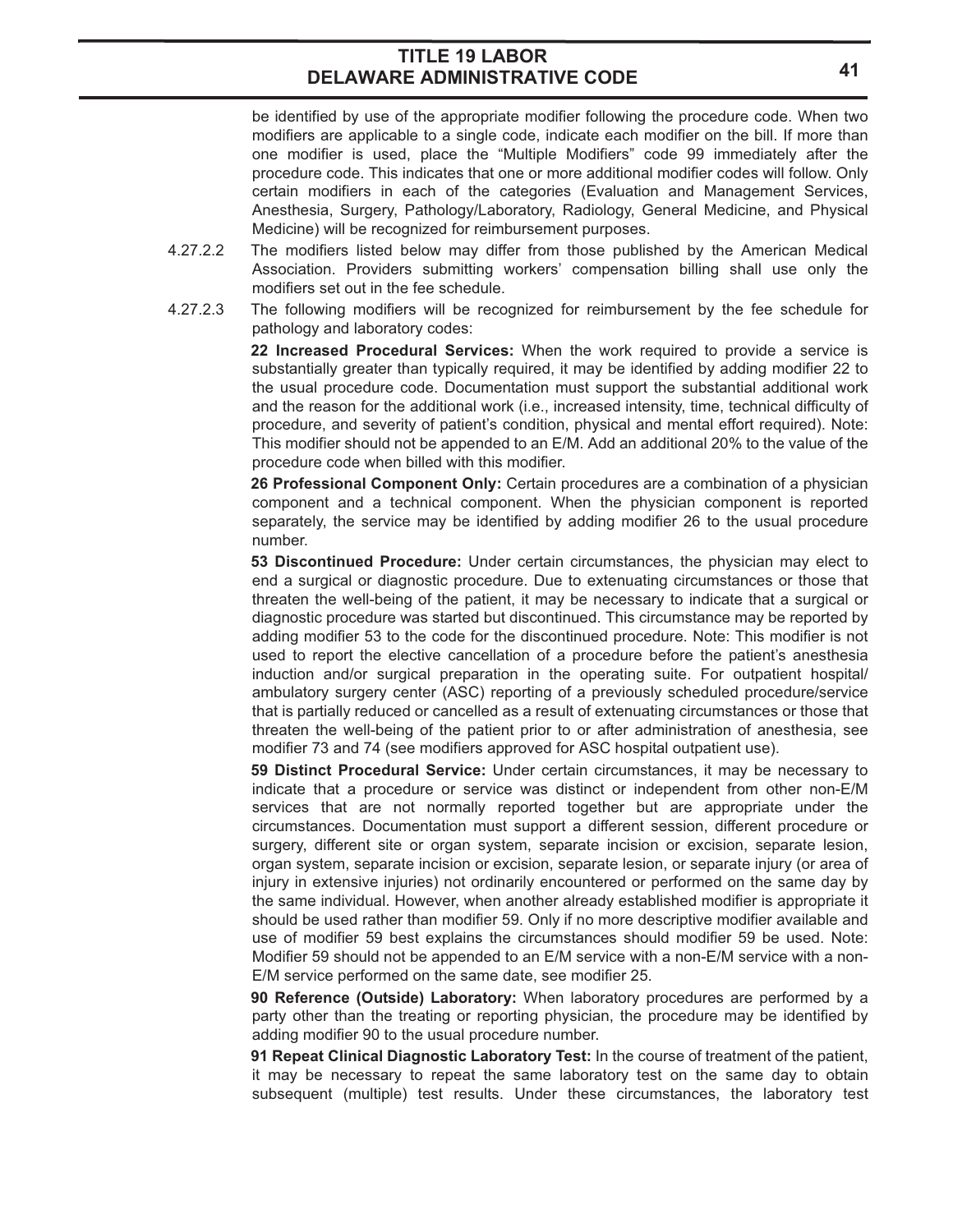performed can be identified by its usual procedure number and the addition of modifier 91. Note: This modifier may not be used when tests are rerun to confirm initial results; due to testing problems with specimens or equipment; or for any other reason when a normal, one-time, reportable result is all that is required. This modifier may not be used when other code(s) describe a series of test results (e.g., glucose tolerance tests, evocative/ suppression testing). This modifier may only be used for laboratory test(s) performed more than once on the same day on the same patient.

**92 Alternative Laboratory Platform Testing:** When laboratory testing is being performed using a kit or transportable instrument that wholly or in part consists of a singe use, disposable a analytical chamber, the service may be identified by adding modifier 92 to the usual laboratory procedure code (HIV testing 86701-86703). The test does not require permanent dedicated space; hence by its design it may be hand carried or transported to the vicinity of the patient for immediate testing at that site, although location of the testing is not itself determinative of the use of this modifier.

**99 Multiple Modifiers:** Under certain circumstances, two or more modifiers may be necessary to completely delineate a service. In such situations modifier 99 should be added to the basic procedure, and other applicable modifiers may be listed as part of the description of the service.

**TC Technical Component Only:** Certain procedures are a combination of a physician component and a technical component. When the technical component is reported separately, the service may be identified by adding modifier TC to the usual procedure number.

#### 4.28 **Physical Medicine**

#### 4.28.1 **Payment Ground Rules for Physical Medicine Services**

#### 4.28.1.1 **General Guidelines**

- 4.28.1.1.1 Protocols used by physicians in reporting their services are generally described below. Some of the commonalties with other subsections may be repeated here. If no appropriate code is found for medical services performed by a medical provider, use the appropriate unlisted code (e.g., CPT code 99199), and adequately describe the service provided. Chiropractic and physical therapy service reimbursements are explained in this section.
- 4.28.1.1.2 Supplies and materials provided by the medical provider (e.g., sterile trays), over and above that usually provided during an office visit, or other services rendered, may be charged for separately and coded separately. A physician office visit code may be charged in addition to the code for modalities/procedures only if the accompanying documentation clearly indicates that the physician or medical provider actually examined the worker during the office visit.

#### 4.28.1.2 **Initial Evaluation and Re-evaluation by Physical Therapists or Occupational Therapists**

- 4.28.1.2.1 CPT code 97001, Physical therapy evaluation, is a one-time-only charge per episode of care. CPT code 97002, Physical therapy re-evaluation, may be charged at the discretion of the clinician based on patient presentation at a particular visit. The use of the 97002 code shall not exceed once per month unless unusual and/or unforeseen circumstances exist.
- 4.28.1.2.2 CPT code 97003, Occupational therapy evaluation, is a one-time-only charge per episode of care. CPT code 97004, Occupational therapy re-evaluation, may be charged at the discretion of the treating clinician based on patient presentation at a particular visit. The use of the 97004 code shall not exceed once per month unless unusual and/or unforeseen circumstances exist.

#### 4.28.1.3 **Exam Visits to Occupational Therapists or Physical Therapists**

Services performed by a physical therapist and/or occupational therapist shall be performed in conjunction with the authorized treating physician detailing the type,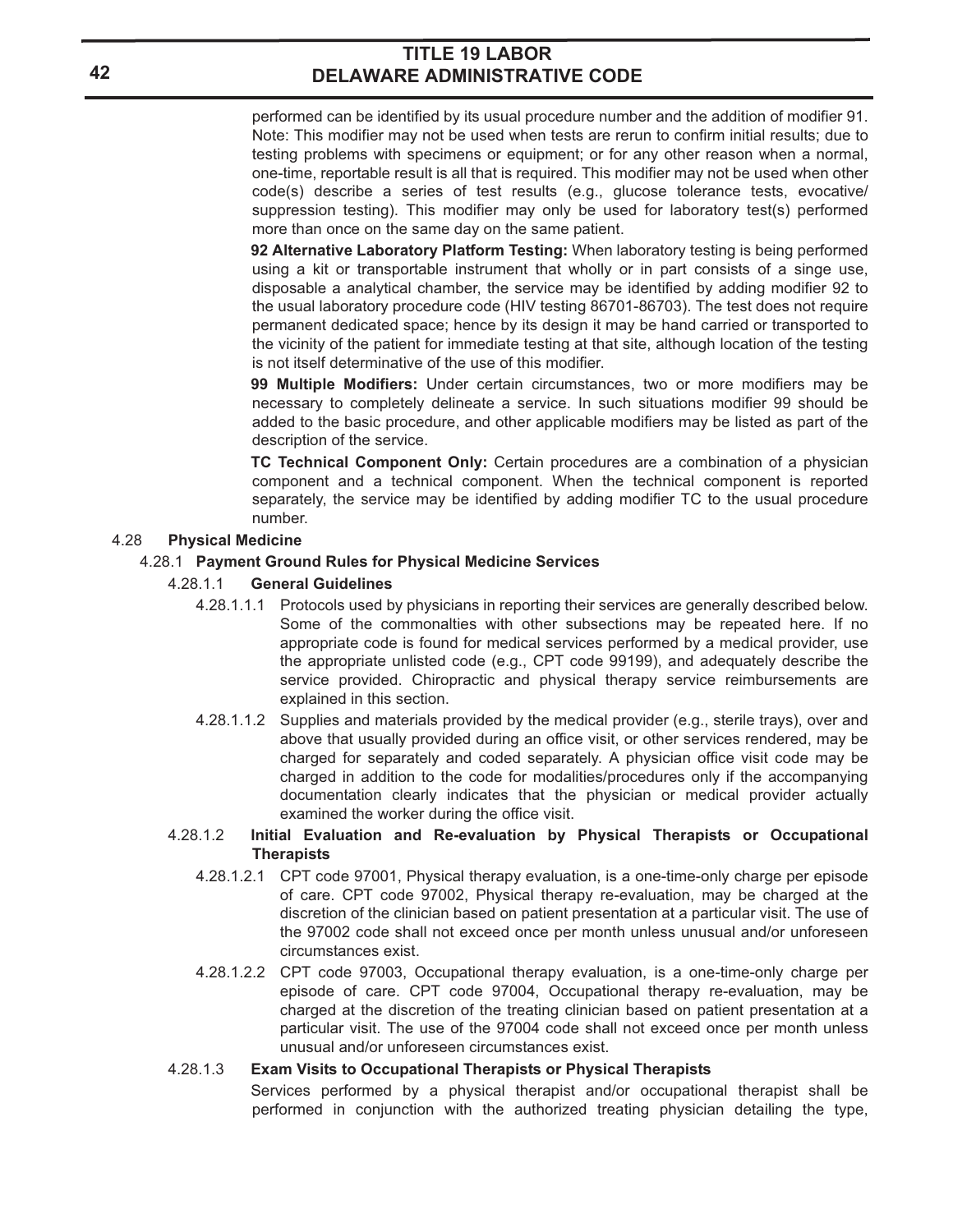frequency, and duration of therapy to be provided. Only physical therapists and/or occupational therapists procedures and services are billable.

#### 4.28.1.4 **Manipulation Codes**

Manipulation performed by physical therapists are billed under the 97140 (manual therapy) CPT code and there is no special modifier necessitated with the use of the 97140 code.

Special codes are designated for use by chiropractors and osteopaths to bill for manipulation services. When billing for manipulation services, licensed chiropractors may bill using CPT codes 98940–98943. Licensed osteopaths may bill using CPT codes 98925–98929. The chiropractic manipulative treatment codes include a pre manipulation patient assessment. Additional evaluation and management (E/M) services may be reported separately using modifier 25, if the injured employee's condition requires a significant, separately identifiable E/M service, which is above and beyond the usual pre service and post service work associated with the procedure.

#### 4.28.1.5 **Fabrication of Orthotics**

Orthotics must be billed separately for professional fitting and supplies. CPT code 97760 must be used for a medical provider or therapist to fabricate orthotics. Custom-made orthotics and prosthetics are exempt from the medical supplies reimbursement formula; however, usual, customary, and reasonable charges will apply or by agreement of the parties. Additional medical supplies may not exceed medical supplies reimbursement formula.

### 4.28.1.6 **TENS Units**

TENS units (transcutaneous electrical nerve stimulation) must be prescribed by the authorized treating physician. Rental equipment is subject to usual, customary, and reasonable charges or by agreement. Rental equipment is exempt from the reimbursement formula. The purchase of such units will be subject to durable/medical supplies reimbursement formula utilizing the appropriate.

#### 4.28.2 **Payment Modifiers for Physical Medicine Services**

- 4.28.2.1 A modifier indicates a service or procedure performed has been altered by some specific circumstance but has not changed its definition or code. The modifying circumstance shall be identified by the appropriate modifier following the procedure code. When two modifiers are applicable to a single code, indicate each modifier on the bill. If more than one modifier is used, place the "Multiple Modifiers" modifier 99 immediately after the procedure code. This indicates that one or more additional modifier codes will follow. Only certain modifiers in each of the categories (Evaluation and Management, Anesthesia, Surgery, Pathology/Laboratory, Radiology, General Medicine, and Physical Medicine) will be recognized for reimbursement purposes.
- 4.28.2.2 The modifiers listed below may differ from those published by the American Medical Association. Medical providers submitting workers' compensation billing shall use only the modifiers set out in the fee schedule.
- 4.28.2.3 The following modifiers will be recognized for reimbursement by the fee schedule for physical medicine services codes:

**22 Increased Procedural Services:** When the work required to provide a service is substantially greater than typically required, it may be identified by adding modifier 22 to the usual procedure code. Documentation must support the substantial additional work and the reason for the additional work (i.e., increased intensity, time, technical difficulty of procedure, and severity of patient's condition, physical and mental effort required). Note: This modifier should not be appended to an E/M. Add an additional 20% to the value of the procedure code when billed with this modifier.

**24 Unrelated Evaluation and Management Service by the Same Physician during a Postoperative Period:** The physician may need to indicate that an evaluation and management service was performed during a postoperative period for a reason(s)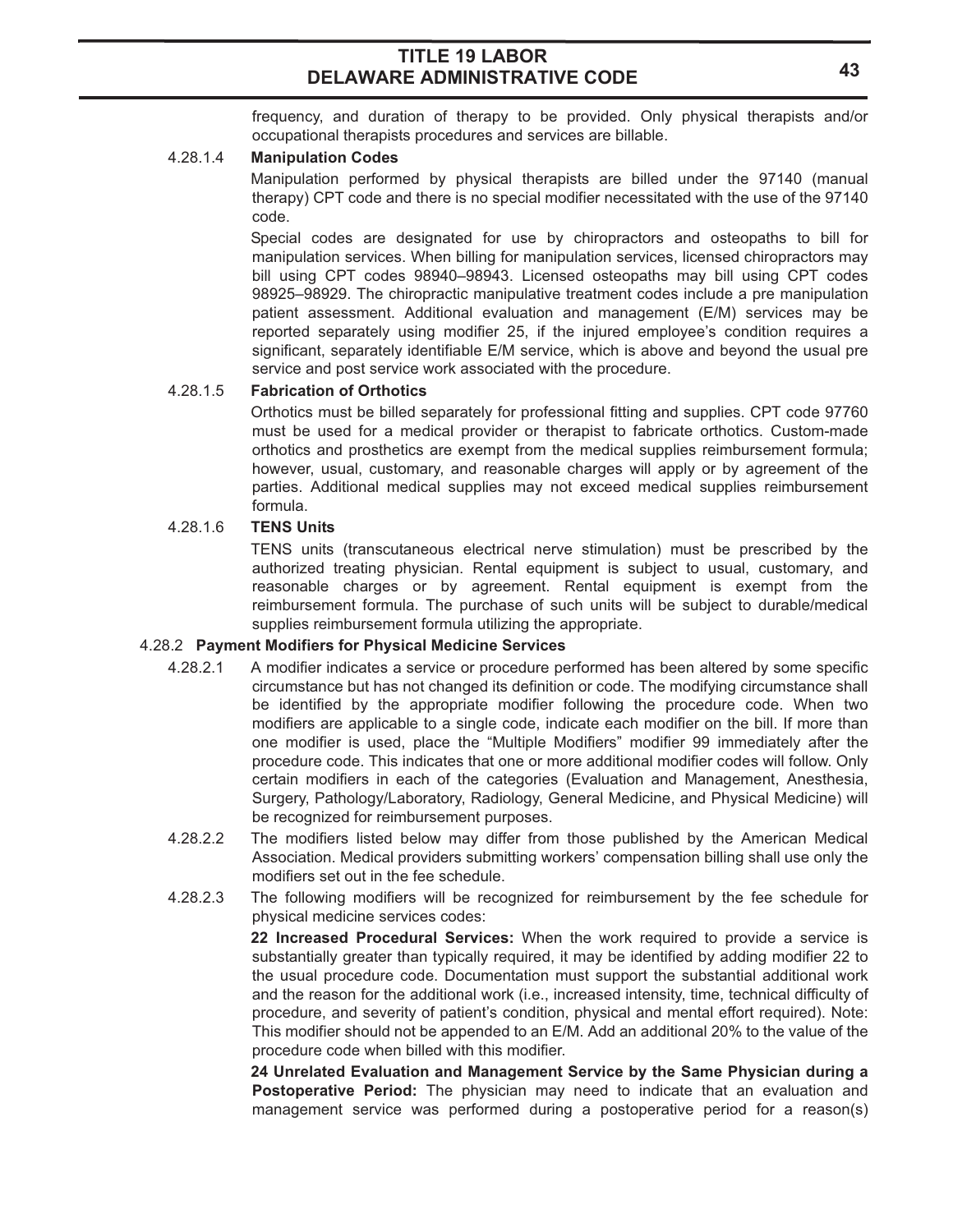unrelated to the original procedure. This circumstance may be reported by adding modifier 24 to the appropriate level of E/M service.

**26 Professional Component Only:** Certain procedures are a combination of a physician component and a technical component. When the physician component is reported separately, the service may be identified by adding modifier 26 to the usual procedure number.

**52 Reduced Services:** Under certain circumstances, a service or procedure is partially reduced or eliminated at the physician's discretion. Under these circumstances, the service provided can be identified by its usual procedure number and the addition of modifier 52 signifying that the service is reduced. This provides a means of reporting reduced services without disturbing the identification of the basic service. Note: For hospital outpatient reporting of a previously scheduled procedure/service that is partially reduced or cancelled as a result of extenuating circumstances or those that threaten the well-being of the patient prior to or after administration of anesthesia, see modifiers 73 and 74 (see modifiers approved for ASC hospital outpatient use).

**53 Discontinued Procedure:** Under certain circumstances, the physician may elect to end a surgical or diagnostic procedure. Due to extenuating circumstances or those that threaten the well-being of the patient, it may be necessary to indicate that a surgical or diagnostic procedure was started but discontinued. This circumstance may be reported by adding modifier 53 to the code for the discontinued procedure. Note: This modifier is not used to report the elective cancellation of a procedure before the patient's anesthesia induction and/or surgical preparation in the operating suite. For outpatient hospital/ ambulatory surgery center (ASC) reporting of a previously scheduled procedure/service that is partially reduced or cancelled as a result of extenuating circumstances or those that threaten the well-being of the patient prior to or after administration of anesthesia, see modifiers 73 and 74 (see modifiers approved for ASC hospital outpatient use).

**59 Distinct Procedural Service:** Under certain circumstances, it may be necessary to indicate that a procedure or service was distinct or independent from other non-E/M services that are not normally reported together but are appropriate under the circumstances. Documentation must support a different session, different procedure or surgery, different site or organ system, separate incision or excision, separate lesion, organ system, separate incision or excision, separate lesion, or separate injury (or area of injury in extensive injuries) not ordinarily encountered or performed on the same day by the same individual. However, when another already established modifier is appropriate it should be used rather than modifier 59. Only if no more descriptive modifier available and use of modifier 59 best explains the circumstances should modifier 59 be used. Note: Modifier 59 should not be appended to an E/M service with a non-E/M service with a non-E/M service performed on the same date, see modifier 25.

**99 Multiple Modifiers:** Under certain circumstances, two or more modifiers may be necessary to completely delineate a service. In such situations modifier 99 should be added to the basic procedure, and other applicable modifiers may be listed as part of the description of the service.

#### 4.29 **Durable Medical Equipment and Supplies**

- 4.29.1 The maximum allowable payment for health care treatment and procedures shall be the lesser of the health care provider's actual charges or ninety percent (90%) of the  $75<sup>th</sup>$  percentile of actual charges within the geozip where the service or treatment is rendered, utilizing information contained in employers' and insurance carriers' national databases. If an employer or insurance carrier contracts with a provider for the purpose of providing services under the Act, the rate negotiated in such contract shall prevail.
- 4.29.2 Whenever the health care payment system does not set a specific fee for a procedure, treatment or service in the schedule, the amount of reimbursement shall be eighty-five percent (85%) of actual charge ("POC 85"), which actual charge will be fixed as of 10/31/06 and subsequent to such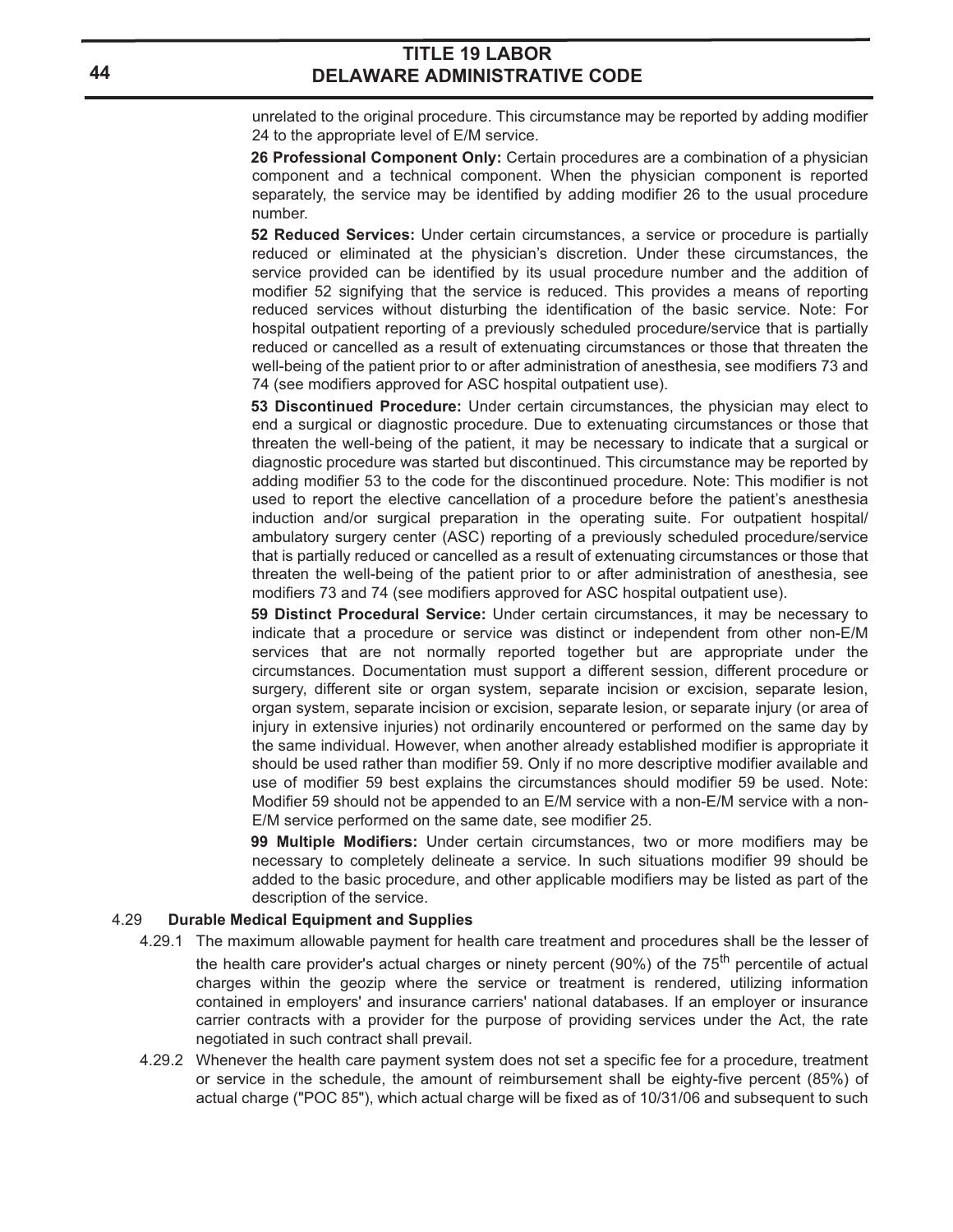date will be subject to verification, audit and/or review by the Department of Insurance. Reasonable costs of such review or audit shall be reimbursed to the Department of Insurance by the health care provider whose billing is audited.

- 4.29.3 The payment system will be adjusted yearly pursuant to 19 **Del.C.** §2322B(14).
- 4.29.4 Certain supplies and materials are to be provided by the physician that are usually included with the visit or other services performed. Fees covering ordinary dressings, materials or drugs used in diagnosis and treatment shall not be charged for separately, but shall be included in the amount for the office or hospital treatment. If the record of the case shows that it was necessary to use an extraordinary amount of dressing material or drugs, these will be paid for using – HCPCS Level II Codes.
- 4.30 The OWC Preferred Drug List

# **OWC PREFERRED DRUG LIST**

 Use the formulary below only for NSAID analgesics, opiod analagesics, skeletal muscle relaxants. Physicians are encouraged to prescribe generic drugs. If the physician feels it is medically necessary to prescribe a nonpreferred drug and there is no generic equivalent then it can be done without prior authorization. Please note that the Reference Trade Name listed below is used only as an example of the generic drug.

 The use of sustained release/controlled release medication may be used when a continuous around-the-clock analgesic is needed for moderate to severe pain requiring treatment for an extended period of time.

| <b>ANALGESICS: NSAIDS</b>               |                                  |  |  |  |  |
|-----------------------------------------|----------------------------------|--|--|--|--|
| <b>PREFERRED DRUG</b>                   | <b>Reference Trade Name</b>      |  |  |  |  |
| DICLOFENAC POTASSIUM 50MG TABLET ORAL   | CATAFLAM 50 MG TABLET            |  |  |  |  |
| DICLOFENAC SODIUM 100MG TAB.SR 24H ORAL | <b>VOLTAREN-XR 100 MG TABLET</b> |  |  |  |  |
| DICLOFENAC SODIUM 25MG TABLET DR ORAL   | VOLTAREN 25 MG TABLET EC         |  |  |  |  |
| DICLOFENAC SODIUM 50MG TABLET DR ORAL   | <b>VOLTAREN 50 MG TABLET EC</b>  |  |  |  |  |
| DICLOFENAC SODIUM 75MG TABLET DR ORAL   | <b>VOLTAREN 75 MG TABLET EC</b>  |  |  |  |  |
| DIFLUNISAL 250MG TABLET ORAL            | DOLOBID 250MG TABLET             |  |  |  |  |
| DIFLUNISAL 500MG TABLET ORAL            | DOLOBID 500 MG TABLET            |  |  |  |  |
| ETODOLAC 200MG CAPSULE ORAL             | LODINE 200 MG CAPSULE            |  |  |  |  |
| ETODOLAC 300MG CAPSULE ORAL             | LODINE 300 MG CAPSULE            |  |  |  |  |
| ETODOLAC 400MG TAB.SR 24H ORAL          | LODINE XL 400MG TABLET SA        |  |  |  |  |
| ETODOLAC 400MG TABLET ORAL              | <b>LODINE 400 MG TABLET</b>      |  |  |  |  |
| ETODOLAC 500MG TAB.SR 24H ORAL          | LODINE XL 500 MG TABLET SA       |  |  |  |  |
| ETODOLAC 500MG TABLET ORAL              | <b>LODINE 500MG TABLET</b>       |  |  |  |  |
| ETODOLAC 600MG TAB SR 24H ORAL          | LODINE XL 600MG TABLET SA        |  |  |  |  |
| FENOPROFEN CALCIUM 200MG CAPSULE ORAL   | NALFON 200 MG PULVULE            |  |  |  |  |
| FENOPROFEN CALCIUM 300MG CAPSULE ORAL   | NALFON 300 MG CAPSULE            |  |  |  |  |
| FENOPROFEN CALCIUM 600MG TABLET ORAL    | NALFON 600MG TABLET              |  |  |  |  |
| FLURBIPROFEN 100MG TABLET ORAL          | ANSAID 100 MG TABLET             |  |  |  |  |
| FLURBIPROFEN 50MG TABLET ORAL           | ANSAID 50MG TABLET               |  |  |  |  |
| <b>IBUPROFEN 100MG TAB CHEW ORAL</b>    | ADVIL 100 MG TABLET CHEW         |  |  |  |  |
| <b>IBUPROFEN 100MG TABLET ORAL</b>      | <b>MOTRIN 100MG CAPLET</b>       |  |  |  |  |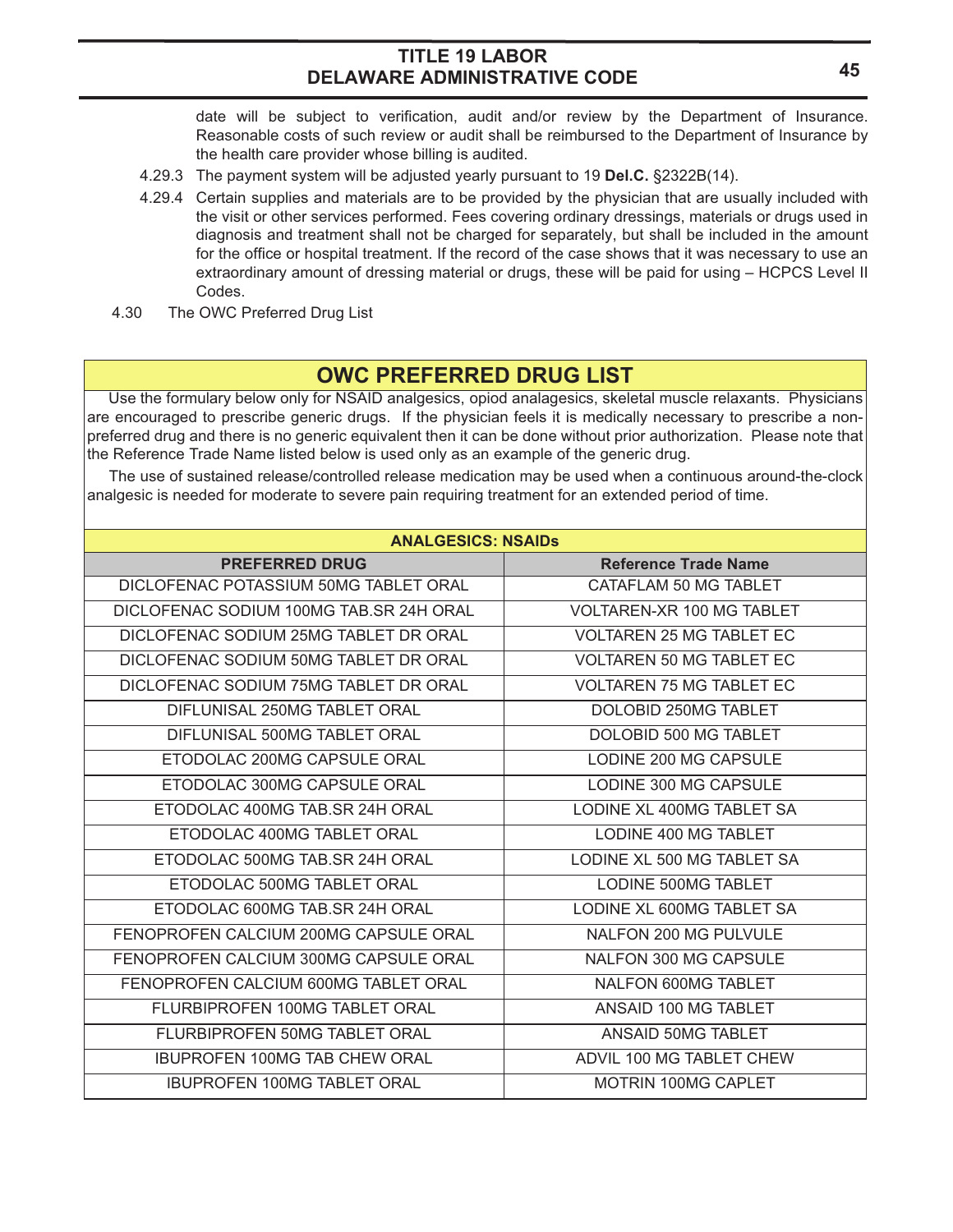| IBUPROFEN 100MG/5ML GEL ORAL                          | ELIXSURE IB SUSPENSION           |
|-------------------------------------------------------|----------------------------------|
| IBUPROFEN 100MG/5ML ORAL SUSP ORAL                    | MOTRIN 100 MG/5 ML SUSPENSION    |
| <b>IBUPROFEN 200MG CAPSULE ORAL</b>                   | ADVIL MIGRAINE 200 MG CAPSULE    |
| <b>IBUPROFEN 200MG TABLET ORAL</b>                    | MOTRIN IB 200 MG CAPLET          |
| <b>IBUPROFEN 300MG TABLET ORAL</b>                    | MOTRIN 300 MG TABLET             |
| <b>IBUPROFEN 400MG TABLET ORAL</b>                    | MOTRIN 400 MG TABLET             |
| <b>IBUPROFEN 40MG/ML DROPS SUSP ORAL</b>              | MOTRIN 40MG/ML SUSP DROPS        |
| <b>IBUPROFEN 50MG TAB CHEW ORAL</b>                   | MOTRIN 50MG TABLET CHEWABLE      |
| <b>IBUPROFEN 600MG TABLET ORAL</b>                    | MOTRIN 600 MG TABLET             |
| <b>IBUPROFEN 800MG TABLET ORAL</b>                    | MOTRIN 800 MG TABLET             |
| INDOMETHACIN 25MG CAPSULE ORAL                        | <b>INDOCIN 25MG CAPSULE</b>      |
| INDOMETHACIN 25MG/5ML ORAL SUSP ORAL                  | INDOCIN 25 MG/5 ML SUSPENSION    |
| <b>INDOMETHACIN 50MG CAPSULE ORAL</b>                 | <b>INDOCIN 50MG CAPSULE</b>      |
| INDOMETHACIN 50MG RECTAL SUPPOSITORY                  | <b>INDOCIN 50 MG SUPPOSITORY</b> |
| INDOMETHACIN 75MG CAPSULE SA ORAL                     | INDOCIN SR 75MG CAPSULE SA       |
| KETOPROFEN 100MG PELLETED 24HR CAPSULE<br>ORAL        | ORUVAIL 100MG CAPSULE SA         |
| KETOPROFEN 12.5MG TABLET ORAL                         | ORUDIS KT 12.5 MG TABLET         |
| KETOPROFEN 150MG PELLETED 24HR CAPSULE<br><b>ORAL</b> | ORUVAIL 150MG CAPSULE SA         |
| KETOPROFEN 200MG PELLETED 24HR CAPSULE<br>ORAL        | ORUVAIL 200 MG CAPSULE SA        |
| KETOPROFEN 25MG CAPSULE ORAL                          | ORUDIS 25MG CAPSULE              |
| KETOPROFEN 50MG CAPSULE ORAL                          | ORUDIS 50MG CAPSULE              |
| KETOPROFEN 75MG CAPSULE ORAL                          | ORUDIS 75MG CAPSULE              |
| KETOROLAC TROMETHAMINE 10MG TABLET ORAL               | <b>TORADOL 10 MG TABLET</b>      |
| MECLOFENAMATE SODIUM 100MG CAPSULE ORAL               | MECLOMEN 100MG CAPSULE           |
| MECLOFENAMATE SODIUM 50MG CAPSULE ORAL                | MECLOMEN 50MG CAPSULE            |
| NABUMETONE 500MG TABLET ORAL                          | RELAFEN 500 MG TABLET            |
| NABUMETONE 750MG TABLET ORAL                          | <b>RELAFEN 750 MG TABLET</b>     |
| NAPROXEN 125MG/5ML ORAL SUSP ORAL                     | NAPROSYN 125 MG/5 ML SUSPENSION  |
| NAPROXEN 250MG TABLET ORAL                            | NAPROSYN 250 MG TABLET           |
| NAPROXEN 375MG TABLET DELAYED-RELEASE ORAL            | EC-NAPROSYN 375 MG TABLET        |
| NAPROXEN 375MG TABLET ORAL                            | NAPROSYN 375 MG TABLET           |
| NAPROXEN 500MG TABLET DELAYED-RELEASE ORAL            | EC-NAPROSYN 500 MG TABLET        |
| NAPROXEN 500MG TABLET ORAL                            | NAPROSYN 500 MG TABLET           |
| NAPROXEN SODIUM 220MG TABLET ORAL                     | ALEVE 220 MG TABLET              |
| NAPROXEN SODIUM 275MG TABLET ORAL                     | ANAPROX 275 MG TABLET            |
| NAPROXEN SODIUM 550MG TABLET ORAL                     | ANAPROX DS 550 MG TABLET         |
| NAPROXEN SODIUM 550MG TABLET SA ORAL                  | <b>NAPRELAN 500 TABLET SA</b>    |
| OXAPROZIN 600MG TABLET ORAL                           | DAYPRO 600 MG CAPLET             |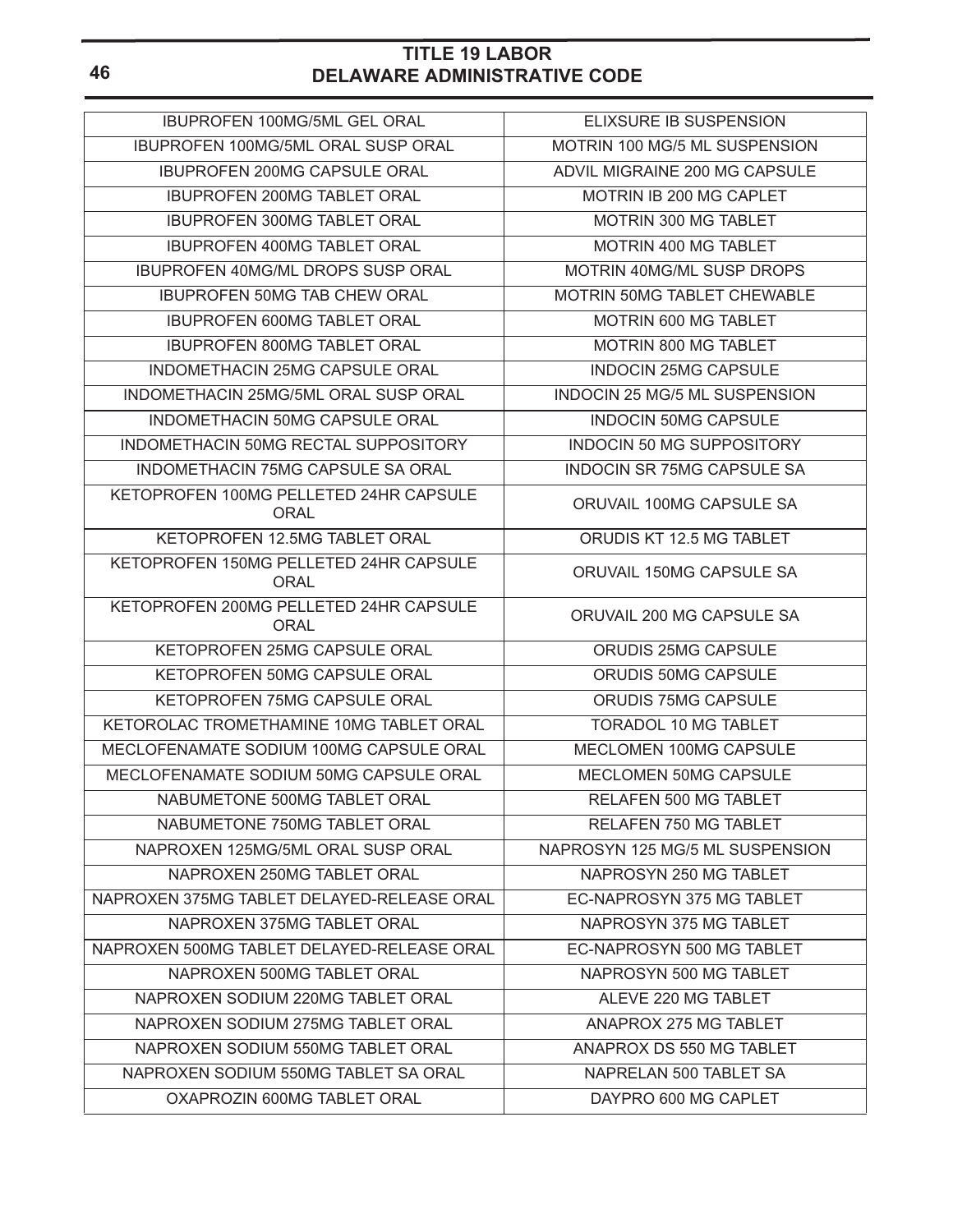| PIROXICAM 10MG CAPSULE ORAL                                    | FELDENE 10 MG CAPSULE              |  |  |  |
|----------------------------------------------------------------|------------------------------------|--|--|--|
| PIROXICAM 20MG CAPSULE ORAL                                    | FELDENE 20MG CAPSULE               |  |  |  |
| PREDNISONE TAB5 MG                                             | STERAPRED 5MG UNIPACK              |  |  |  |
| PREDNISONE TAB10 MG                                            | <b>STERAPRED DS UNIPACK</b>        |  |  |  |
| SALSALATE 500MG, 750MG CAPSULE/TABLET                          | <b>DISALCID CAPSULE/TABLET</b>     |  |  |  |
| SULINDAC 150MG TABLET ORAL                                     | CLINORIL 150MG TABLET              |  |  |  |
| SULINDAC 200MG TABLET ORAL                                     | CLINORIL 200 MG TABLET             |  |  |  |
| TOLMETIN SODIUM 200MG TABLET ORAL                              | <b>TOLECTIN 200MG TABLET</b>       |  |  |  |
| TOLMETIN SODIUM 400MG CAPSULE ORAL                             | TOLECTIN DS 400MG CAPSULE          |  |  |  |
| TOLMETIN SODIUM 600MG TABLET ORAL                              | TOLECTIN 600MG TABLET              |  |  |  |
| <b>SKELETAL MUSCLE RELAXANTS</b>                               |                                    |  |  |  |
| <b>PREFERRED DRUG</b>                                          | <b>Reference Trade Name</b>        |  |  |  |
| <b>BACLOFEN 10MG TABLET ORAL</b>                               | LIORESAL 10MG TABLET               |  |  |  |
| <b>BACLOFEN 20MG TABLET ORAL</b>                               | LIORESAL 20MG TABLET               |  |  |  |
| CHLORZOXAZONE 250MG TABLET ORAL                                | REMULAR-S 250MG TABLET             |  |  |  |
| CHLORZOXAZONE 500MG TABLET ORAL                                | PARAFON FORTE DSC 500MG CAPSULE    |  |  |  |
| CYCLOBENZAPRINE HCL 10MG TABLET ORAL                           | FLEXERIL 10 MG TABLET              |  |  |  |
| DIAZEPAM 5 MG TABLET ORAL                                      | VALIMUM 5 MG TABLET                |  |  |  |
| METHOCARBAMOL 500MG TABLET ORAL                                | ROBAXIN 500 MG TABLET              |  |  |  |
| METHOCARBAMOL 750MG TABLET ORAL                                | ROBAXIN-750 TABLET                 |  |  |  |
| METHOCARBAMOL/ASPIRIN 400-325MG TABLET ORAL                    | ROBAXISAL TABLET                   |  |  |  |
| ORPHENADRINE CITRATE 100MG TABLET SA ORAL                      | NORFLEX 100 MG TABLET SA           |  |  |  |
| ORPHENADRINE/ASPIRIN/CAFFEINE 25-385-30 TABLET<br><b>ORAL</b>  | NORGESIC TABLET                    |  |  |  |
| ORPHENADRINE/ASPIRIN/CAFFEINE 50-770-60 TABLET<br>ORAL         | NORGESIC FORTE TABLET              |  |  |  |
| TIZANIDINE HCL 2MG TABLET ORAL                                 | ZANAFLEX 2 MG TABLET               |  |  |  |
| TIZANIDINE HCL 4MG TABLET ORAL                                 | ZANAFLEX 4 MG TABLET               |  |  |  |
| <b>OPOID ANALGESICS</b>                                        |                                    |  |  |  |
| <b>PREFERRED DRUG</b>                                          | <b>Reference Trade Name</b>        |  |  |  |
| BUTORPHANOL TARTRATE 10MG/ML SPRAY NASAL                       | STADOL NS 10MG/ML SPRAY            |  |  |  |
| CODEINE PHOS 15MG/5ML SOLUTION ORAL                            | N/A                                |  |  |  |
| CODEINE PHOS 30MG TABLET SOL ORAL                              | N/A                                |  |  |  |
| CODEINE PHOS 60MG TABLET SOL ORAL                              | N/A                                |  |  |  |
| CODEINE PHOS/ACETAMINOPHEN 12-120MG/5 ELIXIR<br><b>ORAL</b>    | <b>TYLENOL W/CODEINE ELIXIR</b>    |  |  |  |
| CODEINE PHOS/ACETAMINOPHEN 12-120MG/5 ORAL<br><b>SUSP ORAL</b> | CAPITAL W/CODEINE ORAL SUSPENSION  |  |  |  |
| CODEINE PHOS/ACETAMINOPHEN 15-300MG TABLET<br><b>ORAL</b>      | <b>TYLENOL W/CODEINE #2 TABLET</b> |  |  |  |
| CODEINE PHOS/ACETAMINOPHEN 30-300MG TABLET<br><b>ORAL</b>      | <b>TYLENOL W/CODEINE #3 TABLET</b> |  |  |  |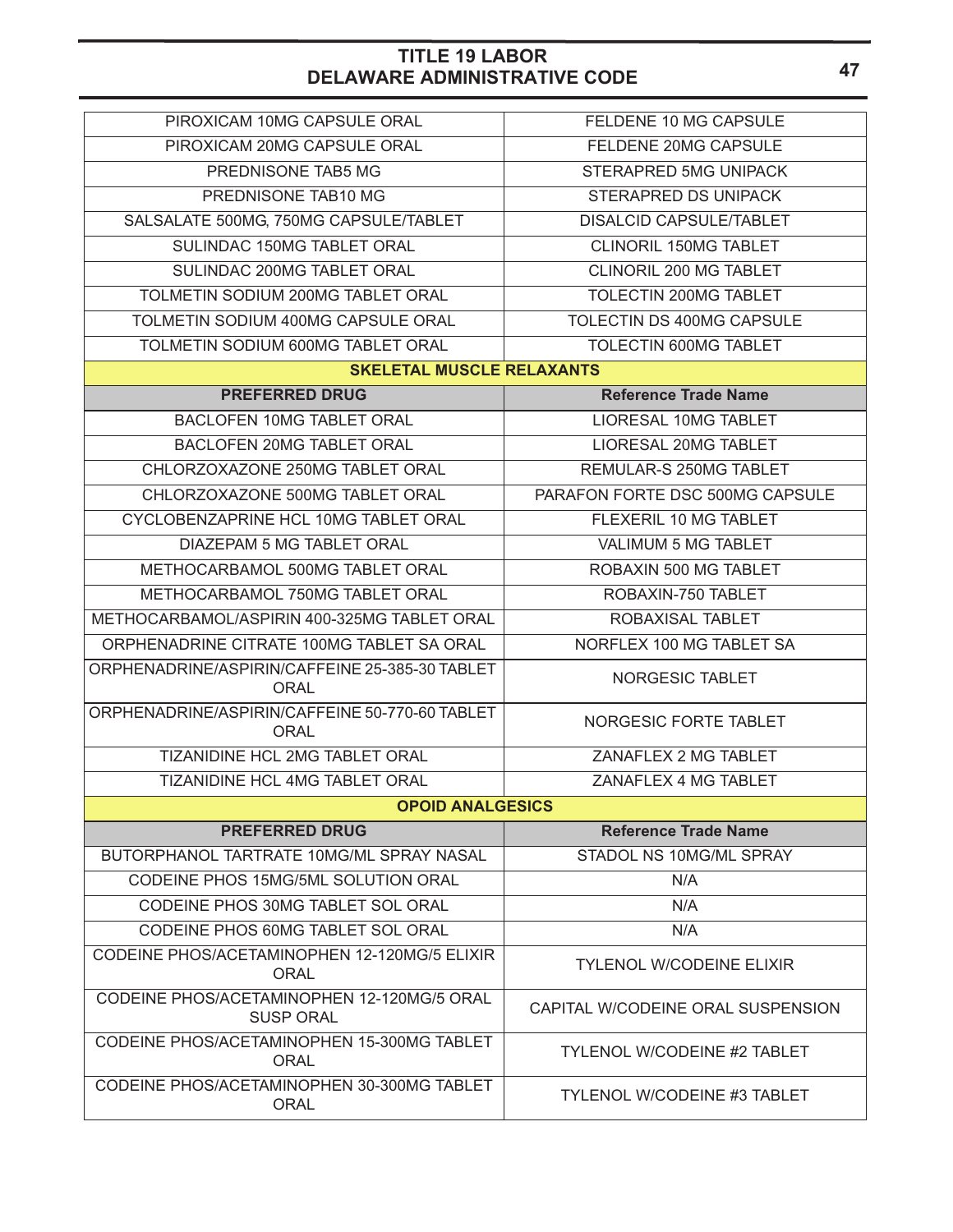| CODEINE PHOS/ACETAMINOPHEN 30-650MG TABLET<br>ORAL              | PHENAPHEN-650 W/CODEINE TABLET       |
|-----------------------------------------------------------------|--------------------------------------|
| CODEINE PHOS/ACETAMINOPHEN 60-300MG TABLET<br>ORAL              | <b>TYLENOL W/CODEINE #4 TABLET</b>   |
| CODEINE PHOS/ASPIRIN 30-325MG TABLET ORAL                       | <b>EMPIRIN W/CODEINE 30MG TABLET</b> |
| CODEINE PHOS/ASPIRIN 60-325MG TABLET ORAL                       | EMPIRIN W/CODEINE 60MG TABLET        |
| <b>CODEINE SULF 15MG TABLET ORAL</b>                            | N/A                                  |
| CODEINE SULF 30MG TABLET ORAL                                   | N/A                                  |
| CODEINE SULF 60MG TABLET ORAL                                   | N/A                                  |
| CODEINE/APAP/CAFFEIN/BUTALB 30MG CAPSULE<br>ORAL                | <b>FIORICET W/CODEINE CAPSULE</b>    |
| CODEINE/ASA/CAFFEINE/BUTALB 30MG CAPSULE<br>ORAL                | FIORINAL/CODEINE #3 CAPSULE          |
| HYDROCODONE BIT/ACETAMINOPHEN 10-250MG<br><b>TABLET ORAL</b>    | STAGESIC-10 CAPLET                   |
| HYDROCODONE BIT/ACETAMINOPHEN 10-325MG<br><b>TABLET ORAL</b>    | NORCO 10/325 TABLET                  |
| HYDROCODONE BIT/ACETAMINOPHEN 10-500MG<br><b>TABLET ORAL</b>    | LORTAB 10/500 TABLET                 |
| HYDROCODONE BIT/ACETAMINOPHEN 10-650MG<br><b>TABLET ORAL</b>    | LORCET 10/650 TABLET                 |
| HYDROCODONE BIT/ACETAMINOPHEN 10-660MG<br><b>TABLET ORAL</b>    | <b>VICODIN HP TABLET</b>             |
| HYDROCODONE BIT/ACETAMINOPHEN 10-750MG<br><b>TABLET ORAL</b>    | MAXIDONE 10/750 MG TABLET            |
| HYDROCODONE BIT/ACETAMINOPHEN 2.5-167/5<br><b>ELIXIR ORAL</b>   | <b>LORTAB ELIXIR</b>                 |
| HYDROCODONE BIT/ACETAMINOPHEN 2.5-167/5<br><b>SOLUTION ORAL</b> | N/A                                  |
| HYDROCODONE BIT/ACETAMINOPHEN 2.5-500MG<br><b>TABLET ORAL</b>   | LORTAB 2.5/500 TABLET                |
| HYDROCODONE BIT/ACETAMINOPHEN 5-325MG<br><b>TABLET ORAL</b>     | NORCO 5/325 TABLET                   |
| HYDROCODONE BIT/ACETAMINOPHEN 5-500MG<br><b>CAPSULE ORAL</b>    | LORCET HD CAPSULE                    |
| HYDROCODONE BIT/ACETAMINOPHEN 5-500MG<br><b>TABLET ORAL</b>     | VICODIN 5/500 TABLET                 |
| HYDROCODONE BIT/ACETAMINOPHEN 7.5-325MG<br><b>TABLET ORAL</b>   | NORCO 7.5/325 TABLET                 |
| HYDROCODONE BIT/ACETAMINOPHEN 7.5-500MG<br><b>TABLET ORAL</b>   | LORTAB 7.5/500 TABLET                |
| HYDROCODONE BIT/ACETAMINOPHEN 7.5-650MG<br><b>TABLET ORAL</b>   | LORCET PLUS TABLET                   |
| HYDROCODONE BIT/ACETAMINOPHEN 7.5-750MG<br><b>TABLET ORAL</b>   | <b>VICODIN ES TABLET</b>             |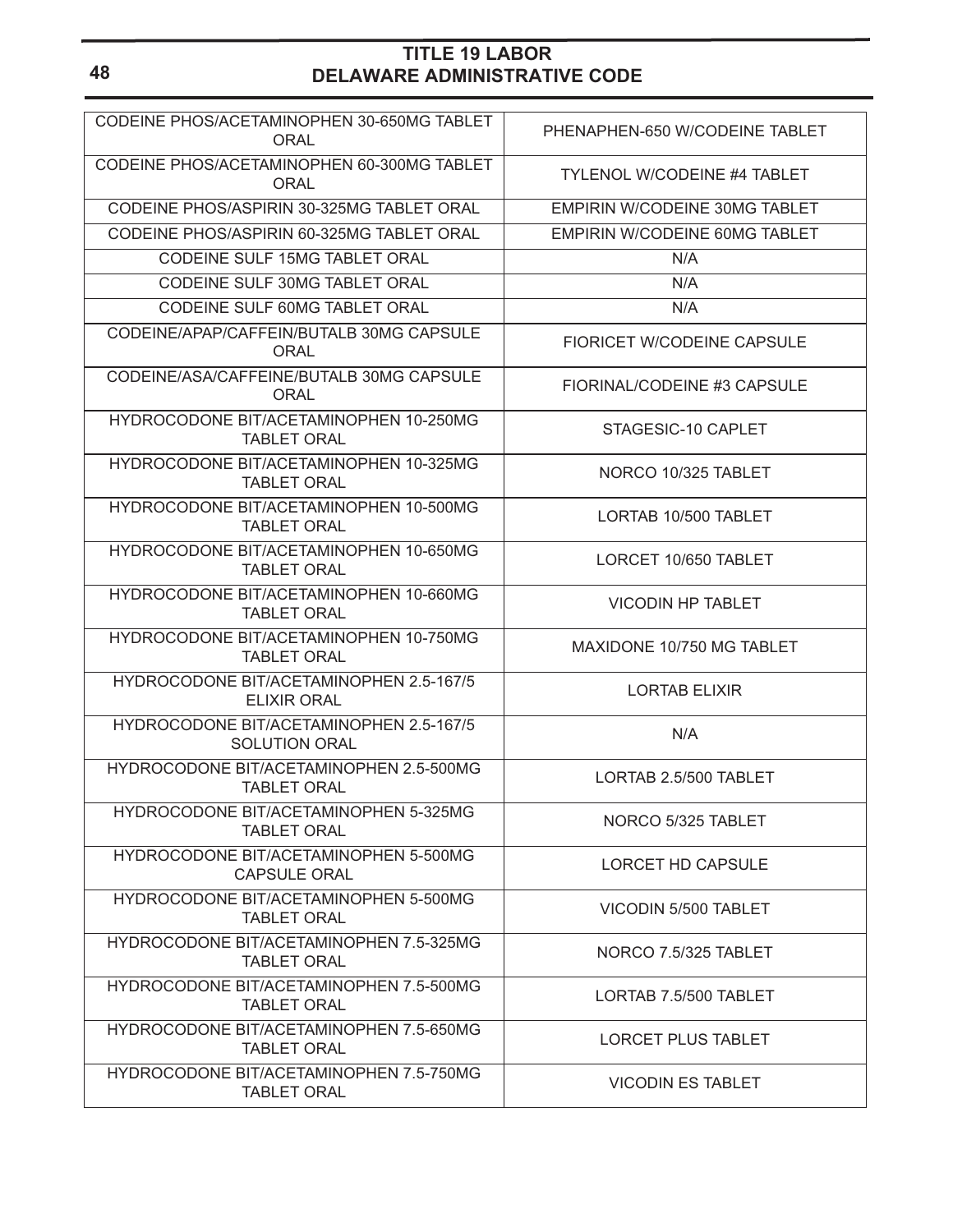| HYDROCODONE BIT/ASPIRIN 5-500MG TABLET ORAL                | <b>LORTAB ASA TABLET</b>      |
|------------------------------------------------------------|-------------------------------|
| HYDROMORPHONE HCL 1MG/ML LIQUID ORAL                       | DILAUDID-5 1 MG/ML LIQUID     |
| HYDROMORPHONE HCL 2MG TABLET ORAL                          | <b>DILAUDID 2 MG TABLET</b>   |
| HYDROMORPHONE HCL 4MG TABLET ORAL                          | <b>DILAUDID 4 MG TABLET</b>   |
| HYDROMORPHONE HCL 8MG TABLET ORAL                          | <b>DILAUDID 8 MG TABLET</b>   |
| IBUPROFEN/HYDROCODONE BIT 200-7.5MG TABLET<br><b>ORAL</b>  | <b>VICOPROFEN TABLET</b>      |
| MEPERIDINE HCL 100MG TABLET ORAL                           | DEMEROL 100MG TABLET          |
| MEPERIDINE HCL 50MG TABLET ORAL                            | <b>DEMEROL 50 MG TABLET</b>   |
| MEPERIDINE HCL 50MG/5ML SYRUP ORAL                         | DEMEROL 50 MG/5 ML SYRUP      |
| MEPERIDINE HCL/PROMETH HCL 50-25MG CAPSULE<br><b>ORAL</b>  | MEPROZINE 50/25 CAPSULE       |
| METHADONE HCL 10MG TABLET ORAL                             | DOLOPHINE HCL 10 MG TABLET    |
| <b>OPIOID ANALGESICS</b>                                   |                               |
| <b>PREFERRED DRUG</b>                                      | <b>Reference Trade Name</b>   |
| METHADONE HCL 10MG/5ML SOLUTION ORAL                       | N/A                           |
| METHADONE HCL 10MG/ML ORAL CONC. ORAL                      | METHADOSE 10 MG/ML ORAL CON   |
| METHADONE HCL 40MG TABLET SOL ORAL                         | METHADOSE 40 MG TABLET DISP   |
| METHADONE HCL 5MG TABLET ORAL                              | DOLOPHINE HCL 5 MG TABLET     |
| METHADONE HCL 5MG/5ML SOLUTION ORAL                        | N/A                           |
| MORPHINE SULFATE 10MG RECTAL SUPPOSITORY                   | ROXANOL 10MG SUPPOSITORY      |
| MORPHINE SULFATE 10MG SOLUBLE TABLET                       | N/A                           |
| MORPHINE SULFATE 10MG/5ML SOLUTION ORAL                    | MSIR 10 MG/5 ML ORAL SOLUTION |
| MORPHINE SULFATE 15MG SOLUBLE TABLET                       | N/A                           |
| MORPHINE SULFATE 15MG TABLET ORAL                          | <b>MSIR 15MG TABLET</b>       |
| MORPHINE SULFATE 20MG RECTAL SUPPOSITORY                   | ROXANOL 20MG SUPPOSITORY      |
| MORPHINE SULFATE 20MG/5ML SOLUTION ORAL                    | MSIR 20 MG/5 ML ORAL SOLUTION |
| MORPHINE SULFATE 20MG/ML SOLUTION ORAL                     | ROXANOL 20 MG/ML SOLUTION     |
| MORPHINE SULFATE 30MG RECTAL SUPPOSITORY                   | ROXANOL 30MG SUPPOSITORY      |
| MORPHINE SULFATE 30MG SOLUBLE TABLET                       | N/A                           |
| MORPHINE SULFATE 30MG TABLET ORAL                          | <b>MSIR 30MG TABLET</b>       |
| MORPHINE SULFATE 5MG RECTAL SUPPOSITORY                    | ROXANOL 5MG SUPPOSITORY       |
| OXYCODONE HCL 15MG TABLET ORAL                             | ROXICODONE 15 MG TABLET       |
| OXYCODONE HCL 20MG/ML ORAL CONC. ORAL                      | OXYFAST 20 MG/ML SOLUTION     |
| OXYCODONE HCL 30MG TABLET ORAL                             | ROXICODONE 30 MG TABLET       |
| OXYCODONE HCL 5MG CAPSULE ORAL                             | OXYIR 5 MG CAPSULE            |
| OXYCODONE HCL 5MG TABLET ORAL                              | ROXICODONE 5 MG TABLET        |
| OXYCODONE HCL 5MG/5ML SOLUTION ORAL                        | ROXICODONE 5 MG/5 ML SOLUTION |
| OXYCODONE HCL/ACETAMINOPHEN 10-325MG<br><b>TABLET ORAL</b> | PERCOCET 10/325 MG TABLET     |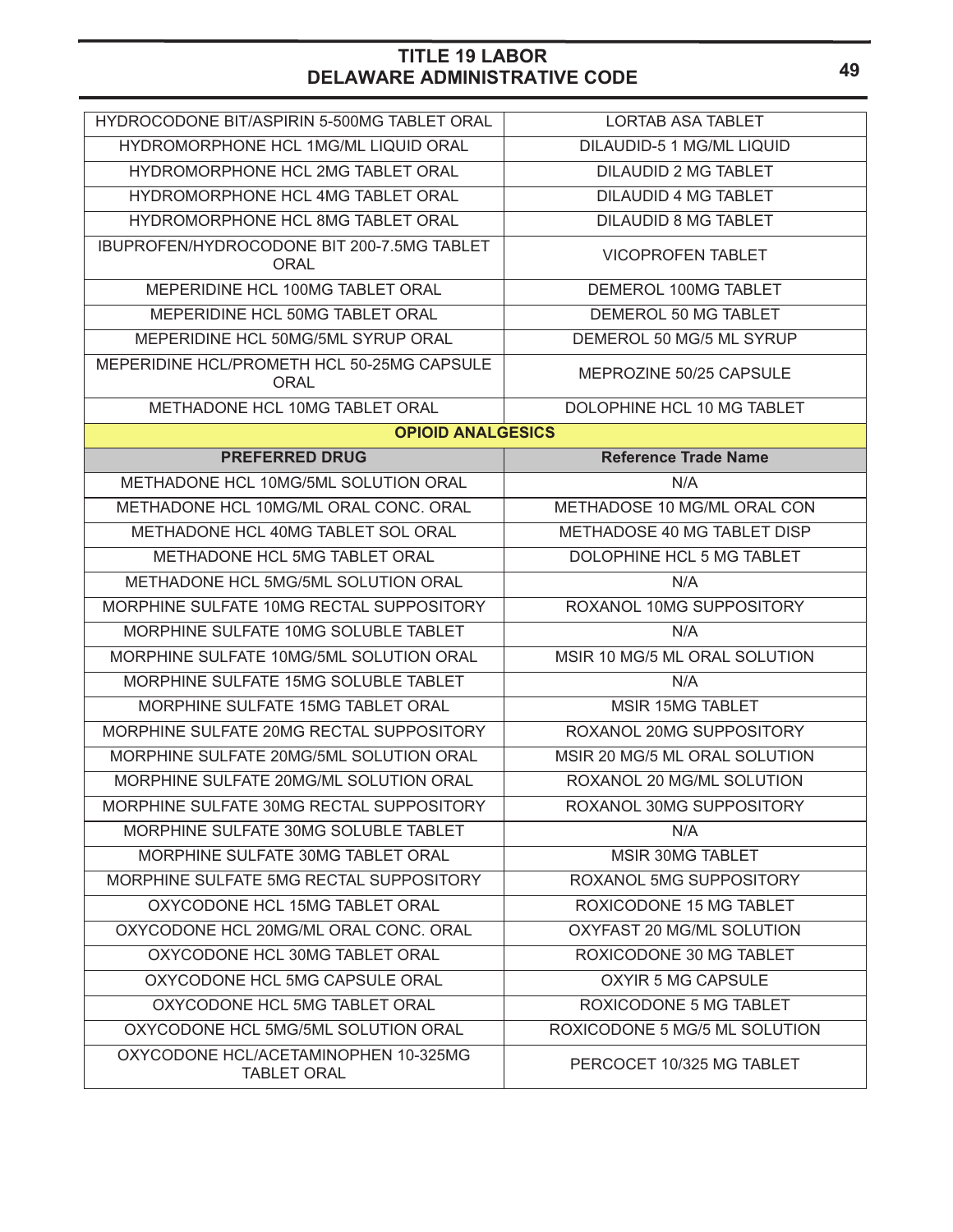| OXYCODONE HCL/ACETAMINOPHEN 10-650MG                           | PERCOCET 10/650 MG TABLET   |
|----------------------------------------------------------------|-----------------------------|
| <b>TABLET ORAL</b><br>OXYCODONE HCL/ACETAMINOPHEN 2.5-325MG    |                             |
| <b>TABLET ORAL</b>                                             | PERCOCET 2.5/325 MG TABLET  |
| OXYCODONE HCL/ACETAMINOPHEN 5-325/5ML<br><b>SOLUTION ORAL</b>  | ROXICET 5/325 ORAL SOLUTION |
| OXYCODONE HCL/ACETAMINOPHEN 5-325MG TABLET<br>ORAL             | PERCOCET 5/325 MG TABLET    |
| OXYCODONE HCL/ACETAMINOPHEN 5-500MG<br><b>CAPSULE ORAL</b>     | <b>TYLOX 5/500 CAPSULE</b>  |
| OXYCODONE HCL/ACETAMINOPHEN 7.5-325MG<br><b>TABLET ORAL</b>    | PERCOCET 7.5/325 MG TABLET  |
| OXYCODONE HCL/ACETAMINOPHEN 7.5-500MG<br><b>TABLET ORAL</b>    | PERCOCET 7.5/500 MG TABLET  |
| OXYCODONE/ASPIRIN 4.88-325MG TABLET ORAL                       | PERCODAN TABLET             |
| OXYMORPHONE HCL 5MG RECTAL SUPPOSITORY                         | NUMORPHAN 5 MG SUPPOSITORY  |
| PENTAZOCINE/ACETAMINOPHEN CAPLET                               | <b>TALACEN CAPLET</b>       |
| PENTAZOCINE/NALOXONE TABLET                                    | <b>TALWIN NX TABLET</b>     |
| PROPOXYPHENE HCL 65MG CAPSULE ORAL                             | DARVON 65 MG PULVULE        |
| PROPOXYPHENE HCL/ACETAMINOPHEN 65-650MG<br><b>TABLET ORAL</b>  | WYGESIC 65/650 TABLET       |
| PROPOXYPHENE HCL/ASA/CAFFEINE 32-389-32<br><b>CAPSULE ORAL</b> | DARVON COMPOUND-32 PULVULE  |
| PROPOXYPHENE HCL/ASA/CAFFEINE 65-389<br><b>CAPSULE ORAL</b>    | DARVON COMPOUND-65 PULVULE  |
| PROPOXYPHENE NAPSYL 100MG TABLET ORAL                          | DARVON-N 100 MG TABLET      |
| PROPOXYPHENE/ACETAMINOPHEN 100-325MG<br><b>TABLET ORAL</b>     | TRYCET 100/325 MG TABLET    |
| PROPOXYPHENE/ACETAMINOPHEN 100-650MG<br><b>TABLET ORAL</b>     | DARVOCET-N 100 TABLET       |
| PROPOXYPHENE/ACETAMINOPHEN 50-325MG TABLET<br><b>ORAL</b>      | DARVOCET-N 50 TABLET        |
| TRAMADOL HCL 50MG TABLET ORAL                                  | ULTRAM 50 MG TABLET         |
| TRAMADOL HCL/ACETAMINOPHEN 37.5-325MG<br><b>TABLET ORAL</b>    | <b>ULTRACET TABLET</b>      |
| <b>ADJUVANTS</b>                                               |                             |
| <b>PREFERRED DRUG</b>                                          | <b>Reference Trade Name</b> |
| AMITRIPTYLINE HCL 10MG, 25MG, 50MG, 75MG, 100MG                | <b>ELAVIL TABLETS</b>       |
| DESYREL TABLETS 50MG, 100MG                                    | <b>TAZADONE HCL</b>         |
| GABAPENTIN CAPSULES 100MG, 300MG, 400MG                        | <b>NEURONTIN CAPSULES</b>   |
| NORTRIPTYLINE HCL CAPSULES 10MG, 25MG, 50MG,<br>75MG           | <b>PAMELOR CAPSULES</b>     |

**12 DE Reg. 1515 (06/01/09)**

**13 DE Reg. 1558 (06/01/10)**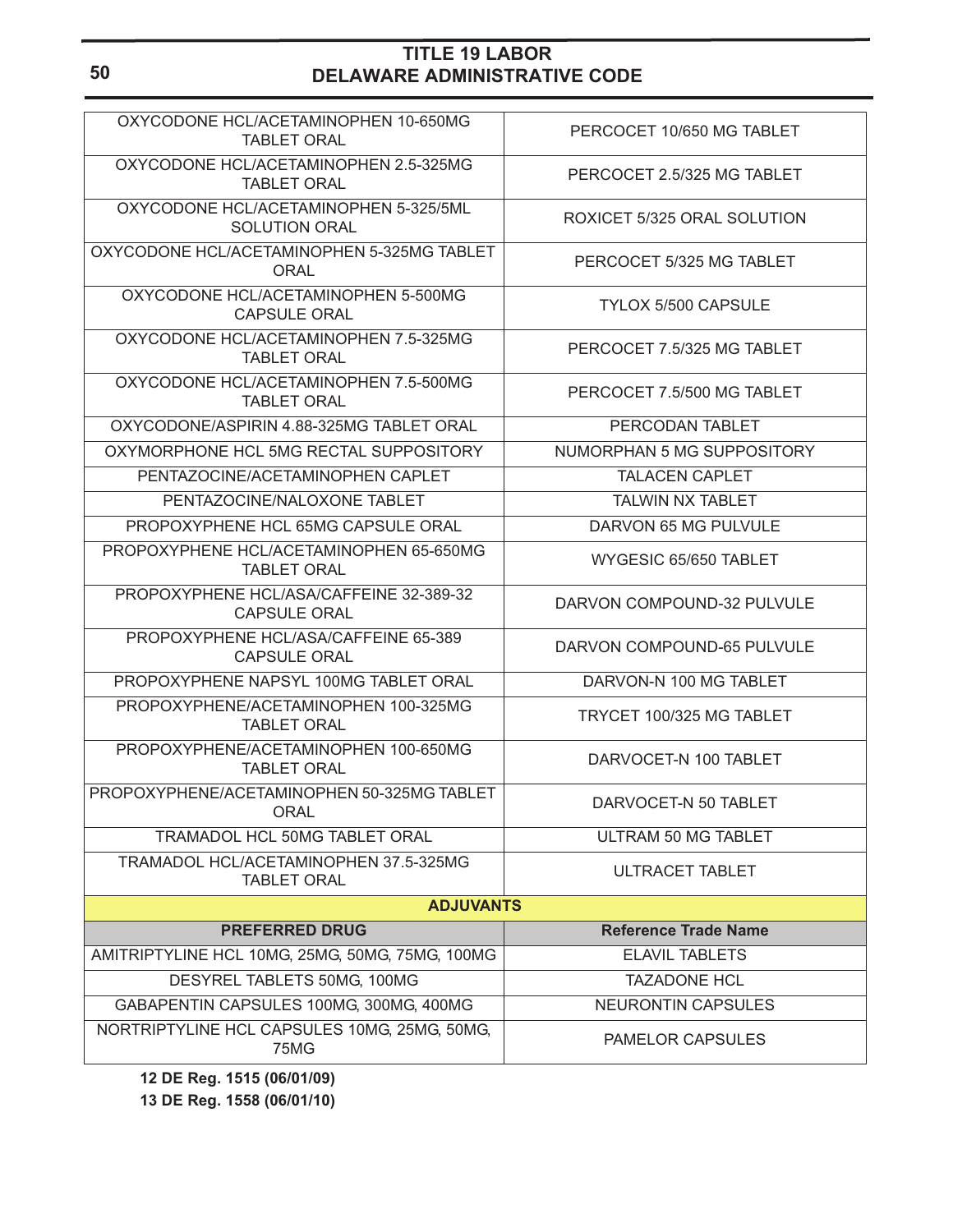### **5.0 Utilization Review**

- 5.1 Pursuant to chapter 101, title 29 of the **Delaware Code**, the Department of Labor has developed a utilization review program with the intent of providing reference for employers, insurance carriers, and health care providers for evaluation of health care and charges. The intended purpose of utilization review services is to provide prompt resolution of issues related to treatment and/or compliance with the health care payment system or practice guidelines for those claims which have been acknowledged to be compensable.
- 5.2 An employer or insurance carrier may engage in utilization review to evaluate the quality, reasonableness and/or necessity of proposed or provided health care services for acknowledged compensable claims. Any person conducting a utilization review program for workers' compensation shall be required to contract with the Office of Workers' Compensation once every two (2) years and certify compliance with Workers' Compensation Utilization Management Standards or Health Utilization Management Standards of Utilization Review Accreditation Council ("URAC") sufficient to achieve URAC accreditation or submit evidence of accreditation by URAC.
- 5.3 At this time, Utilization Review is limited to health care recommendations subject to practice guidelines developed by the HCAP.
- 5.4 An employer or insurance carrier may request utilization review by complying with all the terms and conditions set forth on the forms attached hereto. Upon completion and submission of the forms, information package and medical records package by the employer or insurance carrier, the designated utilization review company will review treatment to determine if it is in compliance with the practice guidelines developed by the Health Care Advisory Panel and adopted and implemented by the Department of Labor. (See Appendix A)
	- 5.4.1 The utilization review company shall be randomly selected by the Department of Labor. The utilization review company first assigned to the case will remain with that case throughout its duration. The Department of Labor will collect all documentation required to be submitted pursuant to the utilization review process and send such documentation for review to the utilization review company.
	- 5.4.2 If the claim is denied by an employer or insurance carrier for non-compliance with any applicable Practice Guideline, only the first bill for such treatment, and not all subsequent bills for the same service, need be denied and referred to utilization review.
	- 5.4.3 All past, prospective and concurrent health care decisions must be reviewed and a Utilization Review determination made no later than three (3) working days from receipt of the aforementioned information, for emergency care, but no later than 15 calendar days from the date of the treatment recommended by the physician or less if set forth in URAC guidelines.
- 5.5 If a party disagrees with the findings following utilization review, a petition may be filed with the Industrial Accident Board for *de novo* review.
	- 5.5.1 The decision of the utilization review company shall be forwarded by the Department of Labor, by Certified Mail, Return Receipt Requested, to the claimant, the health care provider in question, and the employer or its insurance carrier. A decision of the utilization review company shall be final and conclusive between the parties unless within 45 days from the date of receipt of the utilization review decision any interested party files a petition with the Industrial Accident Board for de novo review.
- 5.6 If there are no current practice guidelines applicable to the health care provided, a party may file a petition with the Industrial Accident Board seeking a determination of the appropriateness of treatment.

### **APPENDIX A**

**DELAWARE DEPARTMENT OF LABOR MEDICAL UTILIZATION REVIEW PROGRAM REQUEST FOR UTILIZATION REVIEW** (Pursuant to **19 Del.C. §2322 F(j)**)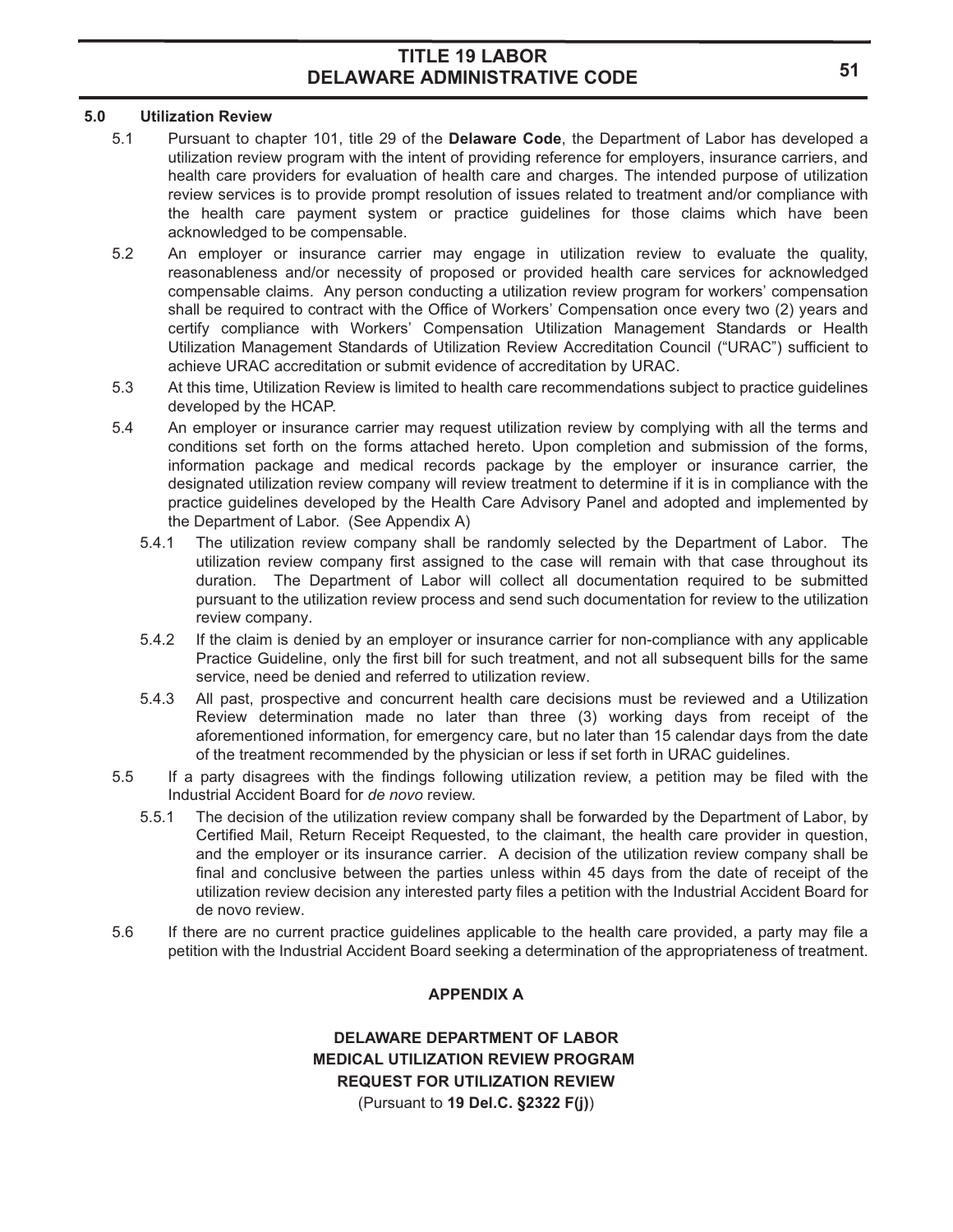**PLEASE TYPE OR CLEARLY PRINT ALL INFORMATION.** All information and addresses must be verified as current and accurate.

| 1 <sup>1</sup> |                                                                                                                                                                                                                               |  |                                                                                   |  |                                       |  |  |
|----------------|-------------------------------------------------------------------------------------------------------------------------------------------------------------------------------------------------------------------------------|--|-----------------------------------------------------------------------------------|--|---------------------------------------|--|--|
| 2 <sub>1</sub> |                                                                                                                                                                                                                               |  |                                                                                   |  |                                       |  |  |
| 3.             |                                                                                                                                                                                                                               |  |                                                                                   |  |                                       |  |  |
| 4.             | Claimant's Name                                                                                                                                                                                                               |  |                                                                                   |  |                                       |  |  |
|                |                                                                                                                                                                                                                               |  | Age______________ Sex_________________ Marital Status______________               |  |                                       |  |  |
|                |                                                                                                                                                                                                                               |  |                                                                                   |  |                                       |  |  |
|                |                                                                                                                                                                                                                               |  |                                                                                   |  |                                       |  |  |
|                |                                                                                                                                                                                                                               |  |                                                                                   |  |                                       |  |  |
|                |                                                                                                                                                                                                                               |  |                                                                                   |  |                                       |  |  |
|                |                                                                                                                                                                                                                               |  |                                                                                   |  |                                       |  |  |
|                |                                                                                                                                                                                                                               |  |                                                                                   |  |                                       |  |  |
| 5.             |                                                                                                                                                                                                                               |  | Employer________________________________Occupation_______________________________ |  |                                       |  |  |
| 6.             |                                                                                                                                                                                                                               |  |                                                                                   |  |                                       |  |  |
|                |                                                                                                                                                                                                                               |  |                                                                                   |  |                                       |  |  |
|                |                                                                                                                                                                                                                               |  |                                                                                   |  |                                       |  |  |
|                |                                                                                                                                                                                                                               |  |                                                                                   |  |                                       |  |  |
|                |                                                                                                                                                                                                                               |  |                                                                                   |  |                                       |  |  |
|                |                                                                                                                                                                                                                               |  |                                                                                   |  |                                       |  |  |
|                |                                                                                                                                                                                                                               |  |                                                                                   |  |                                       |  |  |
| $7^{\circ}$    | Health Care Provider to be Reviewed Manual According to the Review of According to the Review of According to the Review of According to the According to the According to the According to the According to the According to |  |                                                                                   |  |                                       |  |  |
|                |                                                                                                                                                                                                                               |  |                                                                                   |  |                                       |  |  |
|                |                                                                                                                                                                                                                               |  |                                                                                   |  |                                       |  |  |
|                |                                                                                                                                                                                                                               |  |                                                                                   |  | State ______________ Zip_____________ |  |  |

8. Attach copies of all admissions and/or orders filed or entered in this case.

My signature certifies the following: a) all names and addresses on this form have been verified as current and accurate; b) two identical copies of associated medical material are being submitted for review; and c) all items listed in the table of contents are in each copy of the medical material.

Print Name of Requester Signature of Requester

### **COPY THIS FORM OR REPRODUCE EXACTLY IN APPEARANCE AND CONTENT SEE INSTRUCTIONS ON BACK**

 $\blacksquare$  Rev.  $\blacksquare$  1 of 2

\_\_\_\_\_\_\_\_\_\_\_\_\_\_\_\_\_\_\_\_\_\_\_\_\_\_\_\_\_\_\_\_\_\_\_\_\_\_\_\_\_\_\_\_\_\_\_\_\_\_\_\_\_\_\_\_\_\_\_\_\_\_\_\_\_\_\_\_\_\_\_\_\_\_

### **REQUIRED CONTENT, PRESENTATION AND BINDING METHOD FOR ALL MATERIALS SUBMITTED FOR UTILIZATION REVIEW**

In accordance with **19 Del.C. §2322F(j)** and the regulations adopted pursuant thereto, all information and medical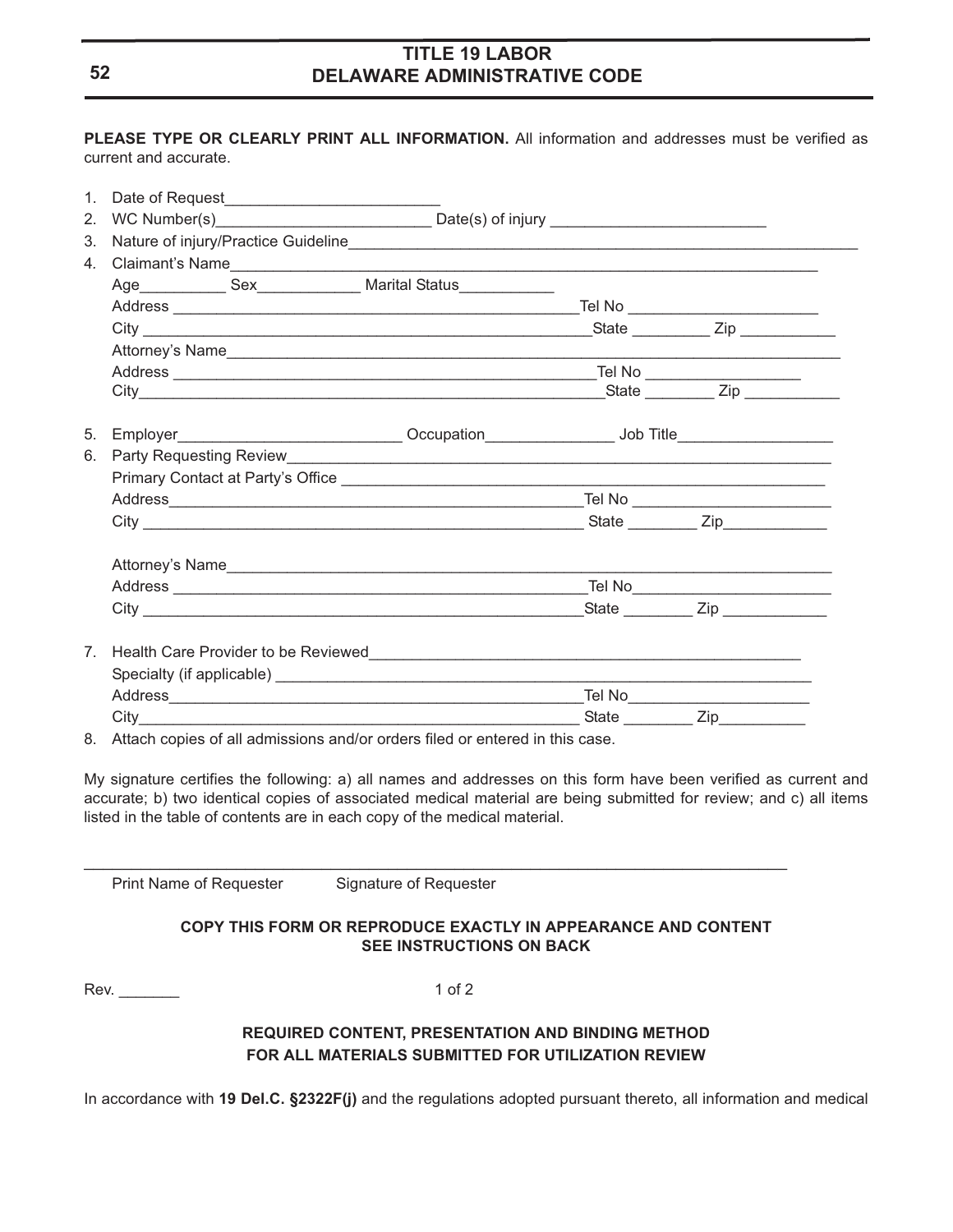records submitted to the Department of Labor, Office of Workers' Compensation must represent all of the facts of this case.

### **INFORMATION PACKAGE - REQUIRED CONTENT**

Completed and signed Request for Utilization Review Form.

A list containing the full names and medical specialties of all providers under review and individuals who performed defense medical examinations relevant to the matter under review.

Proof of date of issuance of claim denial (so the Department of Labor is able to verify that Utilization Review was requested within 15 days of the date of the claim denial).

### **MEDICAL RECORDS PACKAGE - REQUIRED CONTENT**

**1. Case Report** - The case report shall contain the following:

- a. Name, discipline of care and specialty of the Provider under review; date the provider first treated the claimant.
- b. Claimant's standard demographic information (age, sex, marital status, etc.).
- c Claimant's employer and occupation/job title.
- d. Date(s) and nature of claimant's work-related injury/exposure.
- e. Date of initial treatment, a brief chronological history of treatment to the present date, and any significant contributing factors which may have had a direct effect on the length of treatment (e.g., diabetes).
- f. Treatment to be reviewed (specify each treatment modality to be reviewed).

### **2. Table of Contents**

- Section 1. A copy of the Employer's First Report of Injury.
- Section 2. All reports, notes, etc., from provider being reviewed as submitted to the requesting party.
- Section 3. All reports, notes, etc., of other treating providers as submitted to the requesting party.
- Section 4. All reports resulting from referrals, consultations, DME's and second opinions as submitted to the requesting party.
- Section *5.* All diagnostic test results as submitted to the requesting party.
- Section 6. All medical management reports as submitted to the requesting party.
- Section 7. All hospital/clinic records related to the injury as submitted to the requesting party.

**NOTE** Do not include copies of any billing statements or comments/instructions directed to the Utilization Review panel. All material **must** be presented in identified sections; each section's content presented in chronological order.

### **REQUIRED PRESENTATION AND BINDING METHOD FOR ALL SUBMITTED MATERIALS**

INFORMATION PACKAGE - SUBMIT ONE COPY ONLY -- staple in upper-left-hand corner.

MEDICAL RECORDS PACKAGE - SUBMIT TWO (2) COPIES

- a. All submitted material must be presented in two (2) identical bound copies.
- b. If tabs are used for the sections, they must be positioned to the right side of the document.

### Mail or Deliver to: **Department of Labor**

Office of Workers' Compensation 4425 N. Market St. Wilmington, DE 19809 **302-761-8200**

 $\blacksquare$  Rev.  $2$  of 2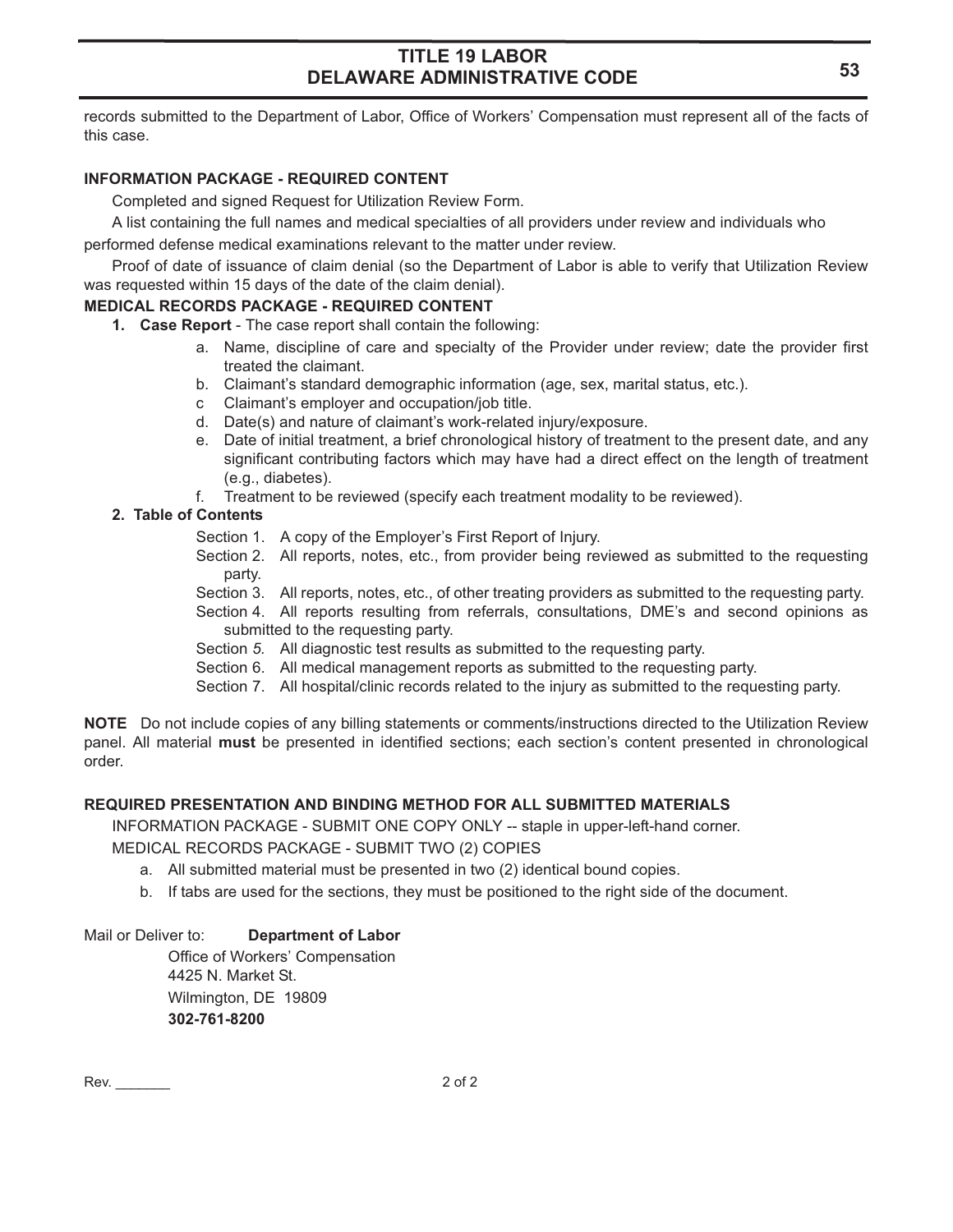### **6.0 Forms**

- 6.1 The Physician's Report of Workers' Compensation Injury "Progress" Report is to be completed by the health care provider and provided to the employee, the employer and the employer's insurance carrier, if applicable, upon any material change in the employee's physical capability which impacts the employee's return to work status. The "Progress" Report need not be completed by the health care provider upon each and every visit, but rather only in the instance of any material change in the injured employee's physical capability which impacts the employee's return to work status. "Progress" Reports provided in contravention of the above will not be subject to any charge for completion and submission.
- 6.2 The Physicians Report of Workers' Compensation Injury "Progress" Report and Instructions (Physicians Form) follow.

### **PHYSICIAN'S FORM INSTRUCTIONS/DEFINITIONS**

### **The use of this form is required by the Delaware Workers' Compensation Statute, 19 Del.C. §2322E, to report all information specific to this workers' compensation injury. Complete all applicable fields. Your office notes and records do not replace this form.**

**1. Report Type**: Check "Initial" if this is the first visit related to this described injury. Check "Progress" when there has been any material change in the injured employee's physical capability which impacts the employee's return to work status. Check "Closing" if: injured worker is discharged from care.

#### **2. Case Information:**

- **Injured Worker's Name**: Name of the injured worker.
- **Date of Birth**: The injured worker's date of birth.
- **Date of Injury**: Date of this injury.
- **Exam Date:** Date of office visit if applicable.
- **Physician's Phone/Fax**: The telephone and fax numbers of the physician completing this form.
- **Employer Name:** The name of the employer associated with the claim.
- **Employer Phone/Fax:** The telephone and fax numbers of the employer.
- **Insurer Name**: The name of the insurance carrier associated with the claim, if known.
- **Insurer Claim #:** The claim number assigned by the insurance carrier or self-insured employer, if known.
- **Insurer Phone/Fax**: The telephone and fax numbers of the insurance carrier associated with the claim, if known.
- **3. Initial Visit**: Relate in injured worker's words description of accident/injury.
- **4. Work Related Medical Diagnosis(es)**: State the injured worker's work related medical diagnosis(es).
- **5. Treatment Plan**: Complete all applicable portions regarding treatment. Indicate frequency and duration.
	- **Diagnostic tools/tests**: EMG, MRI, CT-scan, etc.
	- **Procedures**: Any medical procedure including surgical procedures, castings, etc.
	- **Therapy:** Physical therapy, occupational therapy, home exercise, etc., including plan specifications.
	- **Medications**: Antibiotics, analgesics, anti-inflammatory drugs, etc.
	- **Other:** Any treatment not covered above.
- **6. Hours Per Day Patient Can Work**: Circle the number of hours applicable to this patient.
- **7. D.O.T. Classification of Work**: Circle the classification of work applicable to this patient.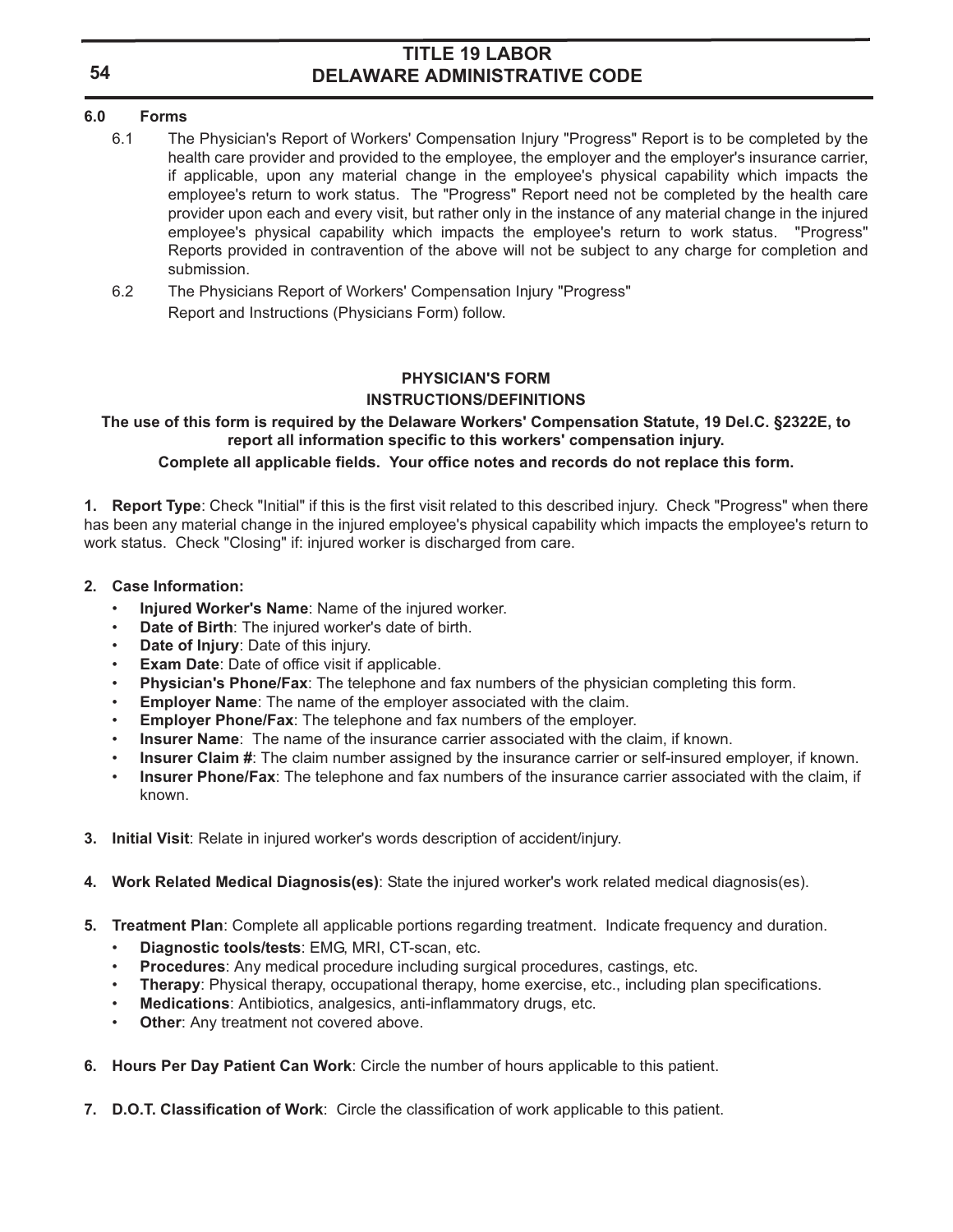**8. Work Postures/Positional Tolerances**: Comment as appropriate in the space provided regarding the patient's abilities/limitations for the postures/positions listed.

- **9. Comments:** To be used to explain/clarify any information required by this form.
- **10. Restrictions**: Check applicable category.
- **11. Return to Work**: Provide regular duty/modified duty start date.
- **12. Reevaluation Date**: Provide date of next evaluation.

**13. Physician Information**: Type or print the name of the physician and circle "yes" or "no" as to whether the physician is a Certified Provider. The health care provider most responsible for the treatment of the employee's work-related injury must sign and date the report.

**THE HEALTH CARE PROVIDER MOST RESPONSIBLE FOR THE TREATMENT OF THE EMPLOYEE'S WORK-RELATED INJURY SHALL COMPLETE AND SUBMIT, AS EXPEDITIOUSLY AS POSSIBLE AND NOT LATER THAN 10 DAYS AFTER THE DATE OF FIRST EVALUATION OR TREATMENT, A REPORT OF EMPLOYEE CONDITION AND LIMITATIONS, ON A FORM ADOPTED FOR THAT PURPOSE PURSUANT TO THIS SECTION, AND SHALL EXPEDITIOUSLY PROVIDE COPIES OF THE REPORT OF EMPLOYEE CONDITION AND LIMITATIONS TO THE EMPLOYEE, THE EMPLOYER AND THE EMPLOYER'S INSURANCE CARRIER, IF APPLICABLE, AS REQUIRED BY 19 DEL. C. §2322E(B).**

### DELAWARE WORKERS' COMPENSATION

PHYSICIAN'S REPORT OF WORKER'S COMPENSATION INJURY **A COPY OF THIS REPORT MUST BE SENT TO THE INJURED WORKER, EMPLOYER AND THE INSURER**

|                                                                                  | REPORT TYPE Initial Progress Closing                                                       |  |  |  |  |  |  |  |  |
|----------------------------------------------------------------------------------|--------------------------------------------------------------------------------------------|--|--|--|--|--|--|--|--|
|                                                                                  | WORKER'S NAME                                                                              |  |  |  |  |  |  |  |  |
|                                                                                  |                                                                                            |  |  |  |  |  |  |  |  |
| DOB                                                                              |                                                                                            |  |  |  |  |  |  |  |  |
|                                                                                  |                                                                                            |  |  |  |  |  |  |  |  |
|                                                                                  | EXAM DATE _____________________Insurer Claim No. ________________________________          |  |  |  |  |  |  |  |  |
| Physician's Phone/Fax____________Insurer Phone/Fax______________________________ |                                                                                            |  |  |  |  |  |  |  |  |
| INITIAL VISIT ONLY                                                               |                                                                                            |  |  |  |  |  |  |  |  |
| Injured worker's description of accident/injury_________________________________ |                                                                                            |  |  |  |  |  |  |  |  |
|                                                                                  |                                                                                            |  |  |  |  |  |  |  |  |
| <b>TREATMENT PLAN:</b>                                                           |                                                                                            |  |  |  |  |  |  |  |  |
|                                                                                  |                                                                                            |  |  |  |  |  |  |  |  |
|                                                                                  |                                                                                            |  |  |  |  |  |  |  |  |
|                                                                                  |                                                                                            |  |  |  |  |  |  |  |  |
|                                                                                  | Medications <b>Medications Medications Medications Medications Medications Medications</b> |  |  |  |  |  |  |  |  |
|                                                                                  |                                                                                            |  |  |  |  |  |  |  |  |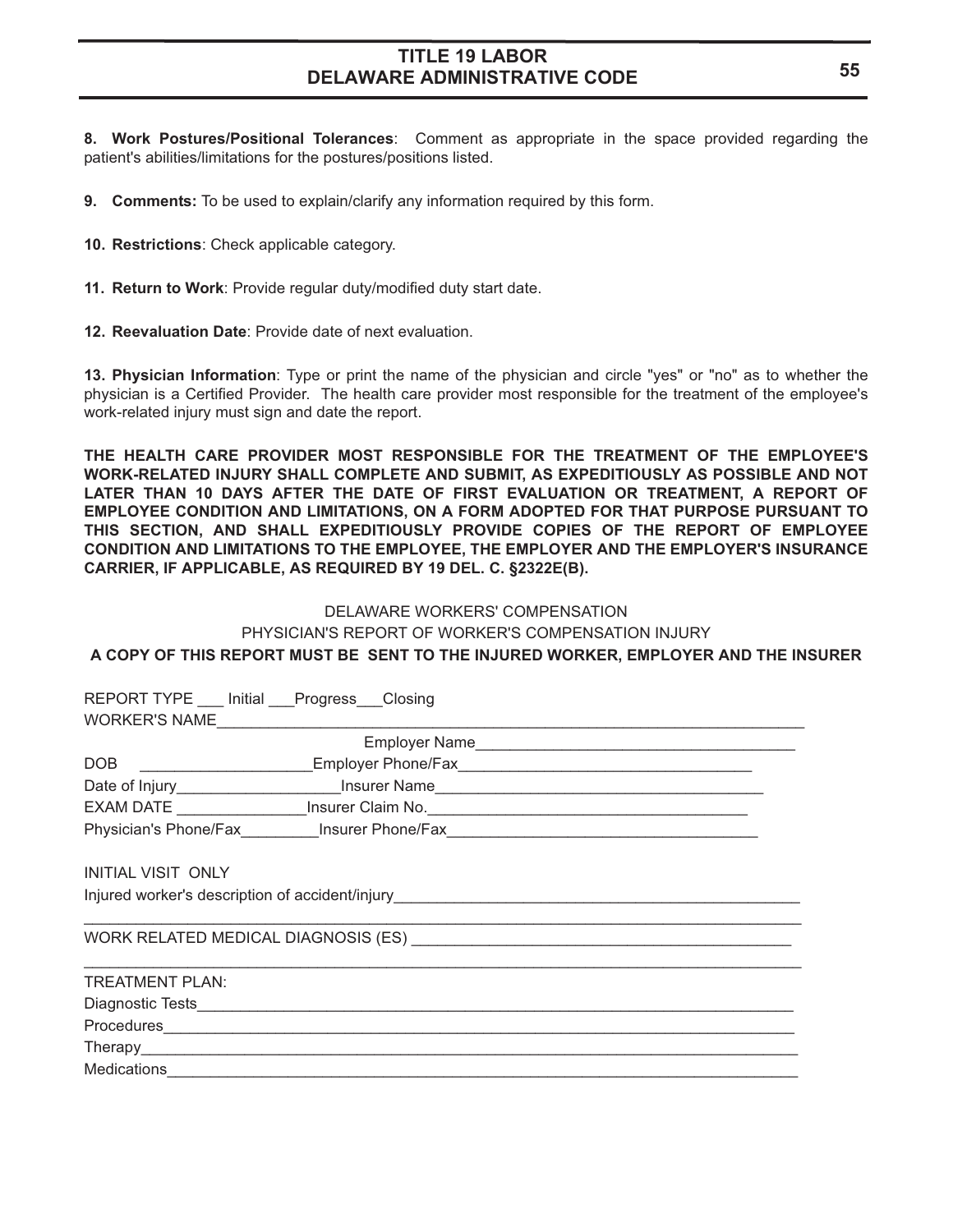Hrs. per day patient can work: (circle one) 8 6 4 2 0

#### **D.O.T. Classification of Work (Circle one)**

- Sedentary Exerting up to 10 lbs. of force occasionally and/or a negligible amount of force frequently to lift, carry, push, pull or otherwise move objects, including the human body. Sedentary work involves sitting most of the time, but may involve walking or standing for brief periods of time.
- Light Exerting up to 20 lbs. of force occasionally and/or up to 10 lbs. of force frequently and/or negligible amount of force constantly to move objects. Physical demand requirements are in excess of those for Sedentary Work.
- Medium Exerting 20 to 50 lbs. of force occasionally and/or 10 to 25 lbs. of force frequently and or greater than negligible up to 10 lbs. of force constantly to move objects. Physical Demand requirements are in excess of those for Light Work.
- Heavy Exerting 50 to 100 lbs. of force occasionally and/or 25 to 50 lbs. of force frequently and/or 10 to 20 lbs. of force constantly to move objects. Physical Demand requirements are in excess of those for Medium Work.
- Very Heavy Exerting in excess of 100 lbs. of force occasionally and/or in excess of 50 lbs. of force frequently and/or in excess of 20 lbs. of force constantly to move objects. Physical Demand requirements are in excess of those for Heavy Work.

Definitions:

**Occasionally**: activity or condition exists up to 1/3 of the time

**Frequently**: activity or condition exists from 1/3 to 2/3 of the time

**Constantly**: activity or condition exists 2/3 or more of the time

Work Postures/Positional tolerances: Comment **as appropriate** in the space provided regarding the patient's abilities/limitations for the following Postures/Positions. (e.g. Sitting: No more than 30 minutes continuously)

| Comments: <u>comments:</u> comments: comments: comments: comments: comments: comments: comments: comments: comments: comments: comments: comments: comments: comments: comments: comments: comments: comments: comments: comments: |
|------------------------------------------------------------------------------------------------------------------------------------------------------------------------------------------------------------------------------------|
| Above safe work capacities are: temporary _____ permanent ____ anticipate full duty release                                                                                                                                        |
| RELEASE TO FULL DUTY WITH NO RESTRICTIONS (Please Circle) YES (Start date __________) NO                                                                                                                                           |
| Date: ______________________                                                                                                                                                                                                       |
|                                                                                                                                                                                                                                    |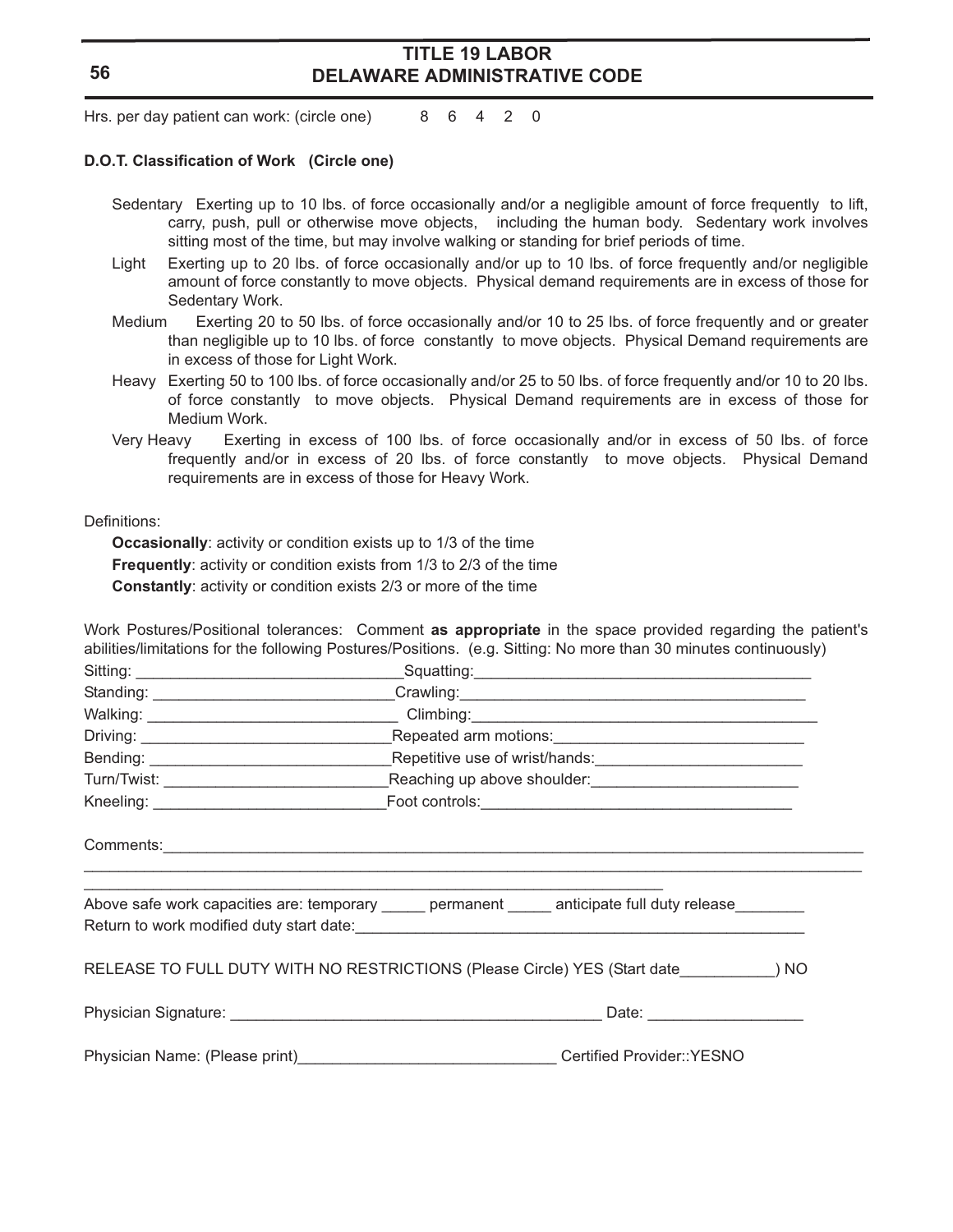### **PROVIDER FORM** Revised 05/2009

6.3 The Employer's Modified Duty Availability Report and Instructions (Employers' Form) follow.

# **EMPLOYER'S FORM**

#### **INSTRUCTIONS/DEFINITIONS**

**The use of this form is required by the Delaware Workers' Compensation Statute, 19 Del.C. §2322E, to report all information specific to this workers' compensation injury.**

### *Complete all applicable fields.*

#### **1. Case Information:**

- **Employer Name**: The name of the employer associated with the claim.
- **Employee Name:** Name of the injured worker.
- **Modification Duty Information**: Complete all applicable fields
- **Employer Fax:** The telephone and fax numbers of the employer.
- **Job Title**: Provide job title for position available.
- **Job Description**: Provide description of physical requirements of job duties for position available.
- **Environment/Working Conditions**: Identify any environmental factors relevant to position available.

**2. Hours Per Day Job Available**: Circle the number of hours applicable.

**3. Additional Information**: Circle the applicable work status categories for the position available, and comment as appropriate in the space provided regarding the work postures/positional requirements for the modified duty job available.

- **4. Employer**: Provide job availability date.
- **5. Comments**: To be used to explain/clarify any information required by this form.

**6. Employer Information**: The person responsible for completing this form on behalf of the employer must sign and date this form.

**WITHIN FOURTEEN (14) DAYS OF RECEIVING A NOTICE OF INJURY, THE EMPLOYER SHALL PROVIDE THIS FORM TO THE INJURED WORKER'S HEALTH CARE PROVIDER/PHYSICIAN AND THE EMPLOYER'S INSURANCE CARRIER AS REQUIRED BY 19 DEL.C. §2322E(d).**

**THE HEALTH CARE PROVIDER/PHYSICIAN MUST COMPLETE HIS/HER PORTION OF THIS FORM AND SIGN AND RETURN IT TO THE EMPLOYER WITHIN FOURTEEN (14) DAYS OF THE NEXT DATE OF SERVICE AFTER THE PHYSICIAN'S RECEIPT OF THE FORM FROM THE EMPLOYER, BUT NOT LATER THAN TWENTY-ONE (21) DAYS FROM THE PHYSICIAN'S RECEIPT OF SUCH FORM.**

### DELAWARE WORKERS' COMPENSATION EMPLOYER'S MODIFIED DUTY AVAILABILITY REPORT

DATE: \_\_\_\_\_\_\_\_\_\_\_\_\_ EMPLOYER: EMPLOYEE: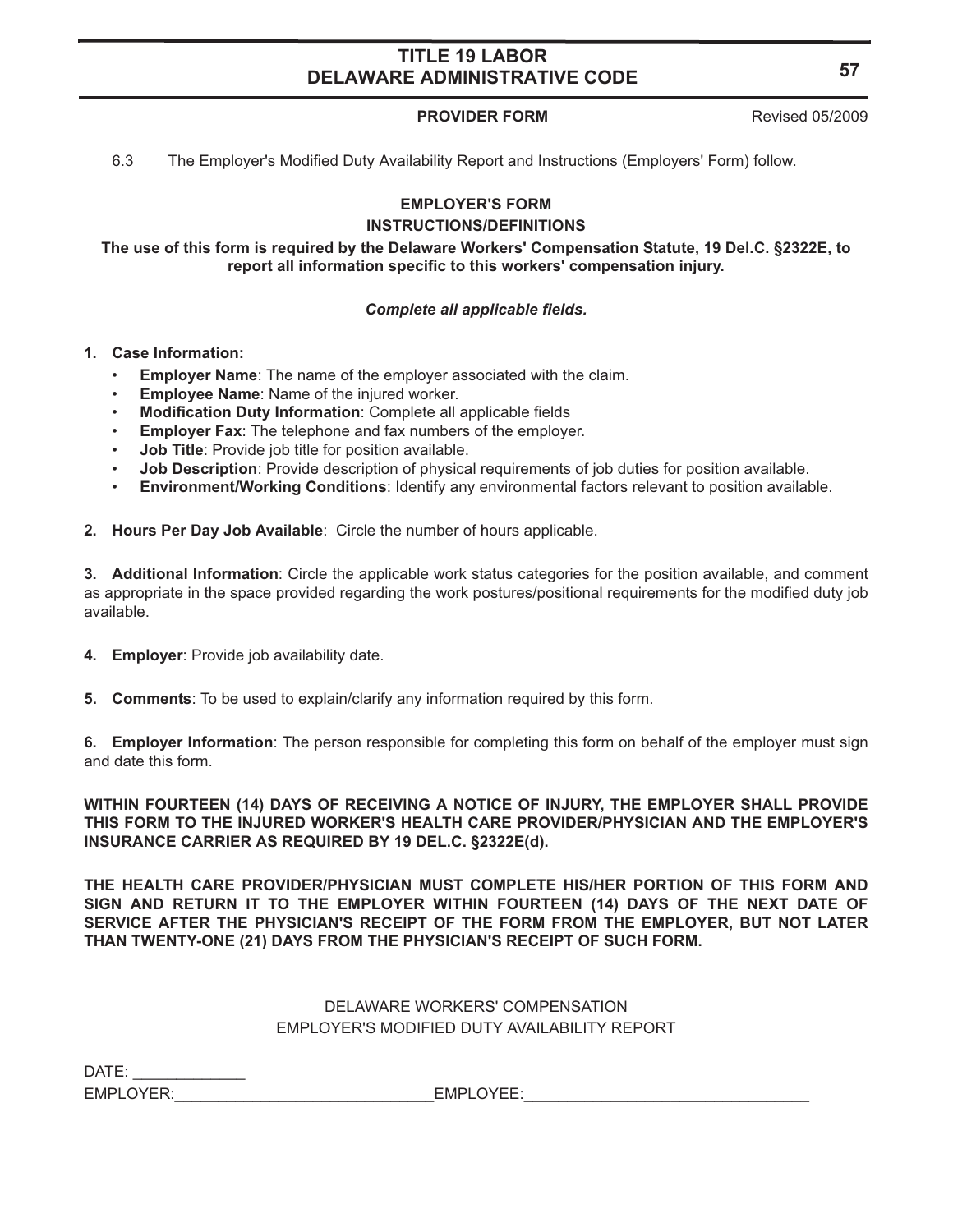|                                                                                                                                                                                                                                                                                                              | IS MODIFIED DUTY AVAILABLE: _____ Yes _____ No EMPLOYER FAX #:__________________                                                                                                                                                                           |  |  |  |  |  |
|--------------------------------------------------------------------------------------------------------------------------------------------------------------------------------------------------------------------------------------------------------------------------------------------------------------|------------------------------------------------------------------------------------------------------------------------------------------------------------------------------------------------------------------------------------------------------------|--|--|--|--|--|
|                                                                                                                                                                                                                                                                                                              | IF AVAILABLE, FOR WHAT PERIOD OF TIME: _____ Weeks _____ Indefinite                                                                                                                                                                                        |  |  |  |  |  |
|                                                                                                                                                                                                                                                                                                              |                                                                                                                                                                                                                                                            |  |  |  |  |  |
|                                                                                                                                                                                                                                                                                                              | JOB DESCRIPTION:                                                                                                                                                                                                                                           |  |  |  |  |  |
|                                                                                                                                                                                                                                                                                                              | ENVIRONMENT/WORKING CONDITIONS (e.g., Temperature): ____________________________                                                                                                                                                                           |  |  |  |  |  |
|                                                                                                                                                                                                                                                                                                              | Hrs. per day job available: (circle minimum and maximum) 8 6 4 2 0                                                                                                                                                                                         |  |  |  |  |  |
|                                                                                                                                                                                                                                                                                                              | D.O.T. Classification of Work (Circle one)                                                                                                                                                                                                                 |  |  |  |  |  |
| Sedentary Exerting up to 10 lbs. of force occasionally and/or a negligible amount of force frequently to lift,<br>carry, push, pull or otherwise move objects, including the human body. Sedentary work involves sitting<br>most of the time, but may involve walking or standing for brief periods of time. |                                                                                                                                                                                                                                                            |  |  |  |  |  |
| Light                                                                                                                                                                                                                                                                                                        | Exerting up to 20 lbs. of force occasionally and/or up to 10 lbs. of force frequently and/or negligible<br>amount of force constantly to move objects. Physical demand requirements are in excess of those for<br>Sedentary Work.                          |  |  |  |  |  |
| Medium                                                                                                                                                                                                                                                                                                       | Exerting 20 to 50 lbs. of force occasionally and/or 10 to 25 lbs. of force frequently and or greater<br>than negligible up to 10 lbs. of force constantly to move objects. Physical Demand requirements are<br>in excess of those for Light Work.          |  |  |  |  |  |
|                                                                                                                                                                                                                                                                                                              | Heavy Exerting 50 to 100 lbs. of force occasionally and/or 25 to 50 lbs. of force frequently and/or 10 to 20 lbs.<br>of force constantly to move objects. Physical Demand requirements are in excess of those for<br>Medium Work.                          |  |  |  |  |  |
|                                                                                                                                                                                                                                                                                                              | Very Heavy Exerting in excess of 100 lbs. of force occasionally and/or in excess of 50 lbs. of force<br>frequently and/or in excess of 20 lbs. of force constantly to move objects. Physical Demand<br>requirements are in excess of those for Heavy Work. |  |  |  |  |  |
| Definitions:                                                                                                                                                                                                                                                                                                 | <b>Occasionally:</b> activity or condition exists up to 1/3 of the time<br>Frequently: activity or condition exists from 1/3 to 2/3 of the time<br><b>Constantly:</b> activity or condition exists 2/3 or more of the time                                 |  |  |  |  |  |
|                                                                                                                                                                                                                                                                                                              | Work Postures/Positional requirements: Comment as appropriate in the space provided regarding the following<br>Postures/Positions for the modified duty job available.                                                                                     |  |  |  |  |  |
|                                                                                                                                                                                                                                                                                                              |                                                                                                                                                                                                                                                            |  |  |  |  |  |
|                                                                                                                                                                                                                                                                                                              |                                                                                                                                                                                                                                                            |  |  |  |  |  |
|                                                                                                                                                                                                                                                                                                              |                                                                                                                                                                                                                                                            |  |  |  |  |  |
|                                                                                                                                                                                                                                                                                                              |                                                                                                                                                                                                                                                            |  |  |  |  |  |
|                                                                                                                                                                                                                                                                                                              |                                                                                                                                                                                                                                                            |  |  |  |  |  |
|                                                                                                                                                                                                                                                                                                              |                                                                                                                                                                                                                                                            |  |  |  |  |  |
|                                                                                                                                                                                                                                                                                                              |                                                                                                                                                                                                                                                            |  |  |  |  |  |
|                                                                                                                                                                                                                                                                                                              |                                                                                                                                                                                                                                                            |  |  |  |  |  |
|                                                                                                                                                                                                                                                                                                              |                                                                                                                                                                                                                                                            |  |  |  |  |  |
| Employer                                                                                                                                                                                                                                                                                                     | Date: <u>__________________________________</u>                                                                                                                                                                                                            |  |  |  |  |  |
|                                                                                                                                                                                                                                                                                                              | PHYSICIAN: I approve the job described above. ( ) Yes. ( ) No.                                                                                                                                                                                             |  |  |  |  |  |
|                                                                                                                                                                                                                                                                                                              | Date: <u>Date:</u>                                                                                                                                                                                                                                         |  |  |  |  |  |